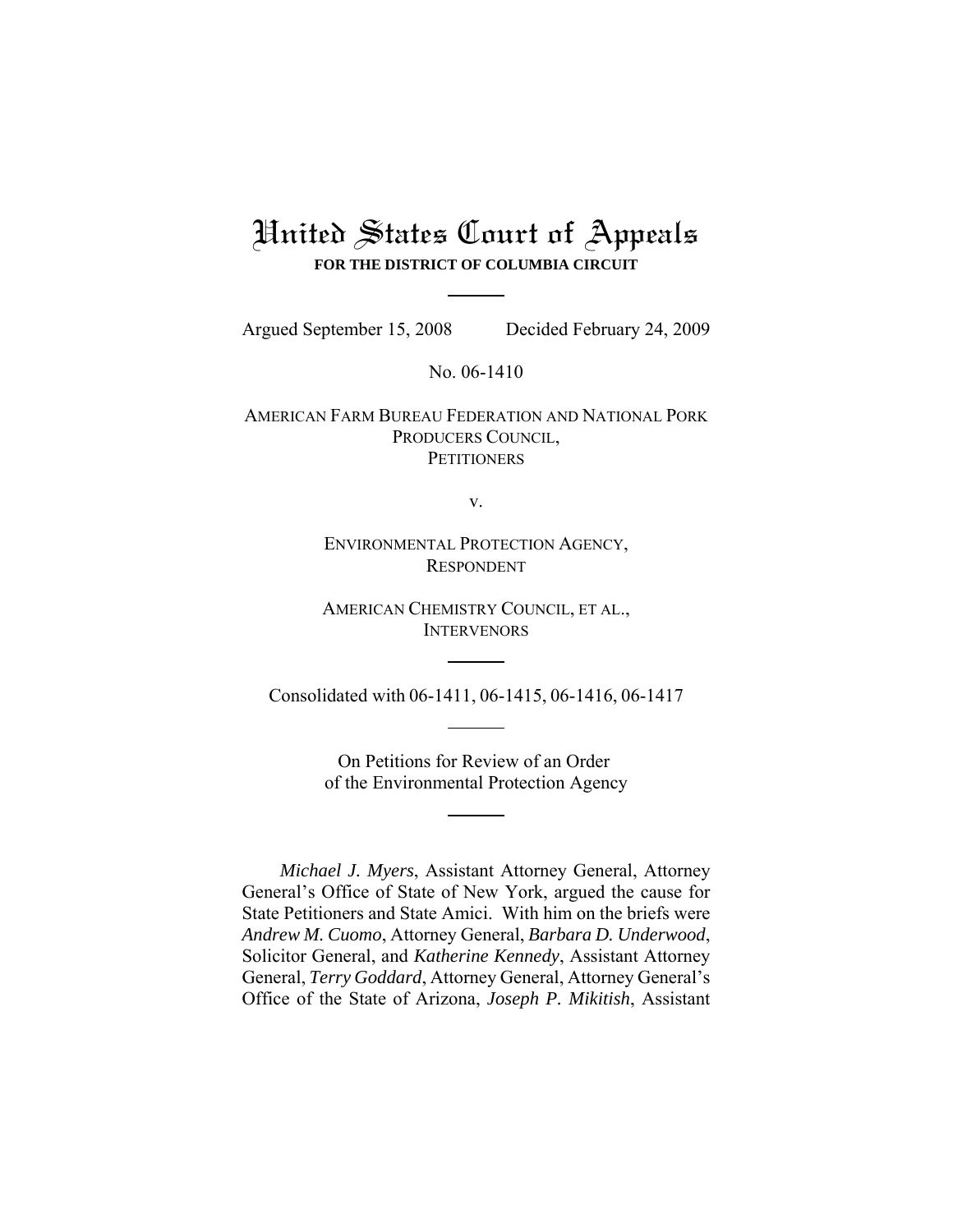Attorney General, *Edmund G. Brown, Jr.*, Attorney General, Attorney General's Office of the State of California, *Theodora Berger*, Senior Assistant Attorney General, *Susan L. Durbin*, Deputy Attorney General, *Richard Blumenthal*, Attorney General, Attorney General's Office of the State of Connecticut, *Kimberly Massicotte*, Assistant Attorney General, *Joseph R. Biden, III*, Attorney General, Attorney General's Office of the State of Delaware, *Valerie S. Csizmadia*, Deputy Attorney General, *Lisa Madigan*, Attorney General, Attorney General's Office of the State of Illinois, *Thomas Davis*, Assistant Attorney General, *G. Steven Rowe*, Attorney General, Attorney General's Office of the State of Maine, *Gerald D. Reid*, Assistant Attorney General, *Douglas F. Gansler*, Attorney General, Attorney General's Office of the State of Maryland, *Kathy M. Kinsey*, *Roberta R. James*, and *Mary Raivel*, Assistant Attorneys General, *Martha Coakley*, Attorney General, Attorney General's Office for the Commonwealth of Massachusetts, *William L. Pardee*, Assistant Attorney General, *Kelly A. Ayotte*, Attorney General, Attorney General's Office of the State of New Hampshire, *Maureen D. Smith*, Senior Assistant Attorney General, *Ann Milgram*, Attorney General, Attorney General's Office of the State of New Jersey, *Kevin P. Auerbacher* and *Jung Kim*, Deputy Attorneys General, *Gary King*, Attorney General, Attorney General's Office of the State of New Mexico, *Stephen R. Farris*, Assistant Attorney General, *Tracy M. Hughes*, *William G. Grantham*, and *Karen L. Reed*, Special Assistant Attorneys General, *Hardy Myers*, Attorney General, Attorney General's Office of the State of Oregon, *Philip Schradle*, Special Counsel, *Kristen M. Campfield*, Associate Counsel, The Commonwealth of Pennsylvania, Department of Environmental Protection, *Patrick C. Lynch*, Attorney General, Attorney General's Office of the State of Rhode Island, *Tricia K. Jedele*, Special Assistant Attorney General, *William H. Sorrell*, Attorney General, Attorney General's Office of State of Vermont, *Kevin O. Leske*, Assistant Attorney General, *Peter J.*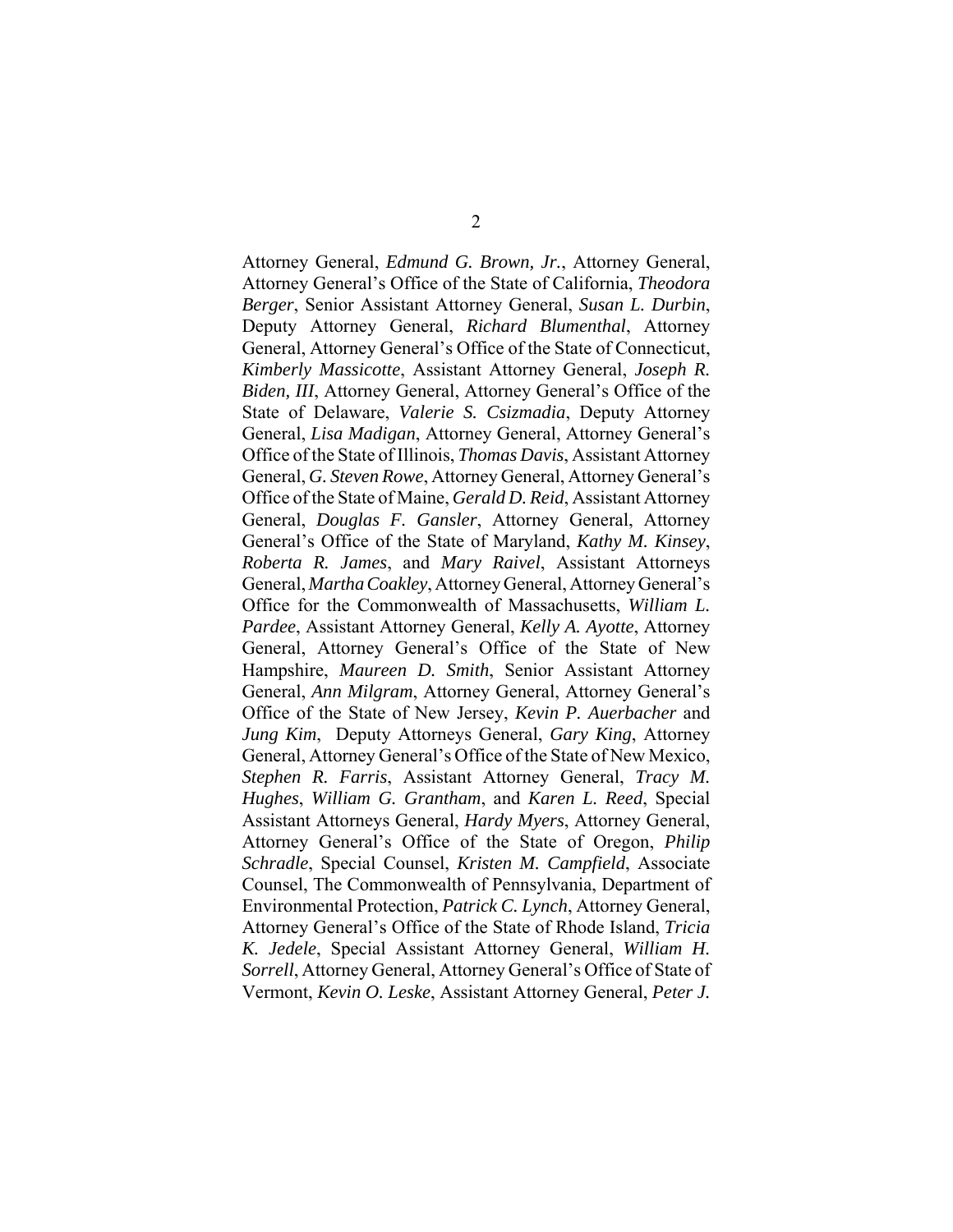*Nickles*, Interim Attorney General, Attorney General's Office of the District of Columbia, *Todd S. Kim*, Solicitor General, *Donna M. Murasky*, Senior Assistant Attorney General, *Kurt R. Wiese*, District Counsel, South Coast Air Quality Management District, and *Barbara Baird*, Principal Deputy District Counsel. *J. Jared Snyder*, Assistant Attorney General, Attorney General's Office of State of New York, and *Kristen C. Furlan*, Attorney, The Commonwealth of Pennsylvania, Department of Environmental Protection, entered appearances.

*Paul R. Cort* argued the cause for Environmental Petitioners. With him on the briefs were *Erin M. Tobin*, *Deborah S. Reames*, and *David S. Baron.*

*Denise W. Kennedy* and *Richard E. Schwartz* argued the cause for Industry Petitioners. With them on the briefs were *Kirsten L. Nathanson*, *Lawrence E. Volmert*, *Robert T. Connery*, *John F. Shepherd*, *Gary H. Baise*, and *Julie Anna Potts. John J. Zimmerman* entered an appearance.

*Hope M. Babcock* was on the joint brief for Health Amici.

*Norman L. Rave, Jr.*, and *Brian H. Lynk*, Attorneys, U.S. Department of Justice, argued the cause for respondent. With them on the brief were *John C. Cruden*, Deputy Assistant Attorney General, and *Steven E. Silverman* and *John T. Hannon*, Attorneys, U.S. Environmental Protection Agency.

*F. William Brownell*, *Allison D. Wood*, *Lucinda Minton Langworthy*, *Leslie A. Hulse*, *Stacy R. Linden*, *Richard S. Wasserstrom*, *Robin S. Conrad*, and *Amar D. Sarwal* were on the joint brief of Fine PM Industry Intervenors in support of respondent.

*Richard E. Schwartz*, *Kirsten L. Nathanson*, *Peter S.*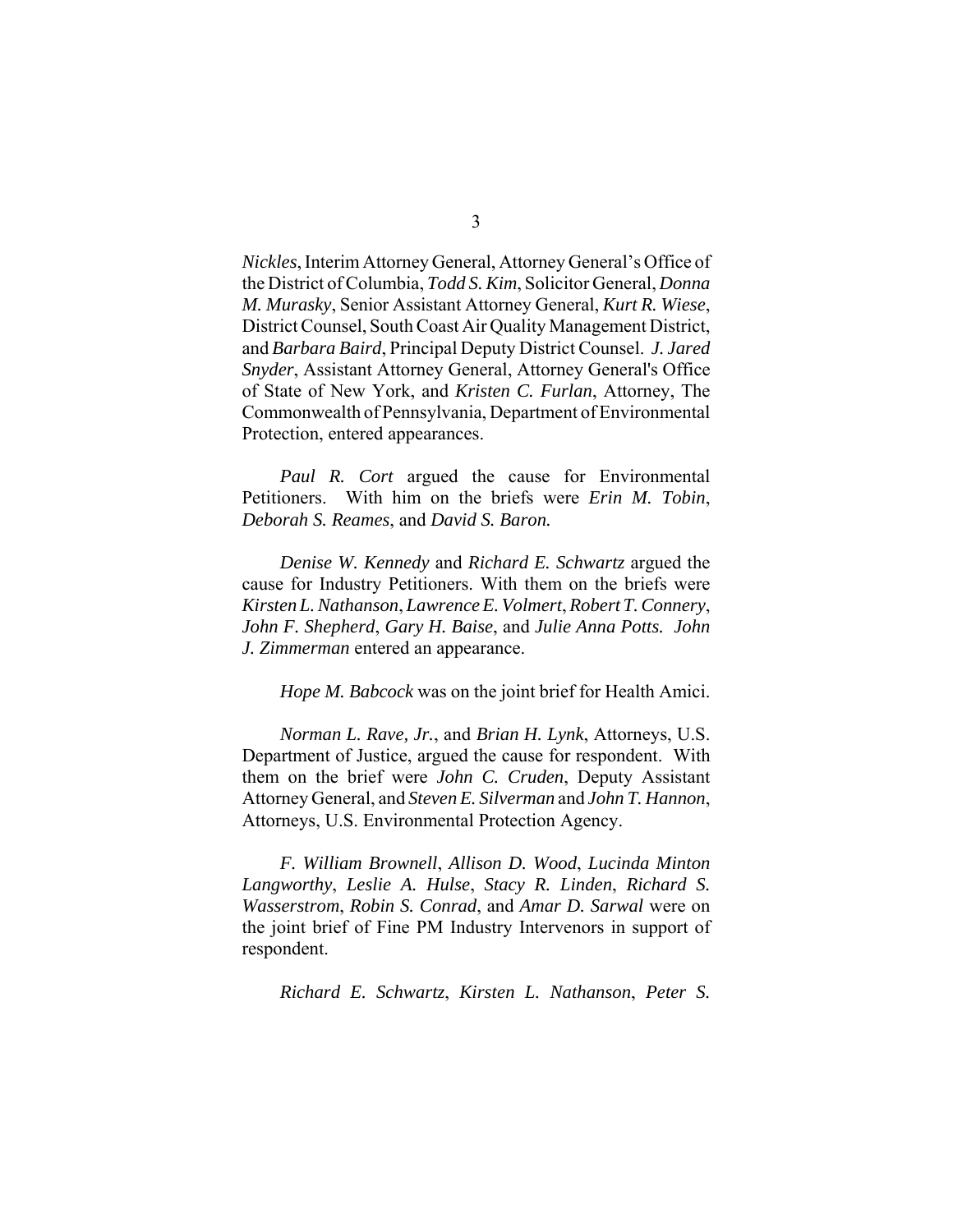*Glaser*, *Robert R. Gasaway*, *Ashley C. Parrish*, *Julie Anna Potts*, and *Harold P. Quinn, Jr.*, were on the joint Coarse PM NAAQS brief for industry intervenors in support of respondent.

*Erin Tobin*, *Paul Cort*, *Deborah S. Reames*, and *David S. Baron* were on the brief for intervenors American Lung Association and Environmental Defense.

*Thomas J. Ward*, *Robert R. Gasaway*, and *Ashley C. Parrish* were on the brief of amicus curiae National Association of Home Builders in support of respondent. *Duane J. Desiderio* entered an appearance.

Before: GINSBURG, GARLAND, and GRIFFITH, *Circuit Judges*.

Opinion for the Court filed PER CURIAM.

PER CURIAM: In these consolidated cases, we consider several challenges to the Environmental Protection Agency's most recent revision of the National Ambient Air Quality Standards for particulate matter. Because the agency promulgated standards for fine particulate matter that were, in several respects, contrary to law and unsupported by adequately reasoned decisionmaking, we grant the petitions for review in part and remand those standards to the agency for further proceedings. We deny the petitions for review of the agency's standards for coarse particulate matter because those standards are not arbitrary, capricious, or otherwise contrary to law.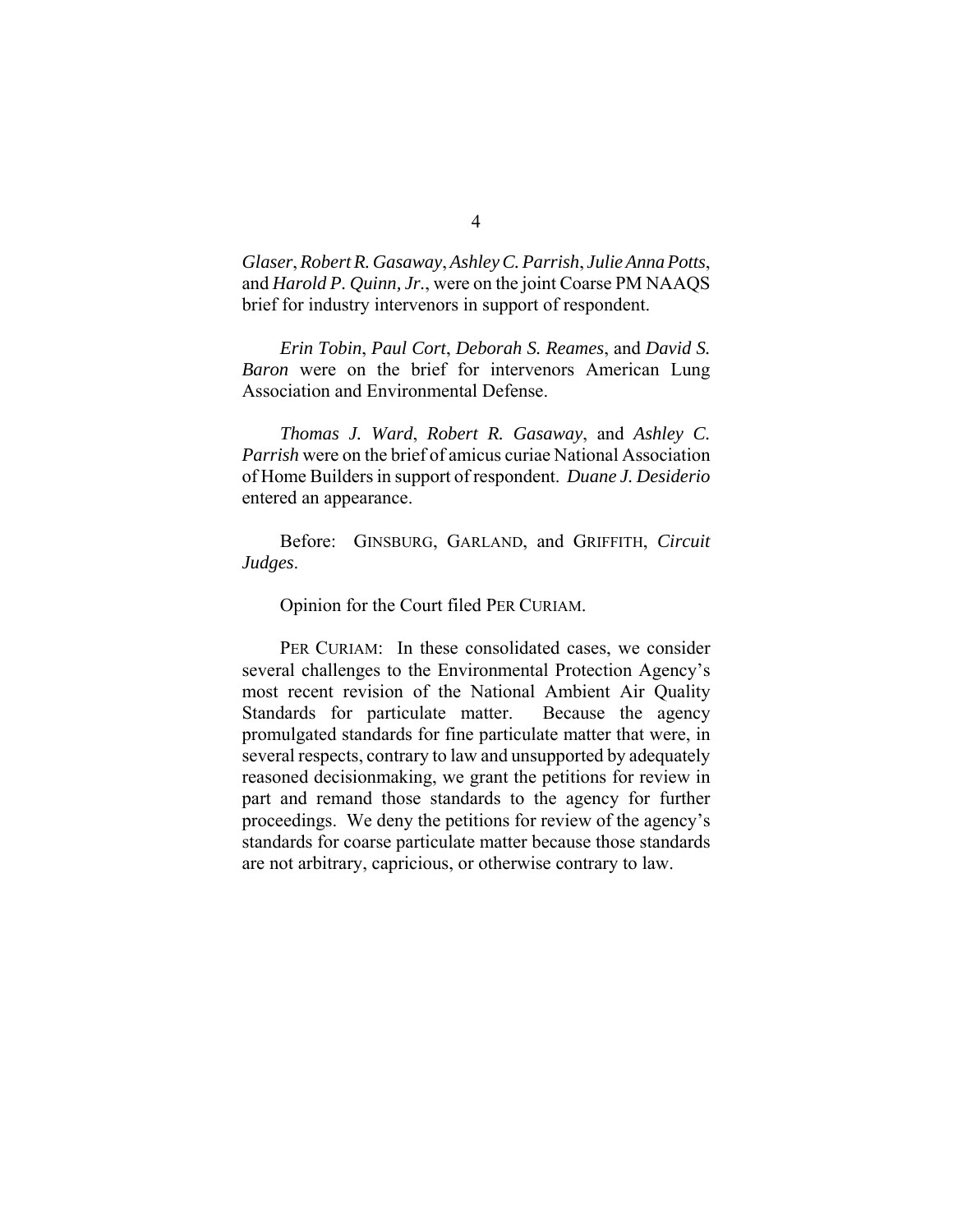# A. Background to the 2006 Rulemaking

# *Particulate Matter Pollution*

This case is about the Environmental Protection Agency's (EPA) regulation of particulate matter (PM), an air pollutant. PM includes "a broad class of chemically and physically diverse substances that exist as discrete particles (liquid droplets or solids) over a wide range of sizes." Final Rule: National Ambient Air Quality Standards for Particulate Matter, 71 Fed. Reg. 61,143, 61,146 (2006). Within this general definition, PM is classified based on factors such as particle size, origin, and chemical composition. The EPA primarily uses particle size to classify PM, distinguishing between "fine PM" and "coarse PM."

Fine and coarse PM differ in ways other than size. Fine PM is produced chiefly by combustion processes and atmospheric reactions of gaseous pollutants; sources include motor vehicles, power generation, and residential fuel burning. Coarse PM tends to result from mechanical processes or the resuspension of dusts in the air; sources include construction and demolition activities as well as agricultural and mining operations. The two types of PM also exhibit different atmospheric behavior: while fine PM can remain suspended for long periods of time and travel great distances, coarse PM tends to deposit rapidly and does not travel as far.

The EPA further notes that "it is appropriate to draw a distinction between two general types of ambient mixes of coarse particles: 'urban' and 'non-urban.'" *Id.* at 61,185 n.66. "Urban" coarse "characterizes the mix in more heavily populated urban areas, where sources such as motor vehicles and

I.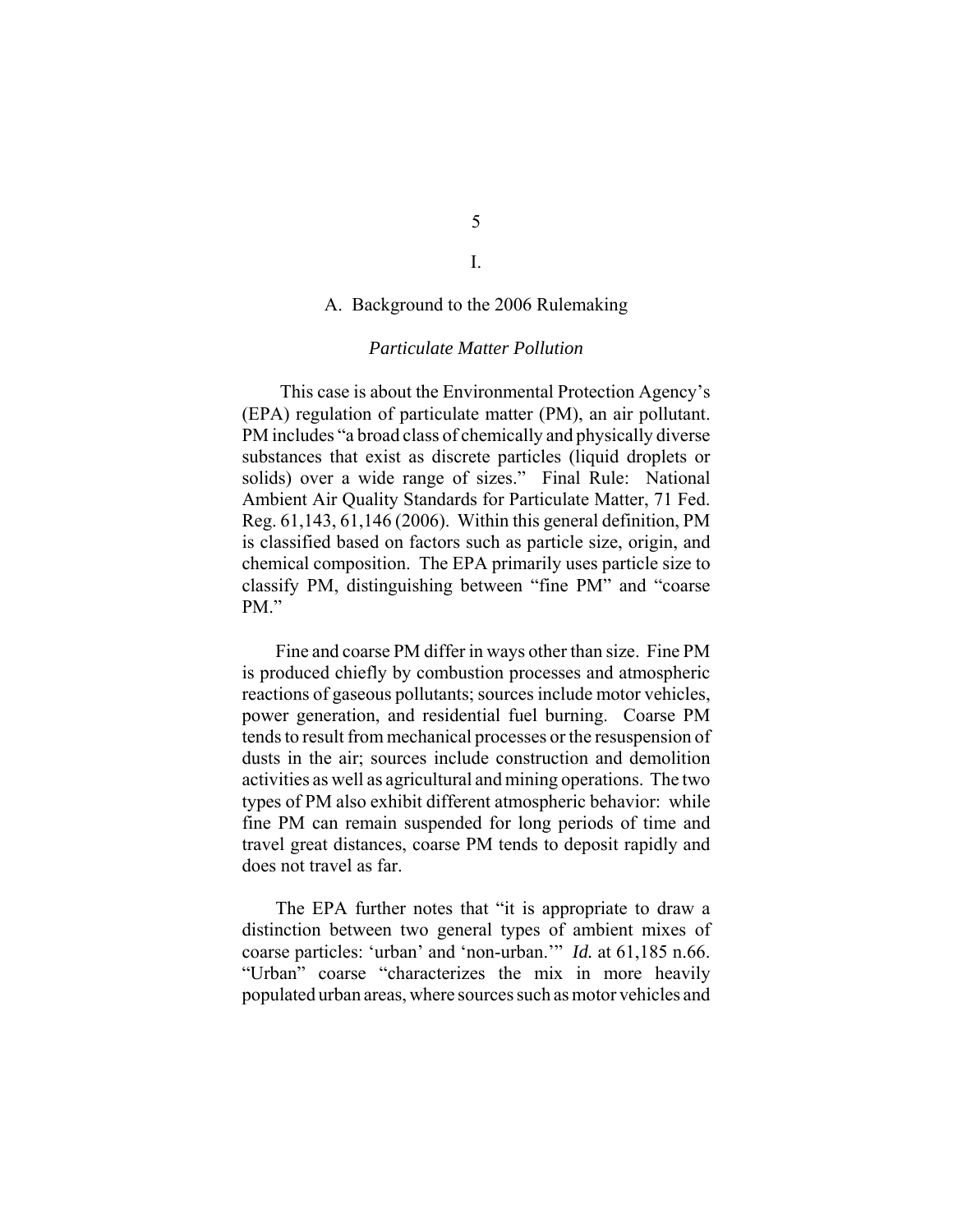industry contribute heavily to ambient coarse particle concentrations and composition." *Id.* In contrast, "non-urban" coarse "encompasses mixes in a variety of other locations outside of urbanized areas, including mixes in rural areas which are likely to be dominated by natural crustal materials." *Id.* The EPA cautions, however, that this is not a sharp distinction because "some types of sources are present in both urban and non-urban areas." *Id.*

Studies have demonstrated that both fine and coarse PM can have negative effects on public health and welfare. For example, each is associated with increased mortality (premature death) rates and morbidity (illness) effects such as cardiovascular disease and decreased lung function. Specifically, scientific evidence supports these associations for long- and short-term exposure to fine PM as well as short-term exposure to urban coarse PM. With regard to public welfare, high levels of fine PM in the air can impair visibility, while both fine and coarse PM can damage vegetation, disrupt ecosystems, corrode metals, and erode paints and other building materials.

# *The Clean Air Act*

The Clean Air Act (CAA), 42 U.S.C. §§ 7401–7671p (2000), a comprehensive statutory scheme designed to reduce air pollution, requires the EPA to set national ambient air quality standards (NAAQS) for air pollutants such as PM. The statute directs the agency to identify air pollutants that "may reasonably be anticipated to endanger public health or welfare." *Id.* § 7408(a)(1). Once a pollutant is identified, the agency staff develop and issue air quality criteria, collected in a Criteria Document, that "accurately reflect the latest scientific knowledge useful in indicating the kind and extent of all identifiable effects on public health or welfare which may be expected from the presence of such pollutant in the ambient air."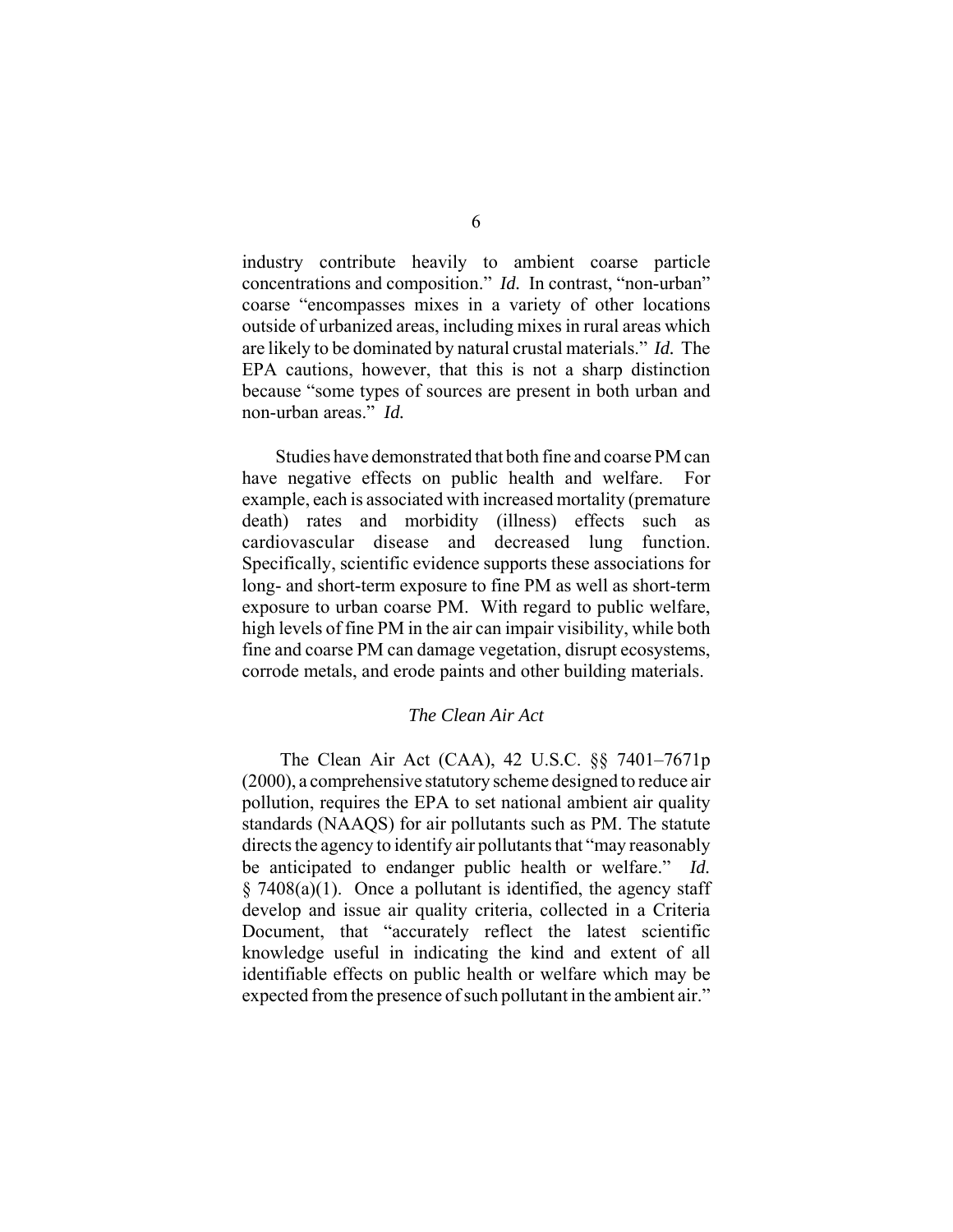*Id.* § 7408(a)(2). Although not required by the statute, in practice EPA staff also develop a Staff Paper, which discusses the information in the Criteria Document that is most relevant to the policy judgments the EPA makes when it sets the NAAQS.

For each pollutant identified, the EPA must propose and promulgate two sets of NAAQS: (1) primary NAAQS, "the attainment and maintenance of which in the judgment of the Administrator, based on [the air quality criteria] and allowing an adequate margin of safety, are requisite to protect the *public health*," *id.* § 7409(b)(1) (emphasis added); and (2) secondary NAAQS specifying a level of air quality "the attainment and maintenance of which in the judgment of the Administrator, based on such criteria, is requisite to protect the *public welfare* from any known or anticipated adverse effects associated with the presence of such air pollutant in the ambient air," *id.* § 7409(b)(2) (emphasis added). In setting both standards, the EPA takes into account the Criteria Document, the Staff Paper, and the recommendations of the Clean Air Scientific Advisory Committee (CASAC), a seven-member, independent scientific review committee appointed by the Administrator pursuant to 42 U.S.C.  $\S$  7409(d)(2). The EPA must review the air quality criteria and the NAAQS and revise them as necessary at least once every five years. *Id.* § 7409(d)(1).

Each NAAQS has four components: the indicator, the level, the averaging time, and the form. The "indicator" defines the parameters of the substance that the EPA will measure — for example, the size or composition of the particles to which a PM standard will apply. The "level" specifies the acceptable concentration of that indicator in the air. The "averaging time" specifies the span of time across which the amount of a pollutant in the air will be averaged. For example, some NAAQS require a certain average *annual* level, while others require a certain average *daily* level. The "form" of a NAAQS describes how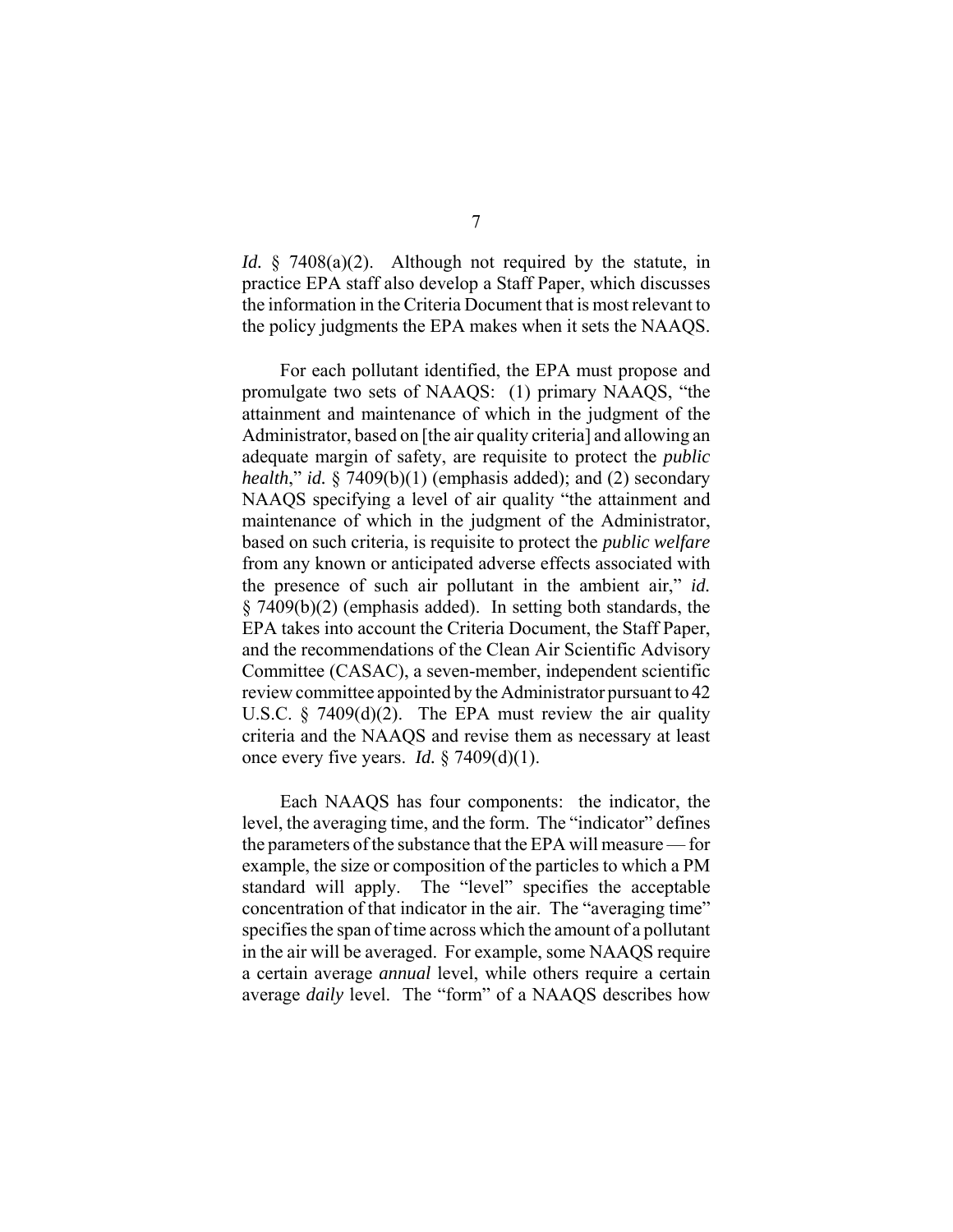compliance with the level will be determined within this averaging time. A NAAQS with a daily averaging time, for example, might require that the level not be exceeded on more than one day each year.

#### *Previous PM Rulemakings*

In 1971, the EPA identified PM as an air pollutant under the CAA and promulgated the first set of PM NAAQS. It selected as the indicator "total suspended particulate" (TSP), which is measured using a device that collects from an air sample all PM up to a diameter of 25 to 45  $\mu$ m (micrometers). The EPA first revised the PM NAAQS in 1987. It changed the indicator from TSP to  $PM_{10}$ , which includes all particles with a diameter less than or equal to 10 µm. The EPA also changed both the level and the form of the primary annual standard, setting the new standard at 50  $\mu$ g/m<sup>3</sup> (micrograms per cubic meter) measured as an expected annual arithmetic (rather than geometric) mean. It also changed the level of the 24-hour standard from 260 to 150  $\mu$ g/m<sup>3</sup>, but retained the form of one exceedance per year. Finally, the EPA revised the secondary standards to be identical to the new primary standards.

The next revision took place in 1997 and allowed separate regulation of fine and coarse PM for the first time. The EPA added a second PM indicator,  $PM<sub>2.5</sub>$ , which includes all particles with a diameter less than or equal to  $2.5 \mu m$ . It set the primary and secondary NAAQS for fine PM at a level of 15 µg/m<sup>3</sup> based on a three-year average of annual arithmetic mean concentrations, and a level of 65  $\mu$ g/m<sup>3</sup> based on a three-year average of the 98th percentile of daily concentrations. For coarse PM, the EPA revised the form of the primary and secondary 24-hour  $PM_{10}$  standards to be based on the 99th percentile of concentrations at each monitoring site within a geographic area.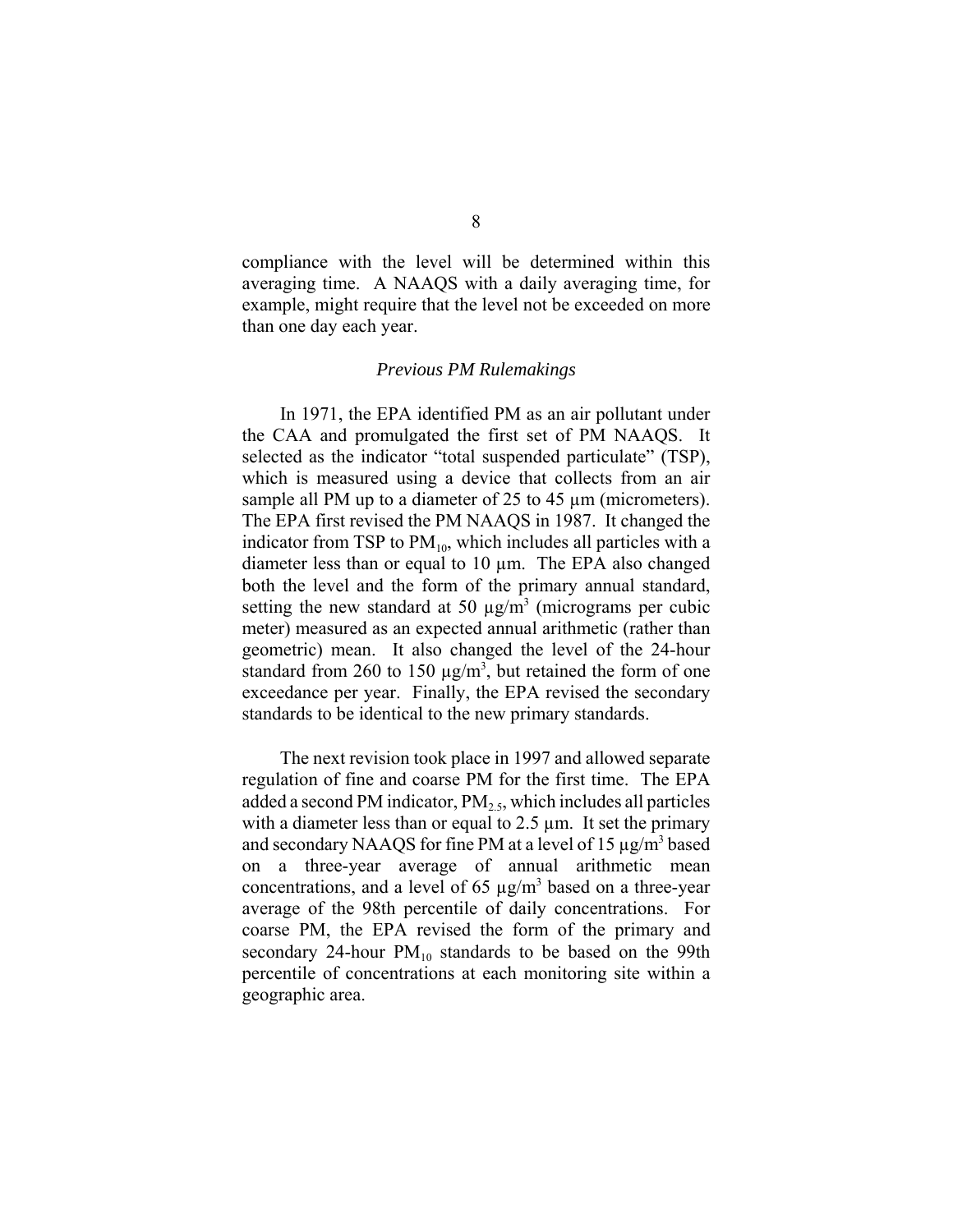Several parties filed petitions for review in this court challenging the 1997 revision to the NAAQS for PM and ozone. In May 1999, we upheld the EPA's decision to regulate fine PM separately from coarse PM. *See Am. Trucking Ass'ns, Inc. v. EPA* (*ATA I*), 175 F.3d 1027, 1055–56 (D.C. Cir. 1999). We held, however, that the selection of  $PM_{10}$  as the indicator for coarse PM was arbitrary and capricious. Because a  $PM_{10}$ indicator includes particles that are also part of a  $PM<sub>2.5</sub>$  indicator, the  $PM_{10}$  indicator was "inherently confounded," and the EPA had not explained how the two standards would work together rather than lead to overregulation of the fine fraction of  $PM_{10}$ and underregulation of the coarse fraction. *Id.* at 1054. We also held that the EPA's interpretation of the CAA's requirement to set NAAQS at the "requisite" protective level lacked an intelligible principle to guide the agency's decisionmaking and therefore "effect[ed] an unconstitutional delegation of legislative power." *Id.* at 1033–34. We subsequently granted rehearing in part to revise a section of the original opinion dealing with the NAAQS for ozone, but made no change to our conclusions about PM. *See Am. Trucking Ass'ns, Inc. v. EPA* (*ATA II*), 195 F.3d 4, 10 (D.C. Cir. 1999).

In February 2001, the Supreme Court reversed our holding as to unconstitutional delegation and resolved certain other issues not relevant to this case. *See Whitman v. Am. Trucking Ass'ns, Inc.*, 531 U.S. 457 (2001). On remand, we considered the remaining challenges to the NAAQS not resolved by *ATA I* and *II* or *Whitman*. We rejected each of the challenges to the new PM2.5 NAAQS. *See Am. Trucking Ass'ns, Inc. v. EPA* (*ATA III*), 283 F.3d 355, 358 (D.C. Cir. 2002). At the conclusion of the litigation, therefore, the EPA's new  $PM_2$ , NAAQS remained intact and its revised  $PM_{10}$  NAAQS were rescinded; the preexisting 1987  $PM_{10}$  NAAQS remained in place.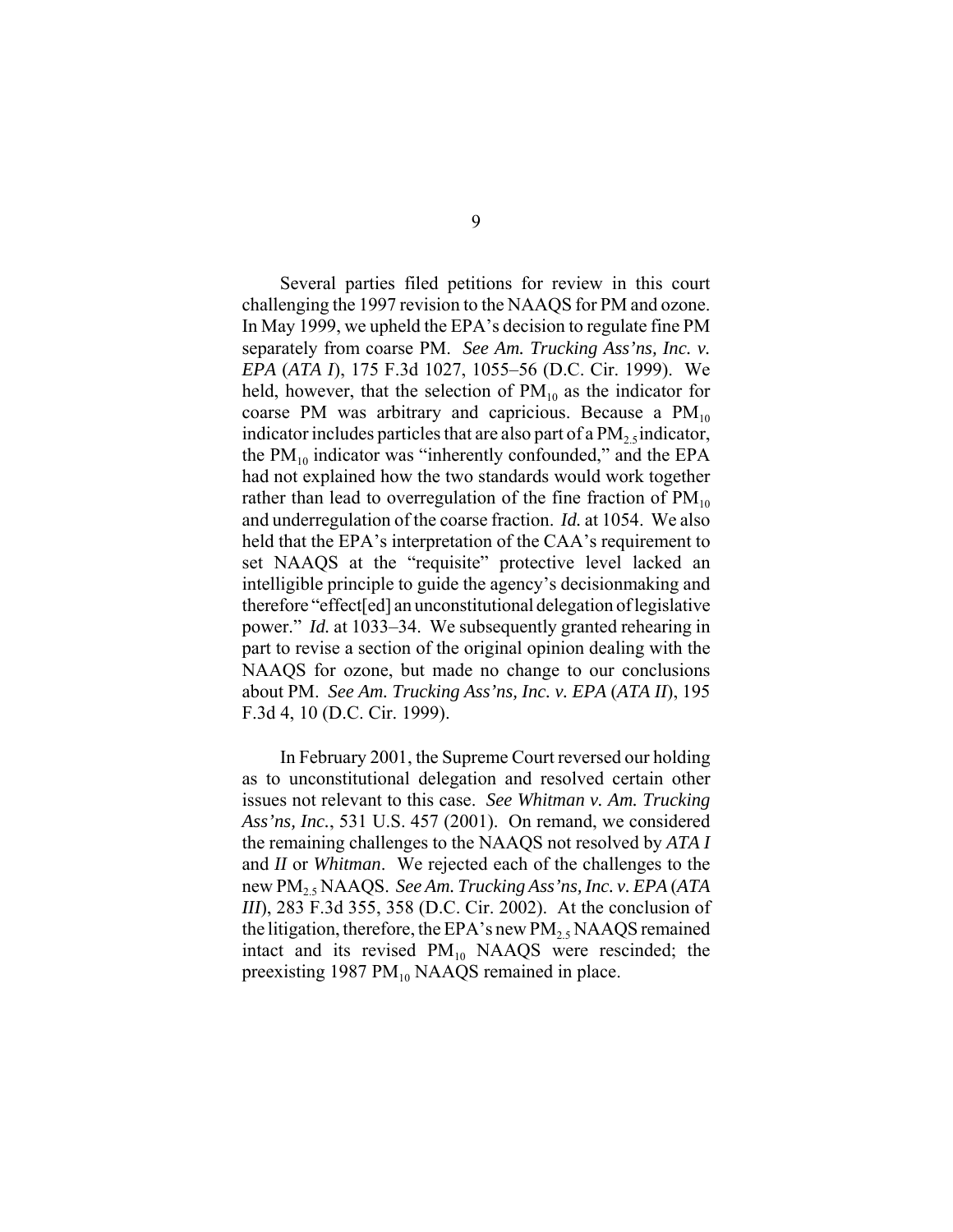# B.2006 Rulemaking

The EPA began the review process that resulted in the revisions challenged here in October 1997, shortly after the 1997 NAAQS were promulgated. In 2003, several environmental groups brought a lawsuit challenging the EPA's failure to complete its review within five years as required by the CAA. Pursuant to a consent decree entered in that lawsuit, the EPA published its proposed revisions to the PM NAAQS on January 17, 2006. The EPA proposed several changes to the existing suite of PM standards: (1) reducing the level of the primary daily fine PM standard from 65 to 35  $\mu$ g/m<sup>3</sup>; (2) changing the indicator for coarse PM to  $PM_{10-2.5}$ , in order to measure only particles with a diameter between 2.5 and 10  $\mu$ m; (3) qualifying the coarse PM indicator to include ambient mixes of PM "dominated by" the type of particles found in urban areas while excluding ambient mixes "dominated by" particles typical of rural areas; (4) revoking the annual coarse PM standards; (5) reducing the level of the primary daily coarse PM standard from 150 to 70  $\mu$ g/m<sup>3</sup> and changing the form to measure compliance based on the 98th percentile of annual daily concentrations averaged over three years; and (6) adjusting all secondary standards to be identical to the revised primary standards.

The CASAC, along with medical and public health groups who submitted comments, challenged the EPA's proposal to retain the existing level of the primary annual fine PM standard at 15  $\mu$ g/m<sup>3</sup>. They urged the EPA to lower the level to somewhere between 12 and 14  $\mu$ g/m<sup>3</sup>. The CASAC and several public commenters also objected to setting the secondary standards for fine PM at the same level and averaging time as the primary standards, arguing that they were insufficient to protect against adverse visibility effects. The CASAC supported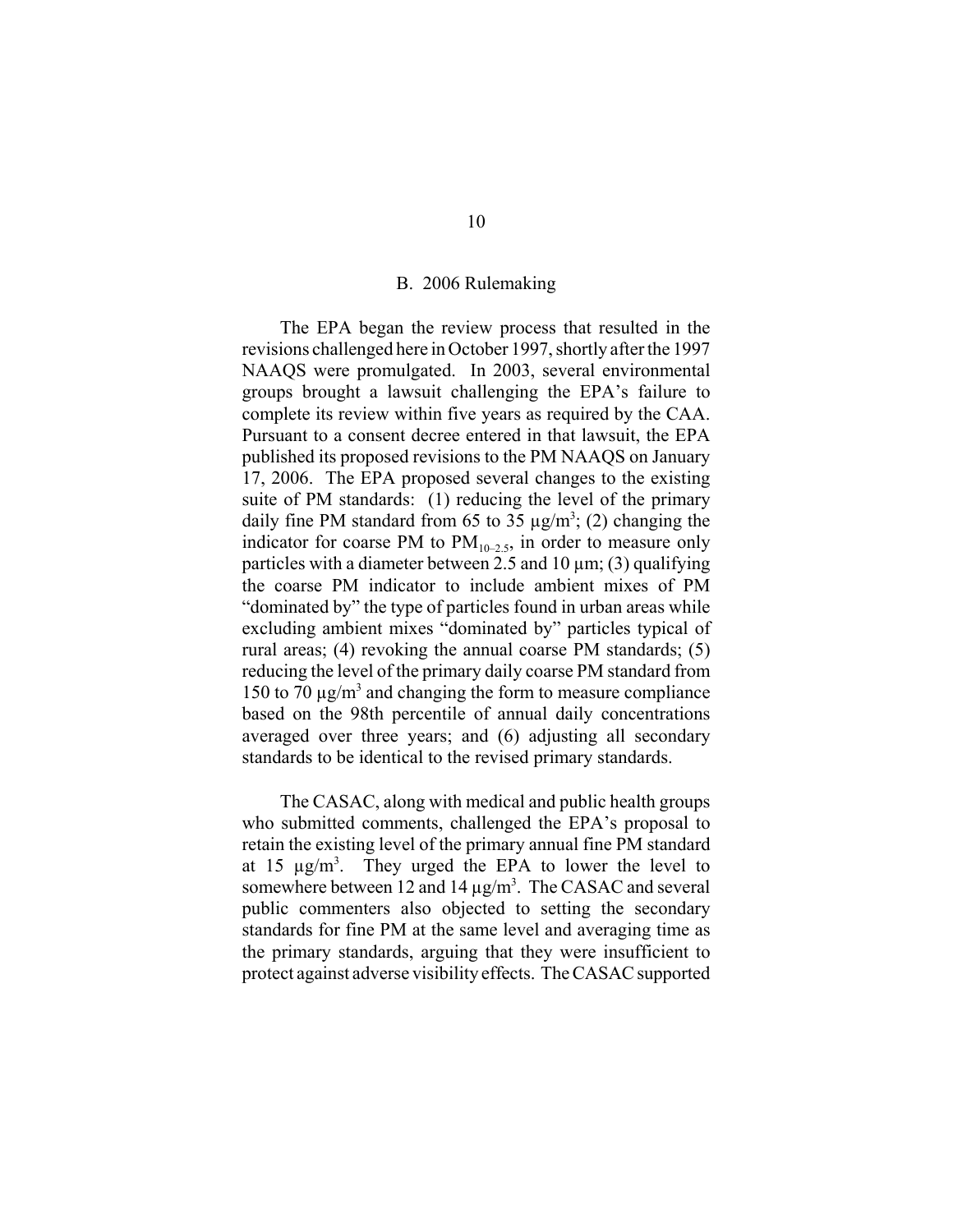the EPA's revocation of the annual standard for coarse PM; some commenters, however, objected.

While commentary on most of the proposals was split, the EPA's proposed qualification of the coarse PM indicator drew an almost entirely negative response. Commenters challenged the agency's interpretation of the scientific evidence and its conclusion that nonurban coarse PM is not associated with adverse effects on public health. The EPA's proposed approach for distinguishing between urban and nonurban coarse PM came in for criticism as well. Commenters argued that the EPA had not adequately defined which substances were subject to regulation, but had instead adopted an indicator defined arbitrarily by the requirements for placing coarse PM monitors in particular geographic areas.

The EPA issued its final rule on October 17, 2006. Although it made no changes to its proposed fine PM standards, the EPA reversed its position on the qualified coarse PM indicator and retained an unqualified indicator. The EPA selected PM<sub>10</sub> rather than PM<sub>10–2.5</sub> in an attempt to differentiate indirectly between urban and rural coarse PM. As discussed above,  $PM_{10}$  includes all particles with a diameter less than or equal to  $10 \mu m$  — including fine PM particles with a diameter up to 2.5 µm. Because urban areas tend to have higher levels of fine PM than rural areas, a coarse PM limit based on  $PM_{10}$ would effectively require urban areas to have lower levels of true coarse  $PM$  — that is, particles between 2.5 and 10  $\mu$ m in diameter — than rural areas. The EPA thus believes the standard will target protection toward urban areas, where it is most needed. Finally, based on the recommendation by the EPA staff and the CASAC that the existing level of protection from coarse PM was appropriate, and on its decision to retain the existing  $PM_{10}$  indicator, the EPA concluded that no change to the level of the 24-hour coarse PM standard was necessary.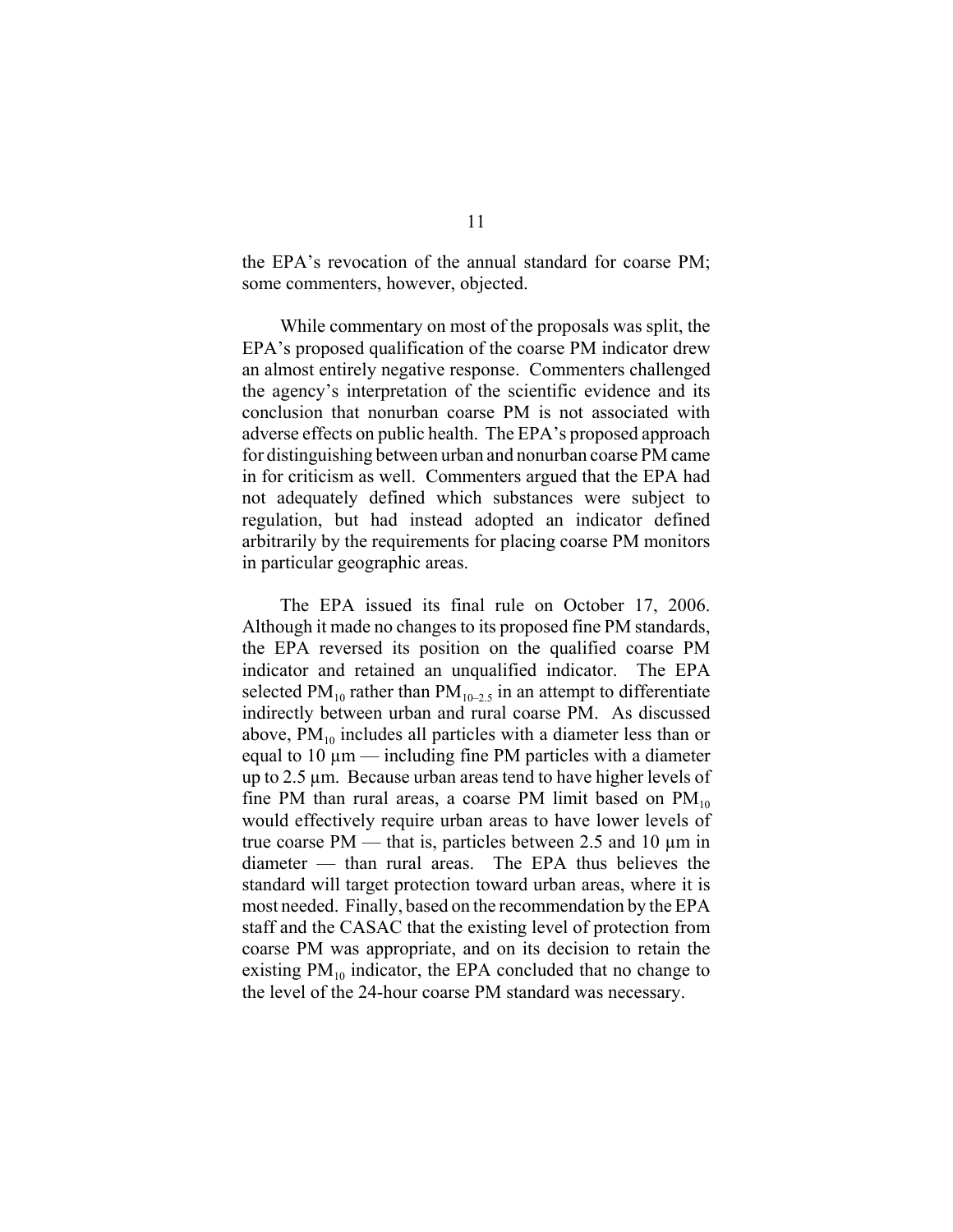# C. Petitions for Review

Three sets of petitioners, joined by several intervenors and amici, filed petitions for review of the EPA's final rule. The American Lung Association, Environmental Defense, and the National Parks Conservation Association (environmental petitioners) challenge the primary annual and secondary standards for fine PM as well as the elimination of the annual standard for coarse PM. Several states and state agencies (state petitioners) challenge the primary annual fine PM standard. The American Farm Bureau Federation, the National Pork Producers Council, the National Cattlemen's Beef Association, and the Agricultural Retailers Association (industry petitioners) challenge the EPA's retention of the  $PM_{10}$  indicator for coarse PM and the  $150 \mu g/m^3$  level for the daily coarse PM standard.

We review the actions of the EPA to determine whether they are "(A) arbitrary, capricious, an abuse of discretion, or otherwise not in accordance with law; (B) contrary to constitutional right, power, privilege, or immunity; [or] (C) in excess of statutory jurisdiction, authority, or limitations." 42 U.S.C. § 7607(d)(9). Although we perform a "searching and careful" inquiry into the facts underlying the agency's decisions, we will "presume the validity of agency action as long as 'a rational basis for it is presented.'" *ATA III*, 283 F.3d at 362 (quoting *Lead Indus. Ass'n v. EPA*, 647 F.2d 1130, 1145 (D.C. Cir. 1980)). We give an "extreme degree of deference to the agency when it is evaluating scientific data within its technical expertise," reviewing the agency's action to "ensure that the EPA has examined the relevant data and has articulated an adequate explanation for its action." *City of Waukesha v. EPA*, 320 F.3d 228, 248 (D.C. Cir. 2003) (internal quotation marks omitted). And with regard to the EPA's interpretation of the CAA — a statute that the agency administers — we follow the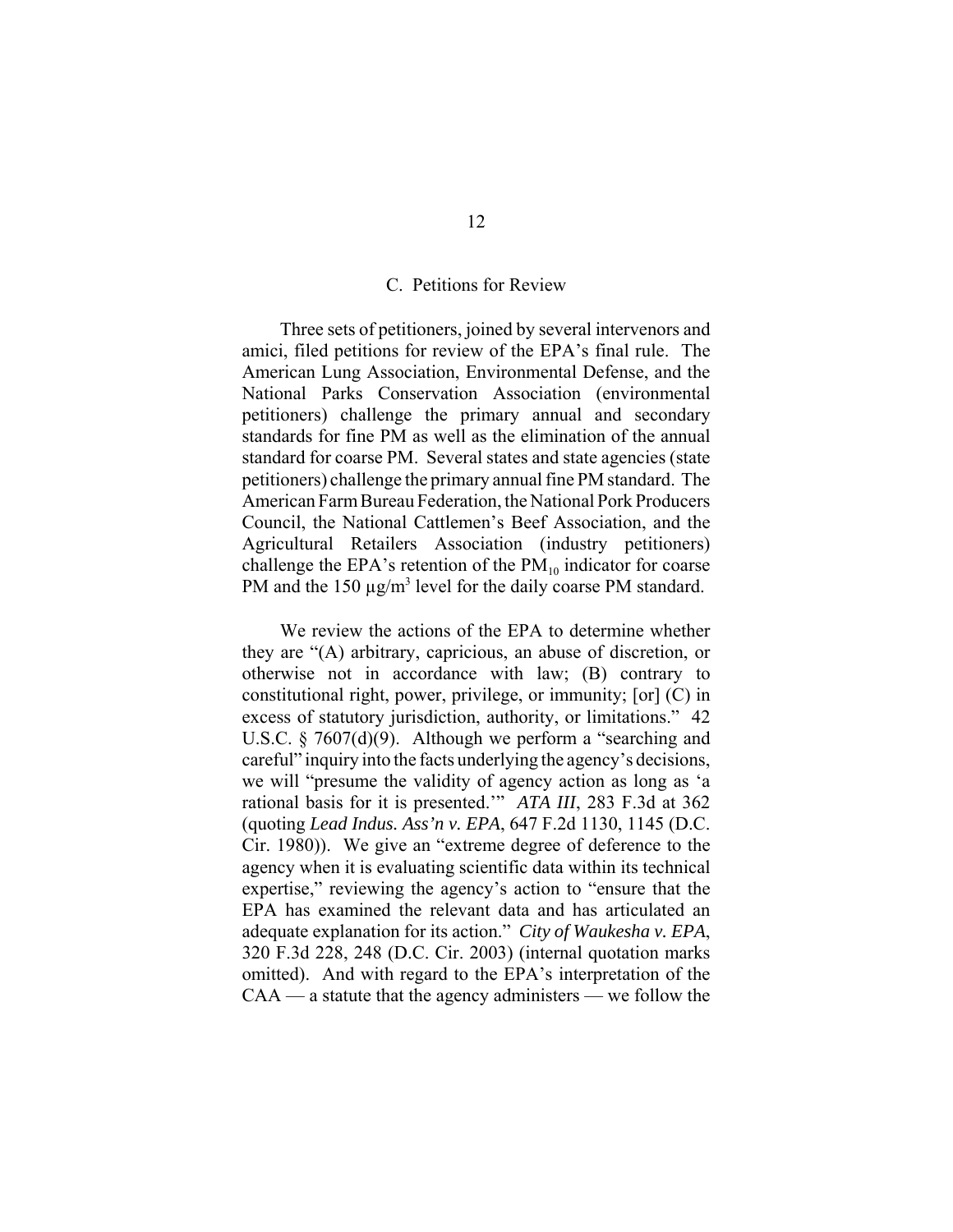rule announced in *Chevron U.S.A., Inc. v. Natural Resources Defense Council*, 467 U.S. 837 (1984). We first consider whether the Congress has directly addressed the question at issue. If it has, "that is the end of the matter; for the court, as well as the agency, must give effect to the unambiguously expressed intent of Congress." *Id.* at 842–43. If the statute is silent or ambiguous on the issue, we ask "whether the agency's answer is based on a permissible construction of the statute." *Id.*

In Part II we grant in part the petitions for review of the primary annual fine PM standard, brought by the states and environmental groups, and remand the standard to the EPA for reconsideration. The EPA failed to explain adequately why an annual level of 15  $\mu$ g/m<sup>3</sup> is "requisite to protect the public health," including the health of vulnerable subpopulations, while providing "an adequate margin of safety." 42 U.S.C.  $§ 7409(b)(1).$ 

In Part III we grant in full the petition for review of the secondary NAAQS for fine PM brought by the environmental groups and remand them to the EPA for reconsideration. The EPA unreasonably concluded that the NAAQS are adequate to protect the public welfare from adverse effects on visibility.

In Part IV we deny the petitions for review of the primary daily standards for coarse PM brought by the industry groups. We do not reach the question raised by the amicus National Association of Home Builders whether the EPA lawfully could have distinguished between urban and nonurban coarse PM in selecting the coarse PM indicator.

Finally, in Part V, we deny the petition for review of the EPA's revocation of the primary annual standard for coarse PM brought by the environmental groups.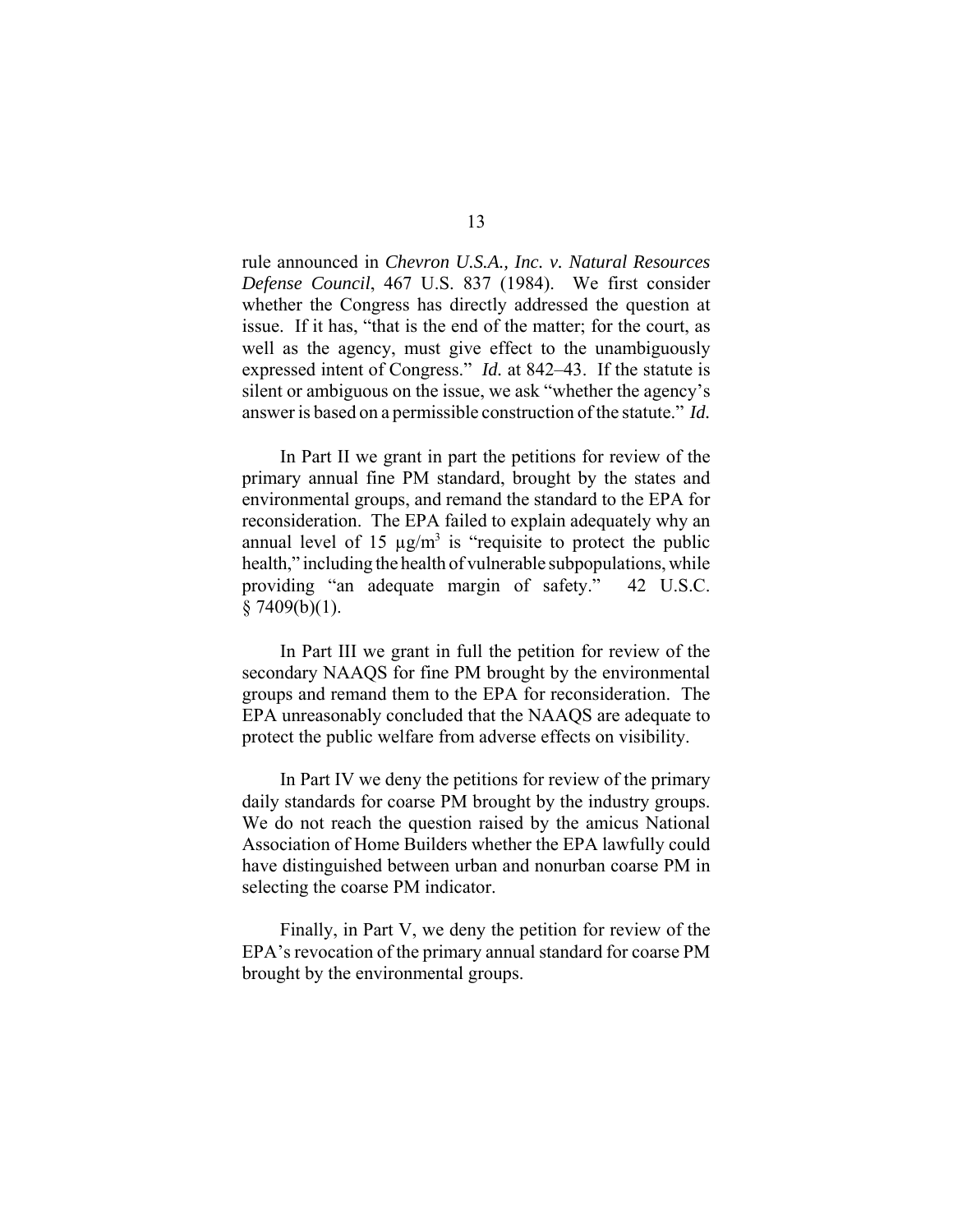II.

The state and environmental petitioners claim the EPA's decision to set the primary annual NAAQS for  $PM<sub>2.5</sub>$  at 15  $\mu$ g/m<sup>3</sup> pursuant to its authority under  $\S$  109(b)(1) of the CAA is "arbitrary, capricious, an abuse of discretion, or otherwise not in accordance with law." 42 U.S.C. § 7607(d)(9).In assessing their arguments, we defer to the EPA's scientific judgment while examining the record to ensure the agency has considered the relevant factors and reasonably explained how it reached its conclusions. *See Carus Chem. Co. v. EPA*, 395 F.3d 434, 441 (D.C. Cir. 2005) (under Administrative Procedure Act, court defers to agency's technical expertise but asks whether it "has 'examined relevant data and has articulated a rational explanation for its actions'"); *Chem. Mfrs. Ass'n v. EPA*, 28 F.3d 1259, 1263 (D.C. Cir. 1994) (substantive review under CAA mirrors that under APA).

We conclude the EPA failed adequately to explain why, in view of the risks posed by short-term exposures and the evidence of morbidity resulting from long-term exposures, its annual standard is sufficient "to protect the public health [with] an adequate margin of safety,"  $42 \text{ U.S.C. }$  §  $7409(b)(1)$ . Accordingly, we grant the petitions for review in part and remand the annual NAAQS to the EPA for reconsideration.

# A. Risk of Short-Term Exposure

An agency's failure adequately to consider a relevant and significant aspect of a problem may render its rulemaking arbitrary and capricious. *See Chamber of Commerce of U.S. v. SEC*, 412 F.3d 133, 140 (D.C. Cir. 2005); *see also Motor Vehicle Mfrs. Ass'n v. State Farm Mut. Auto. Ins. Co.*, 463 U.S. 29, 43 (1983) ("agency must examine the relevant data and articulate a satisfactory explanation for its action"). In setting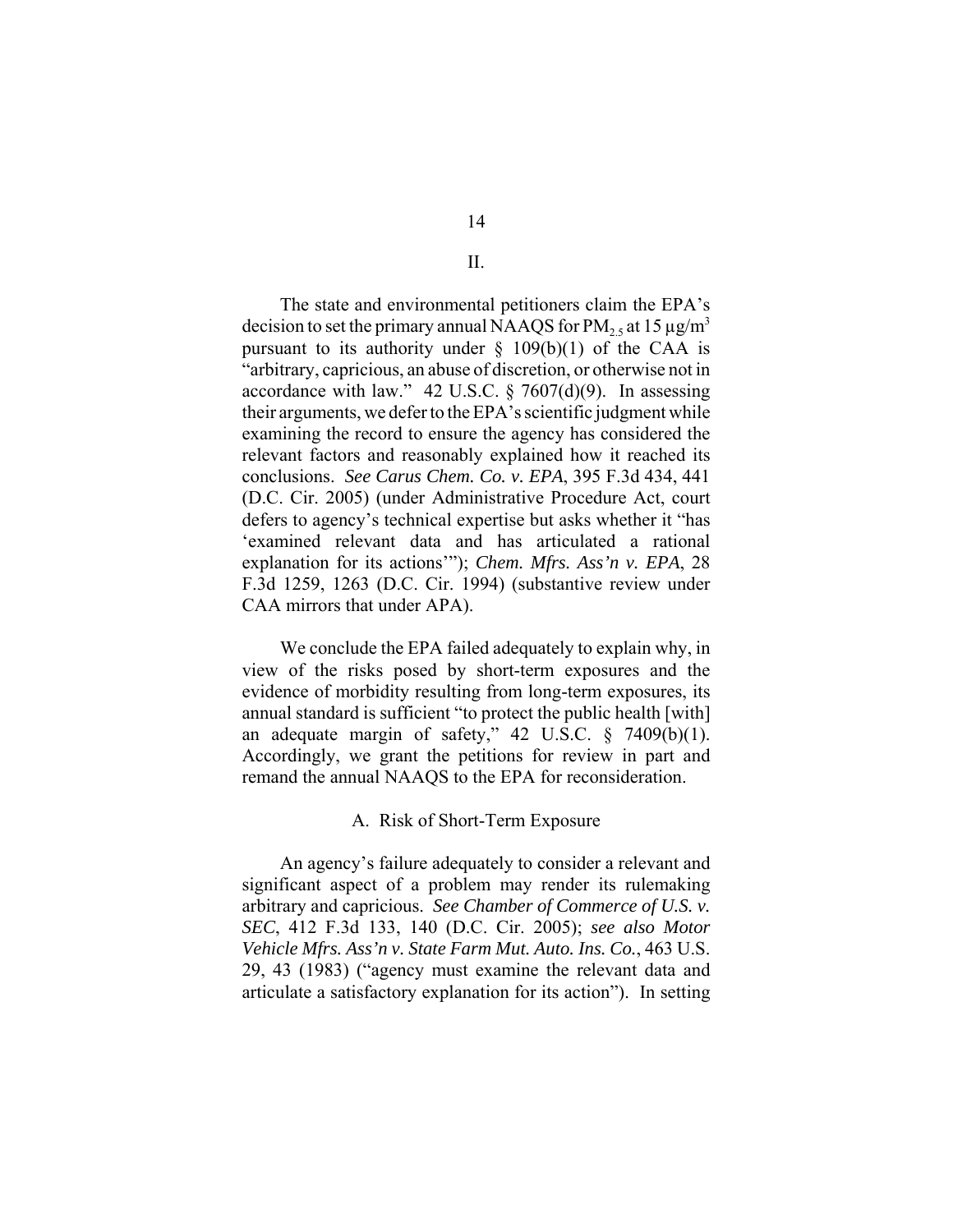the primary annual NAAQS for  $PM_{2.5}$ , the EPA relied exclusively upon studies of long-term exposure, placing the greatest weight upon the Harvard Six Cities and the American Cancer Society (ACS) studies. *See* 2006 Final Rule, 71 Fed. Reg. at 61,176/2. The state and environmental petitioners argue the EPA did not adequately explain why, even if the studies of long-term exposure were "most directly relevant" to setting the annual standard, *id.* at 61,174/3, the studies of short-term exposure were not at all relevant.

In the EPA's view, studies of long-term exposure are most directly relevant to the annual standard because the human body responds differently to long-term than to short-term exposure and because a long-term study evaluates "periods of exposure" closer to a year than the periods evaluated in a short-term study. *See id.*; Proposed Rule: National Ambient Air Quality Standards for Particulate Matter, 71 Fed. Reg. 2620, 2627/2–3 (2006); U.S. ENVTL. PROT. AGENCY, AIR QUALITY CRITERIA FOR PARTICULATE MATTER (CRITERIA DOCUMENT) § 8.2.1, at 8-18 (2004). Be that as it may, the EPA did not assert that short-term studies provide no relevant information. The EPA concluded merely that it would be "more appropriate to consider the shortterm exposure studies as a basis for . . . the 24-hour standard and to consider the long-term exposure studies as a basis for the . . . annual standard." 2006 Final Rule, 71 Fed. Reg. at 61,174/2.

Two premises underlie this conclusion: the agency can (1) "appropriately . . . evaluate[]" where to set the level of the annual standard based solely upon the long-term studies and (2) "provide an appropriate degree of protection" from short-term exposure through a daily standard alone. *Id.* at 61,174/3. The petitioners challenge both.

As to the first, the petitioners start by pointing out that the staff and the CASAC, both of which relied upon three short-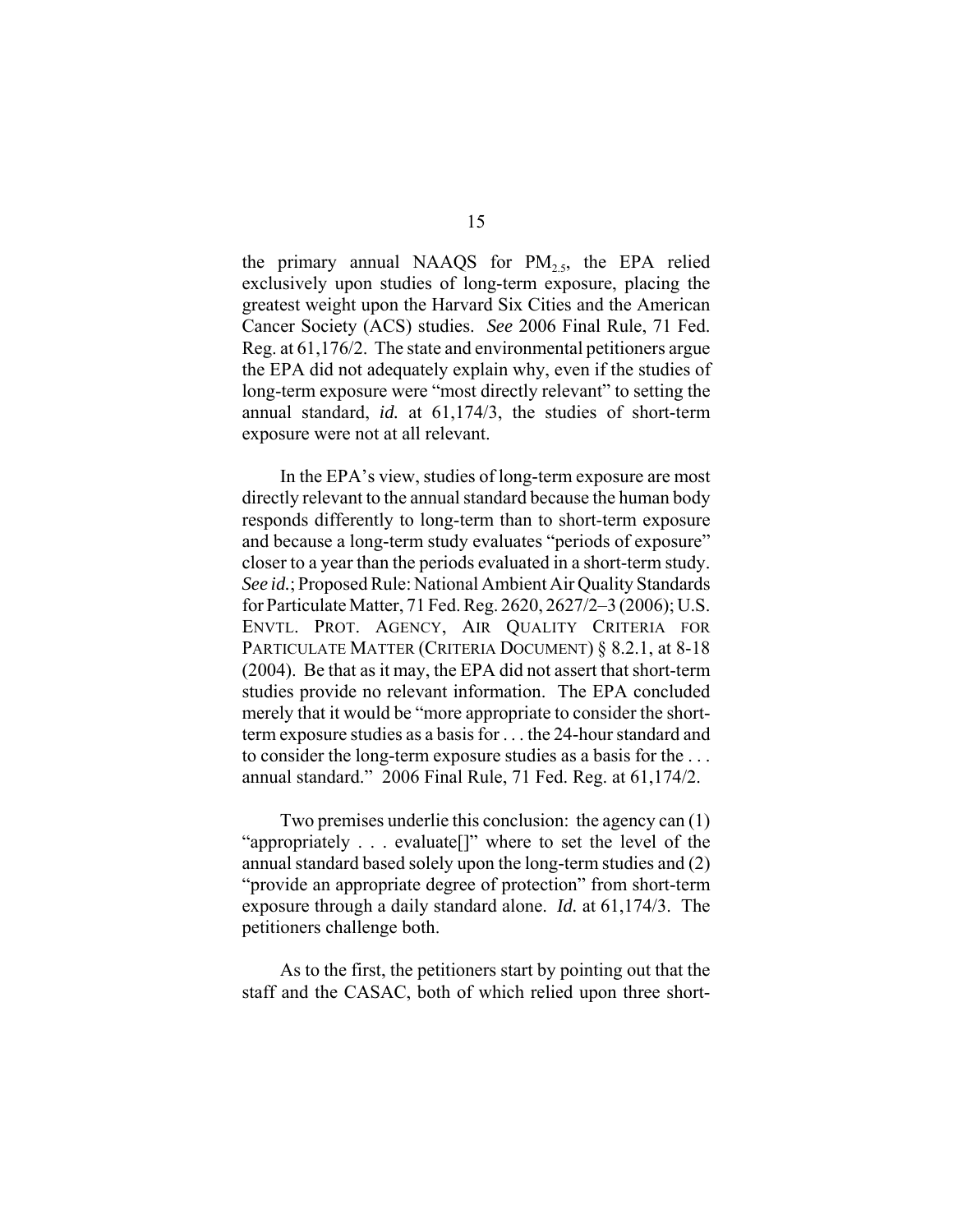term studies, proposed an annual standard lower than 15  $\mu$ g/m<sup>3</sup>. *See* OFFICE OF AIR QUALITY PLANNING AND STANDARDS, U.S. ENVTL. PROT. AGENCY, REVIEW OF THE NATIONAL AMBIENT AIR QUALITY STANDARDS FOR PARTICULATE MATTER: POLICY ASSESSMENT OF SCIENTIFIC AND TECHNICAL INFORMATION (STAFF PAPER) § 5.3.1.1, at 5-7 (2005); Letter from Dr. Rogene Henderson, CASAC, to Administrator Stephen L. Johnson, EPA 3–4 (Mar. 21, 2006) ("Studies described in the PM Staff Paper indicate that short term effects of  $PM<sub>25</sub>$  persist in cities with annual PM<sub>2.5</sub> concentrations below [15  $\mu$ g/m<sup>3</sup>]"). By statute the EPA must explain its rejection of the CASAC's recommendation, 42 U.S.C.  $\frac{6}{7607}$ (d)(3), and the staff's analysis is something we consider when determining whether the EPA has adequately addressed the relevant considerations and reasonably reached its conclusions, *see Natural Res. Def. Council v. EPA*, 902 F.2d 962, 967–68, 970 (D.C. Cir. 1990) (noting staff paper's relevance as "bridge" over "gap" between criteria document and EPA's policy judgment).\*

We reject the EPA's initial response, to wit, that its approach is consistent with those recommendations. *See* 2006 Final Rule, 71 Fed. Reg. at 61,174/3 n.45. The CASAC directly challenged the EPA's proposal to retain the annual standard at 15 µg/m3 . *See* Letter from Dr. Rogene Henderson, CASAC, to Administrator Stephen L. Johnson, EPA 7 (June 6, 2005). The staff recommended that if the agency kept the annual standard at 15  $\mu$ g/m<sup>3</sup> while setting the daily standard with a 98th percentile form, then it should set the daily standard at the "middle to lower end" of the range from 25 to 35 µg/m<sup>3</sup>. See

<sup>\*</sup> We will not consider the letter the CASAC sent to the EPA on September 29, 2006, shortly after the Administrator had signed the final rule, as it was not part of the administrative record. *See Citizens to Preserve Overton Park, Inc. v. Volpe*, 401 U.S. 402, 420 (1971) (generally judicial review is limited to "record that was before the [agency] at the time [it] made [its] decision").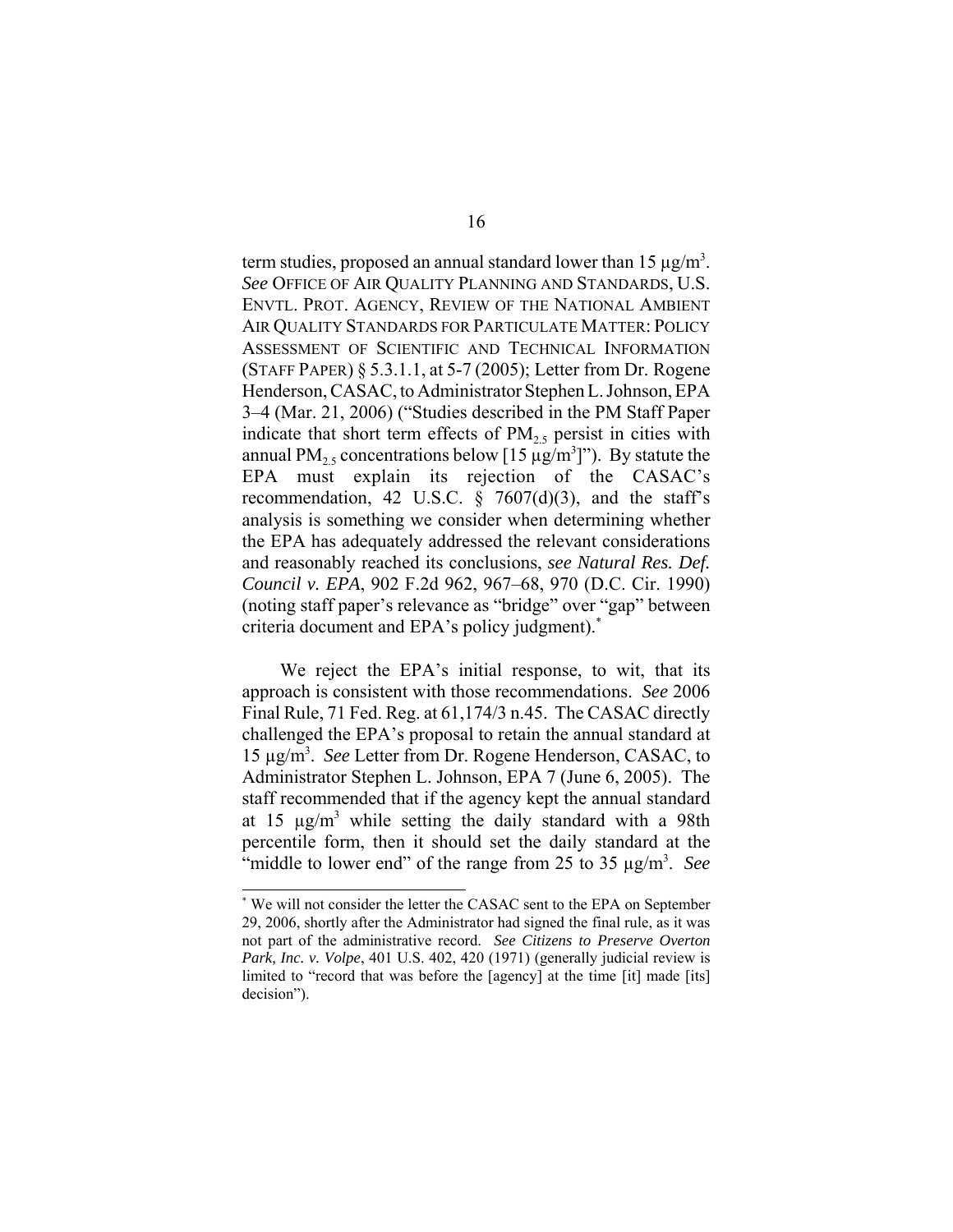STAFF PAPER § 5.3.7, at 5-46; *see also id.* § 5.3.5.1, at 5-32 ("[S]taff continues to believe that an annual standard cannot be expected to offer an adequate margin of safety against the effects of all short-term exposures"). The EPA instead set the daily standard at 35 µg/m3 with a 98thpercentile form, *see* 2006 Final Rule, 71 Fed. Reg. at 61,165/2; *id.* at 61,171/3, while acknowledging it did not consider the short-term studies when setting the annual standard. As both the CASAC and the staff reasoned, the studies of Eight Canadian Cities, of Santa Clara County (CA), and of Phoenix are relevant to setting an annual standard because each reports adverse health effects associated with short-term exposures in places where the annual  $PM_{2.5}$ concentration is below 15 µg/m3 . *See* CASAC Mar. 21 Letter at 3–4. The EPA failed adequately to explain its reason for not accepting the CASAC's recommendations, instead stating only that it did not "disagree with CASAC's factual statements regarding the findings of [the short-term studies]," but "believes . . . it . . . more appropriate to consider the short-term exposure studies as a basis for the level of the 24-hour standard." 2006 Final Rule, 71 Fed. Reg. at 61,174/2.

The petitioners also point to the EPA's unexplained change of position since it last dealt with this issue, which was in 1997. Then the EPA believed short-term studies were indeed relevant to the setting of an annual standard, stating, "the strongest evidence for short-term  $PM<sub>2.5</sub>$  effects occurs at concentrations near the long-term (e.g., annual) average." *See* Final Rule: National Ambient Air Quality Standards for Particulate Matter, 62 Fed. Reg. 38,652, 38,676/1 (1997). The agency did not thereby commit itself irrevocably, however if the relevant facts have changed or the EPA has reasonably made a different policy judgment, then it need only explain itself and we will defer. *See State Farm*, 463 U.S. at 57 ("An agency's view of what is in the public interest may change, either with or without a change in circumstances" (internal quotation marks omitted)).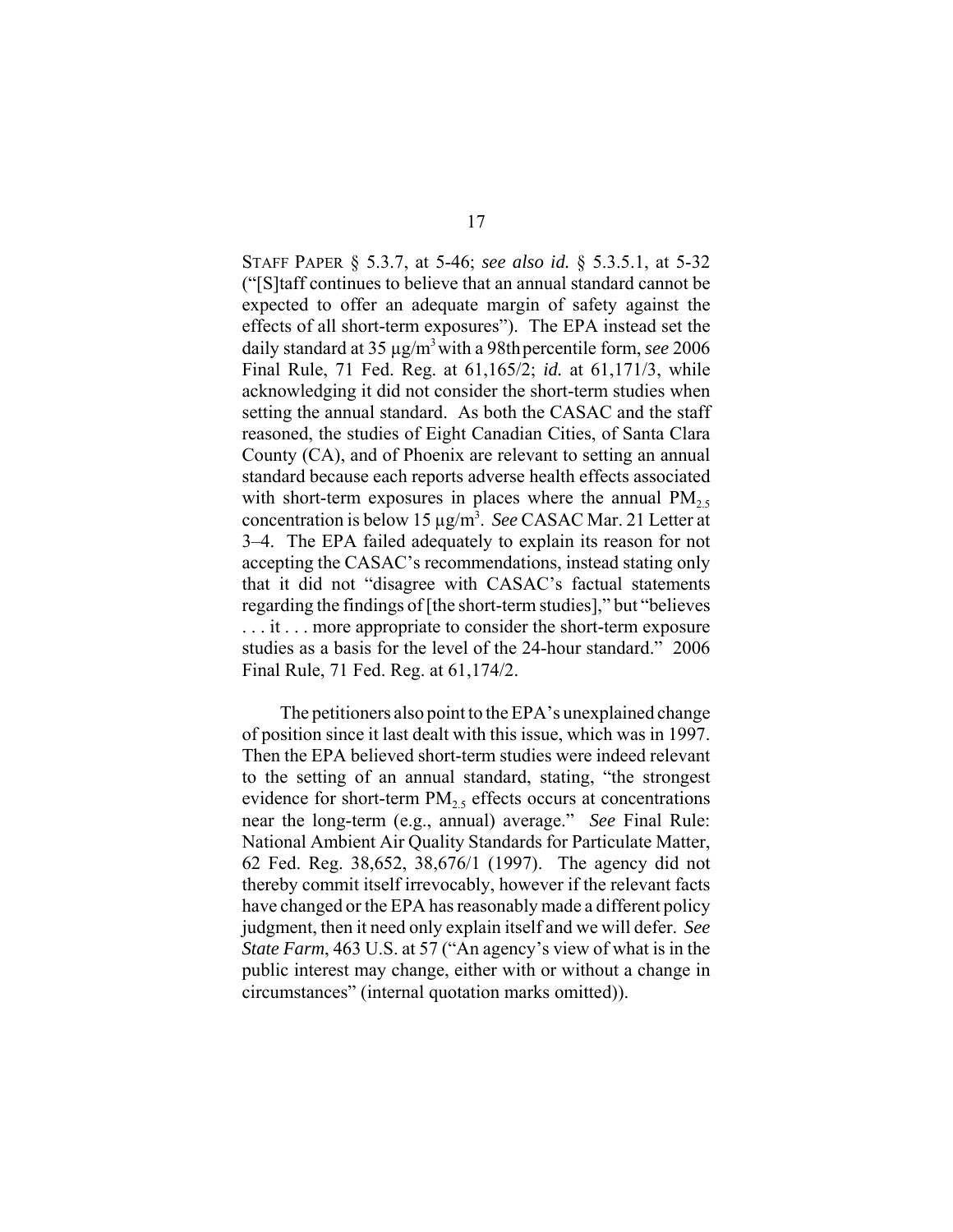The EPA's only explanation for its change of position is that it relied upon short-term studies in 1997 because the studies of long-term exposure then available were less reliable than the short-term studies. *See* 2006 Final Rule, 71 Fed. Reg. at 61,174/3. At the time, however, the agency also said, "an annual standard that controls an area's attainment status is likely to reduce aggregate risks associated with both short- and longterm exposures with more certainty than a 24-hour standard." 1997 Final Rule, 62 Fed. Reg. at 38,670/3. Even if the longterm studies available today are useful for setting an annual standard, therefore, it is not clear why the EPA no longer believes it useful to look as well to short-term studies in order to design the suite of standards that will most effectively reduce the risks associated with short-term exposure.

We conclude the EPA failed adequately to explain its first premise, *viz*. that an annual standard could be "appropriately ... evaluated based" solely upon long-term studies. *See* 2006 Final Rule, 71 Fed. Reg. at 61,174/3. Therefore, we need not reach the state petitioners' argument that the EPA should have relied in part upon the short-term studies because, unlike the ACS Study, those studies do not underestimate the magnitude of risk from exposure to  $PM<sub>2.5</sub>$ . That argument does not rest upon the ACS Study having examined long-term rather than short-term exposure, but instead questions whether the ACS Study involved a representative cohort. If, however, the EPA can adequately explain why studies of short-term effects are not relevant to setting an annual standard, then it may disregard those studies regardless whether the short-term studies are based upon a more representative cohort than is the ACS Study.

Nor do we consider the EPA's argument that the short-term studies showed an annual standard would not provide more protection against short-term exposure than would a daily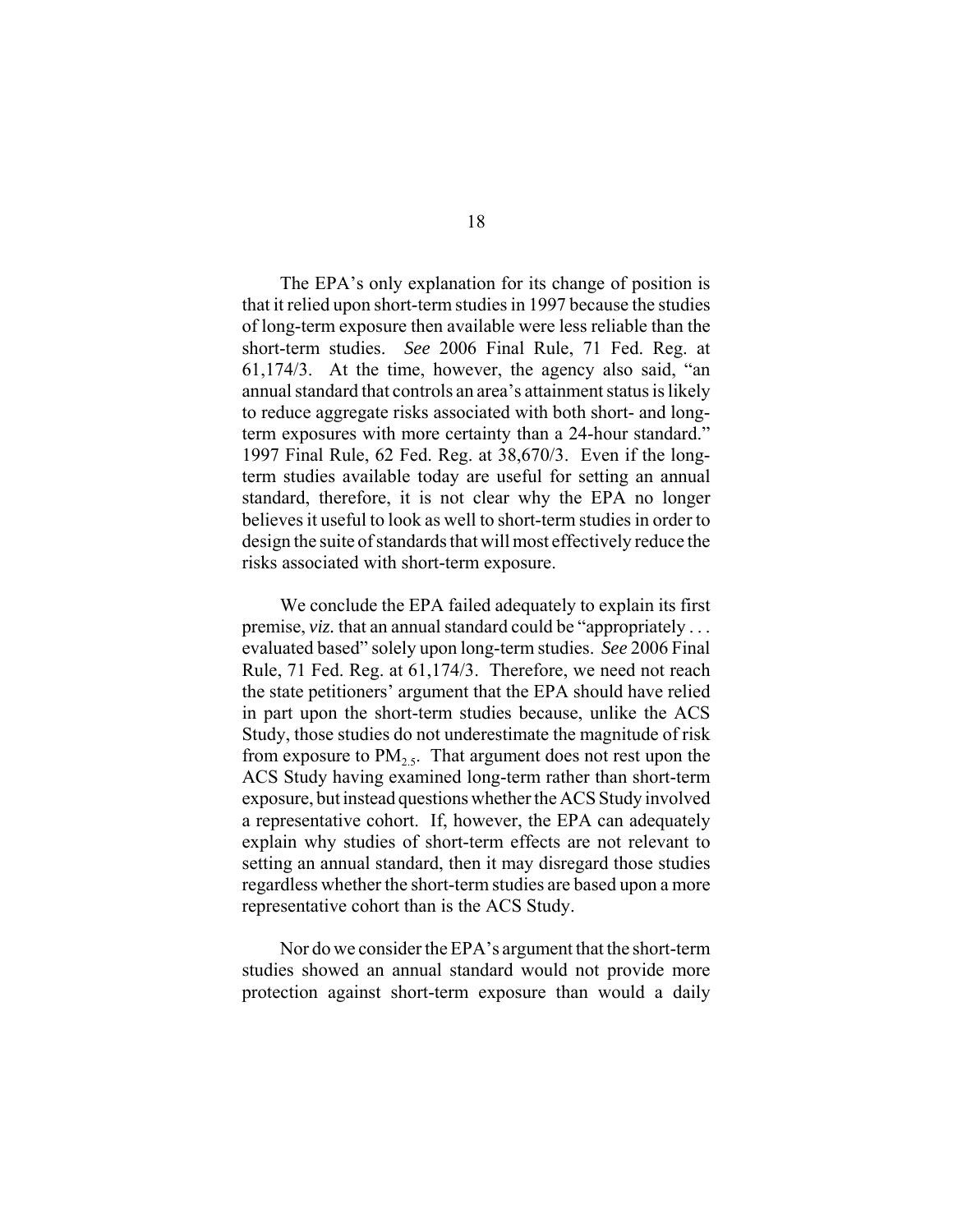standard. That argument was advanced for the first time in its brief and therefore is not properly before us. *See SEC v. Chenery Corp.*, 332 U.S. 194, 196 (1947) ("[A] reviewing court . . . must judge . . . [administrative] action solely by the grounds invoked by the agency" when it acted); *Ashland Oil, Inc. v. FTC*, 548 F.2d 977, 981 & n.6 (D.C. Cir. 1976) (court cannot rely upon *post hoc* position unless "no special agency expertise is involved").

The petitioners also challenge the EPA's second premise, that a primary daily standard for  $PM_{2.5}$  at 35  $\mu$ g/m<sup>3</sup> with a 98th percentile form could "provide an appropriate degree of protection" from short-term exposure, thus eliminating the need to calibrate the annual standard to address short-term exposure. 2006 Final Rule, 71 Fed. Reg. at 61,174/3; *see id.* at 61,165/2 (selecting percentile form of standard); *id.* at 61,171/3 (selecting level of standard)*.* The EPA's daily standard will require each state to make sure that the average of the seventh highest concentration measured each year for three years does not exceed 35  $\mu$ g/m<sup>3</sup>, thus permitting approximately six days a year to have concentrations above that level. *See id.* at 61,164–65 (describing form of standard). The petitioners argue the EPA's reliance upon the daily standard to address all the health risks from short-term exposure was unreasonable for several reasons.

First, the environmental petitioners contend the record shows that low- to mid-range concentrations of  $PM_2$ , cause most health effects from short-term exposure, noting that both the staff and the CASAC warned of risks at ambient concentrations below 35 µg/m3 . *See* STAFF PAPER § 5.3.5.1, at 5-31–32; CASAC June 6 Letter at 7. In particular, the CASAC observed that, because some cities have "relatively high annual PM concentrations" but would "rarely" exceed ambient concentrations of 35  $\mu$ g/m<sup>3</sup>, it would be necessary to lower the annual standard below 15  $\mu$ g/m<sup>3</sup> to provide sufficient protection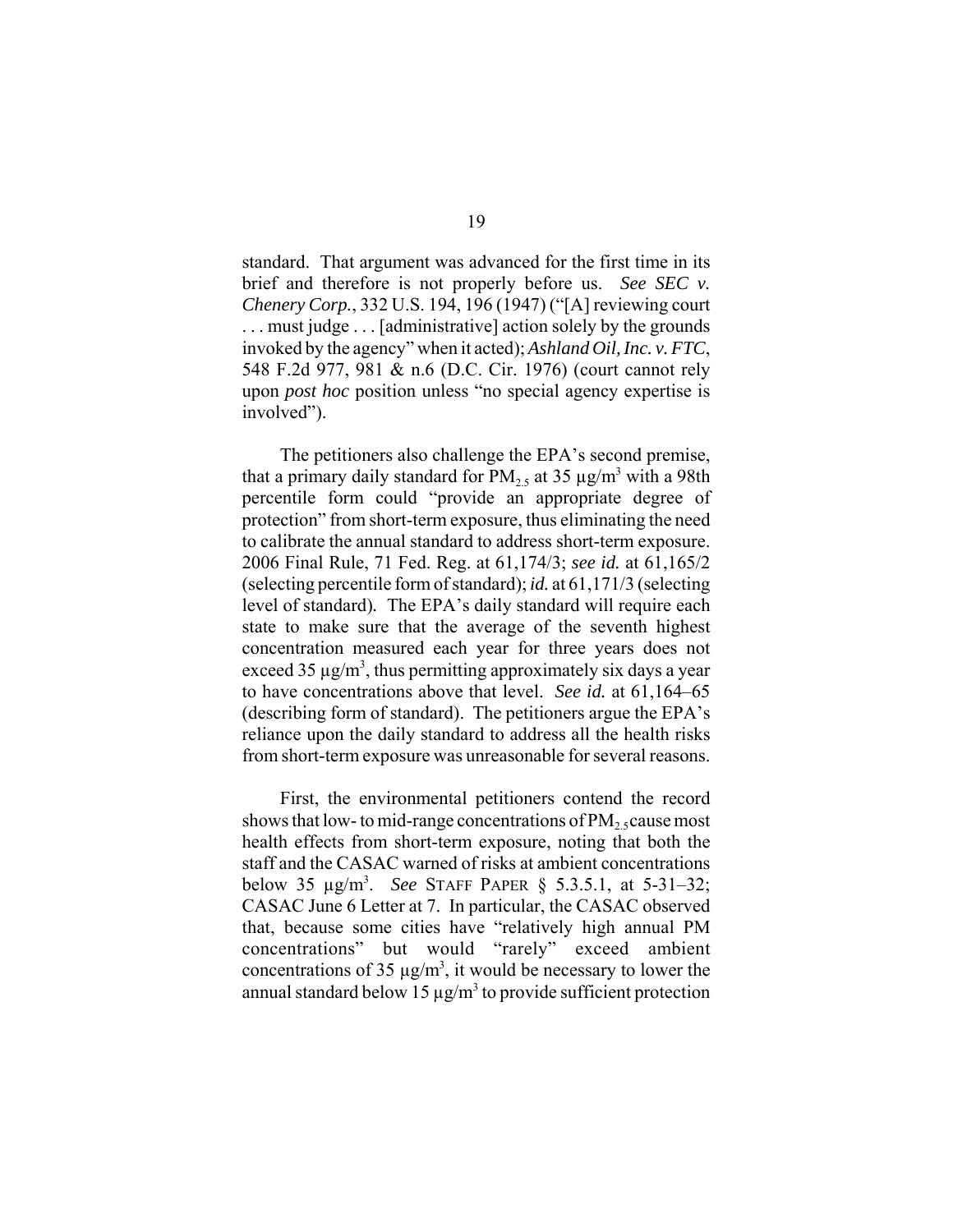from the risks associated with short-term exposure. CASAC June 6 Letter at 7. The EPA maintains lowering the daily standard to 35  $\mu$ g/m<sup>3</sup> will provide additional protection in all areas where it is required, but as we discuss below, it is not clear why the EPA believes areas that already meet the daily standard either do not require additional protection or will enjoy improved protection against short-term exposure.

Second, the environmental petitioners question the EPA's methodology. The EPA focused upon the 98th percentile air quality values in the short-term studies, concluding those values would shed light upon which overall distributions of air quality likely cause harm from short-term exposure. Because some studies did not find a statistically significant association between short-term exposure and health effects when the 98th percentile values were below 35  $\mu$ g/m<sup>3</sup>, the EPA selected 35  $\mu$ g/m<sup>3</sup> as the level, and the 98th percentile as the form, of the primary daily standard. 2006 Final Rule, 71 Fed. Reg. at 61,169. The EPA does not contend, however, that lowering the peak concentrations to 35  $\mu$ g/m<sup>3</sup> would provide sufficient protection. Indeed, the EPA acknowledges that to provide adequate protection against short-term exposure, it must lower "a broad distribution of  $PM_{2.5}$  air quality values in an area," but explains that lowering the daily standard will lower concentrations not only at the peak of the distribution curve, but also those at the trough because state implementation plans, "[a]lthough . . . not yet defined, . . . are likely to" require the necessary improvements in air quality. *Id.* at 61,168/3.

In support of this prediction the EPA points to a study finding that as peak daily levels of  $PM<sub>2.5</sub>$  decreased from "one" year to the next" in Philadelphia and Los Angeles, all off-peak air quality values, or "low daily  $PM_{2.5}$  levels[,] decreased proportionally." *See* ABT ASSOCS.,INC.,PARTICULATE MATTER HEALTH RISK ASSESSMENT FOR SELECTED URBAN AREAS (RISK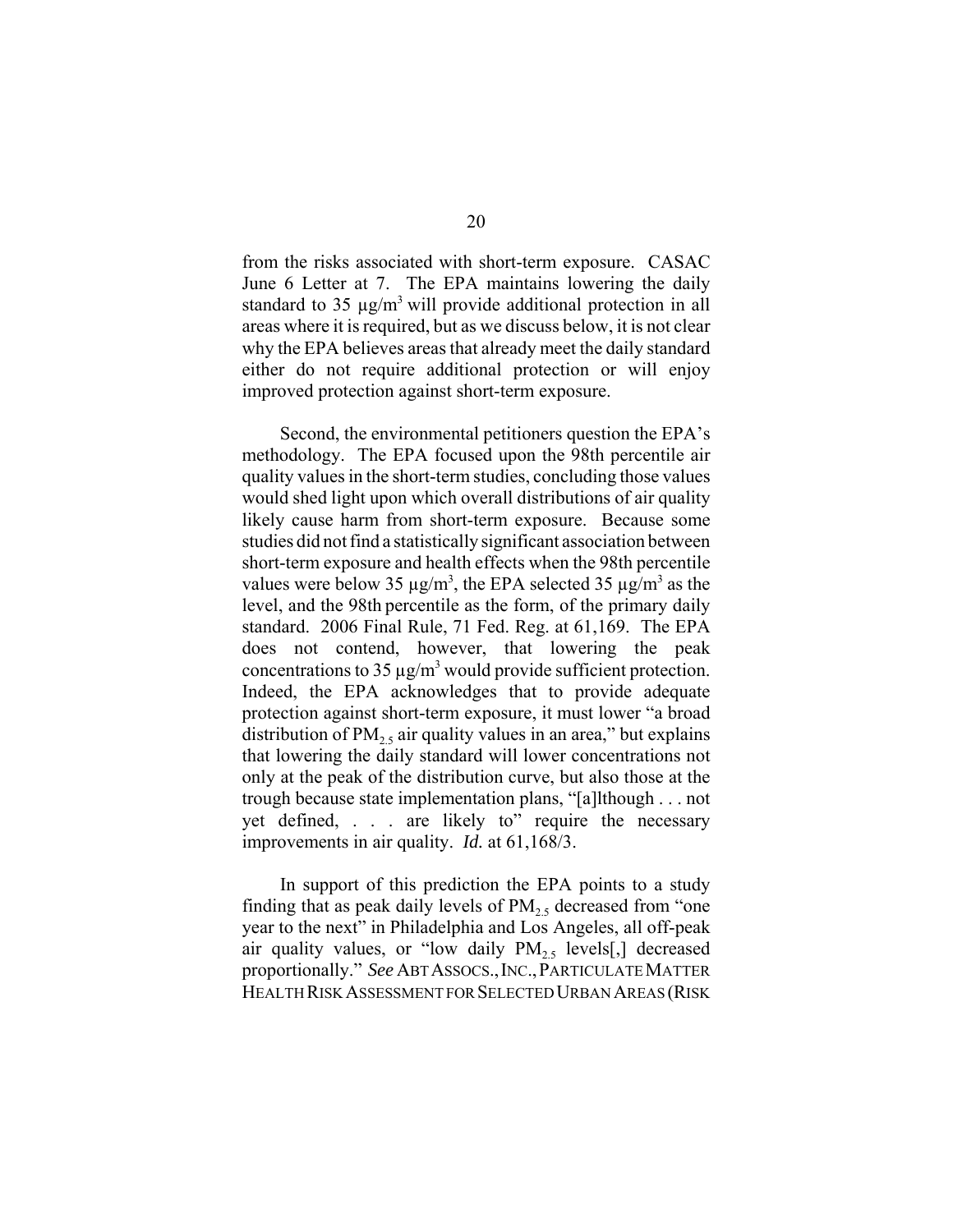ASSESSMENT) 17 (2005); *see also* STAFF PAPER § 4.3.1.2, at 4- 18 (study showed "concentrations at different points in the distribution of 24-hour  $PM_{2.5}$  values . . . decreased by approximately the same percentage"). Although the EPA is entitled to rely upon its experience, it must have a reasonable explanation of how its experience supports its conclusion*. See DSE, Inc. v. United States*, 169 F.3d 21, 30 (D.C. Cir. 1999) (court "will defer to [agency's] experience provided that the agency has offered a reasoned explanation . . . [and] the result is in accord with material facts . . . in the administrative record"). The environmental petitioners rightly question the EPA's conclusion based upon past trends in Philadelphia and Los Angeles; according to the same study, they point out, the proportional decline in peak and off-peak daily levels of  $PM_{2.5}$ in those cities was "not . . . the result of a  $PM_{2.5}$  control strategy, but likely result [ed] from control programs for  $PM_{10}$  and control programs for other pollutants." RISK ASSESSMENT at 17. The EPA offers no basis in the experience of those two cities — thus understood — for expecting controls on the peak levels of fine particles will lead to a proportional decline in levels of  $PM<sub>2.5</sub>$  at off-peak times simply because controls for coarse particles and for other pollutants did so in the past. The EPA may not and perhaps need not fully understand why off-peak  $PM_{2.5}$  levels decreased as peak  $PM_{2.5}$  levels decreased in the past, but it nevertheless needs plausibly to explain why it believes future controls for  $PM<sub>25</sub>$  will, like other controls for other pollutants in the past, trigger the phenomenon.

Even assuming off-peak levels of  $PM_{2.5}$  will decrease in proportion to decreases at peak levels, the environmental petitioners argue there will be no such decline in areas that already comply with the daily standard and therefore will not have to reduce ambient daily concentrations. It is not enough for the EPA to respond that, as it implied during the rulemaking, those areas do not need further improvement; the agency itself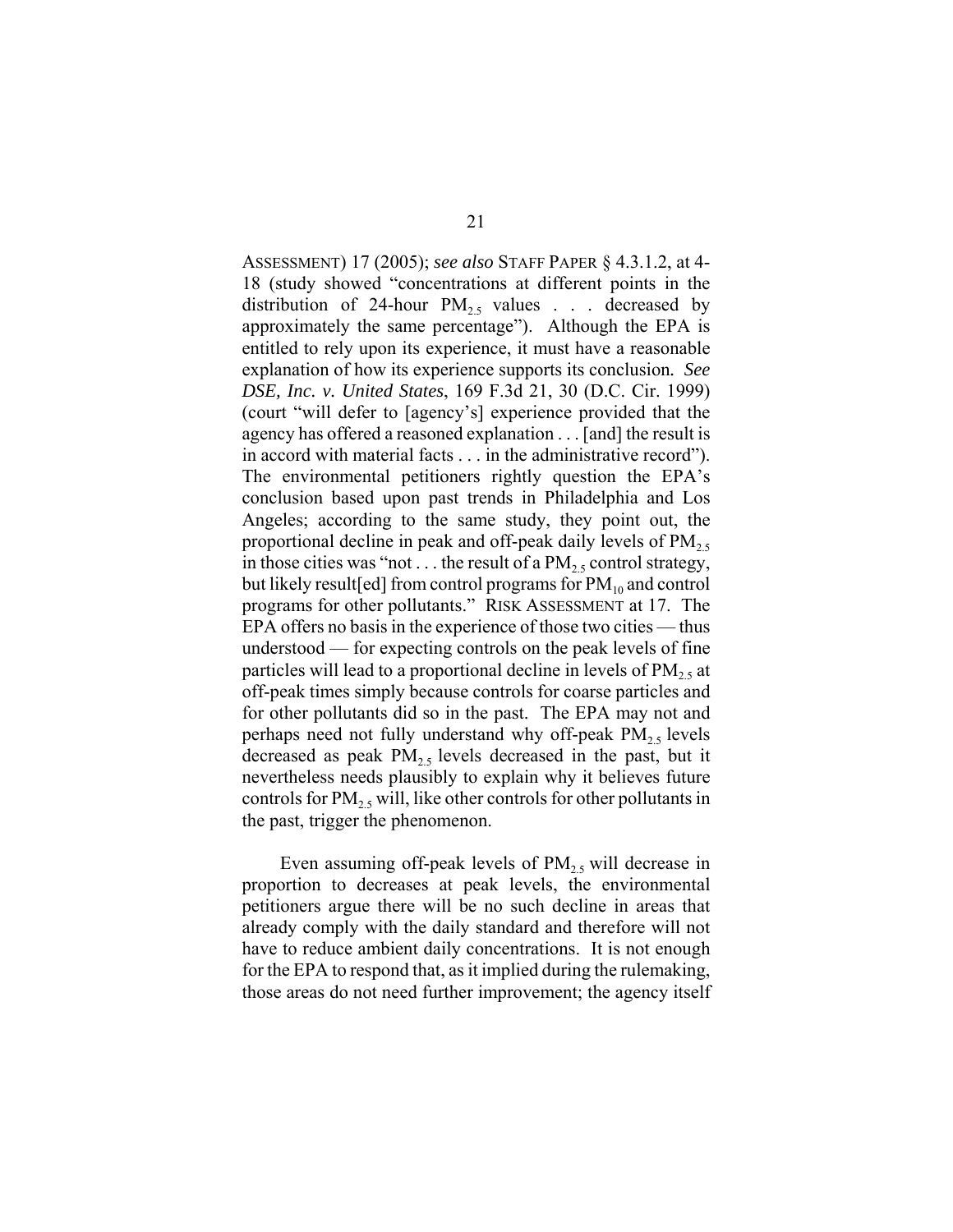observed that short-term health effects occur across a "broad distribution of PM<sub>2</sub>, air quality values." *See* 2006 Final Rule, 71 Fed. Reg. at 61,168/3.

We conclude the EPA has failed reasonably to explain why it believes its daily standard will "provide an appropriate degree of protection from health effects associated with short-term exposures to  $PM_{2.5}$ ." *Id.* at 61,174/3. We therefore remand the annual standard to the EPA for further consideration of whether it is set at a level requisite to protect the public health while providing an adequate margin of safety from the risk of shortterm exposure to  $PM_{2.5}$ .

#### B. Morbidity Among Vulnerable Subpopulations

The state petitioners believe the EPA unreasonably concluded morbidity studies did not provide a basis for setting a primary annual standard for  $PM_{2.5}$  below 15  $\mu$ g/m<sup>3</sup>. First, they argue the EPA arbitrarily refused to rely upon a study finding an association between irreversible lung damage in children and long-term exposure to PM<sub>2.5</sub> at levels below 15 µg/m<sup>3</sup>. See W. James Gauderman et al., *Association Between Air Pollution and Lung Function Growth in Southern California Children*, 162 AM.J.RESPIRATORY & CRITICAL CARE MED. 1383 (2000). The staff thought the Gauderman Study, if given "appreciable weight," indicated an annual standard of 13 µg/m<sup>3</sup>. See STAFF PAPER § 5.3.4.1, at 5-22–23. Although the CASAC did not advert to the Gauderman Study, it recommended a level of 13 to 14 µg/m<sup>3</sup> based upon the risk assessment and the short-term studies. *See* CASAC Mar. 21 Letter at 1. The EPA acknowledged the Gauderman Study presented "important new findings" but decided not to rely upon it because it was the only study measuring "decreased growth in lung function" over time and it focused solely upon children in one location. 2006 Final Rule, 71 Fed. Reg. at 61,172/2-3.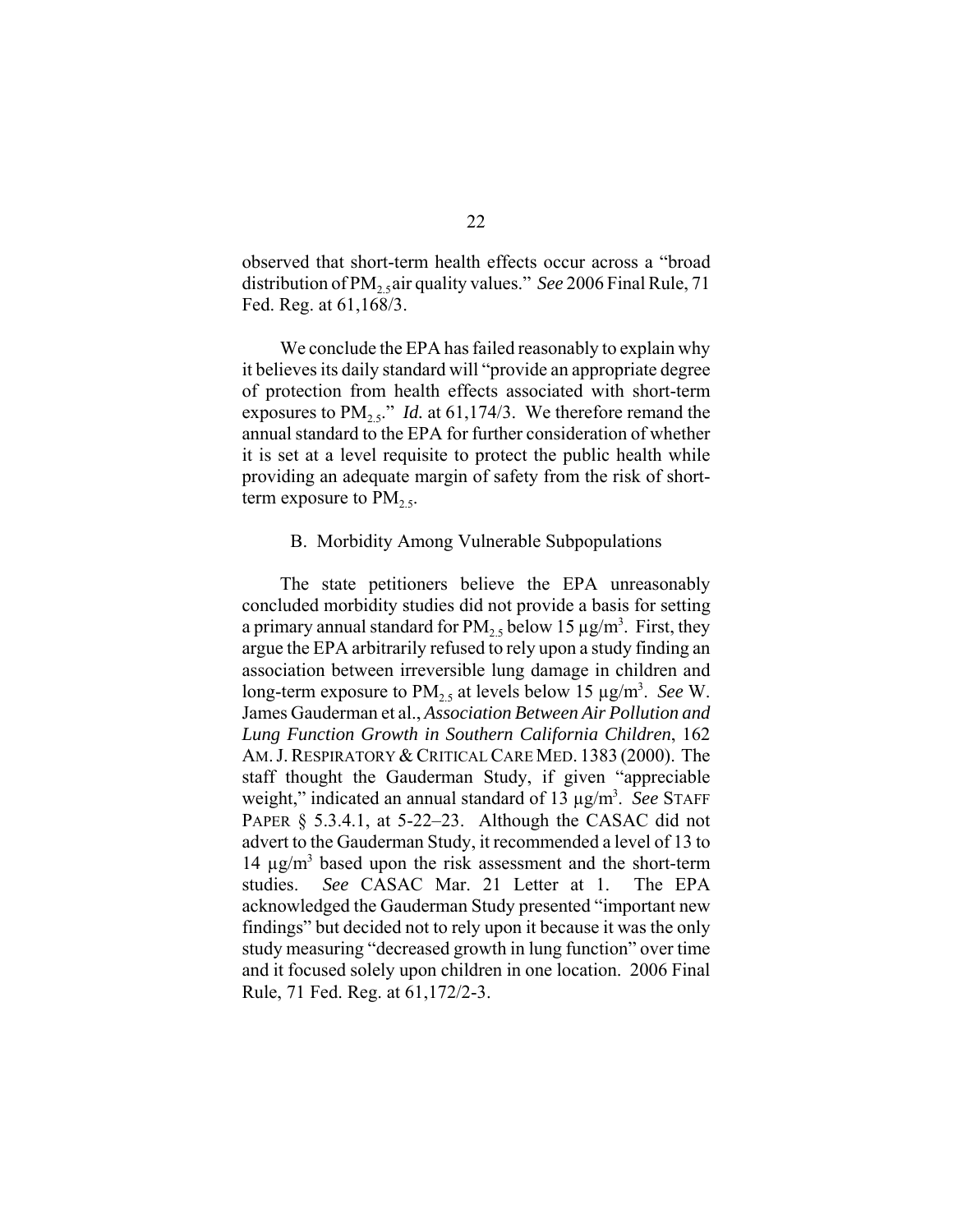The state petitioners complain that the EPA's rejection of the Gauderman Study was based upon the faulty premise that "further study . . . would be needed to increase confidence in the reported associations" because no other study in the record was consistent with the results of the Gauderman Study. *Id.* at 61,172/3. According to the state petitioners, the findings of the Gauderman Study are supported by Mark Raizenne et al., *Health Effects of Acid Aerosols on North American Children: Pulmonary Function*, 104 ENVTL. HEALTH PERSP. 506 (1996) (24-Cities Study). The EPA disagreed: the 24-Cities Study measured decreased lung function "at a single point in time" while the Gauderman Study found "decreased growth in lung function" over time. 2006 Final Rule, 71 Fed. Reg. at 61,172/3.

We believe the EPA's approach to the Gauderman and 24- Cities studies was unreasonable in light of the agency's obligation to explain how the annual standard it set would protect "not only average healthy individuals, but also 'sensitive citizens.'" *Am. Lung Ass'n v. EPA*, 134 F.3d 388, 389 (D.C. Cir. 1998). As the American Lung Association argued during the rulemaking — and the EPA agreed — with each breath a child aspirates more pollution relative to its body weight than does an adult. *See* American Lung Association (ALA) et al., Comments, 2006 Rulemaking, Pub. Dkt. No. OAR-2001-0017-1890.1, at 17 (filed Apr. 17, 2006); 2006 Proposed Rule, 71 Fed. Reg. at 2637/1 ("Several factors may make children susceptible to PMrelated effects, including the greater ventilation rate per kilogram body weight in children"). We therefore doubt whether the studies of adult mortality upon which the EPA relied provide the necessary confidence concerning the risk of morbidity in children.

We doubt the reasonableness of the EPA's analysis for a second reason: the agency imputed undue significance to one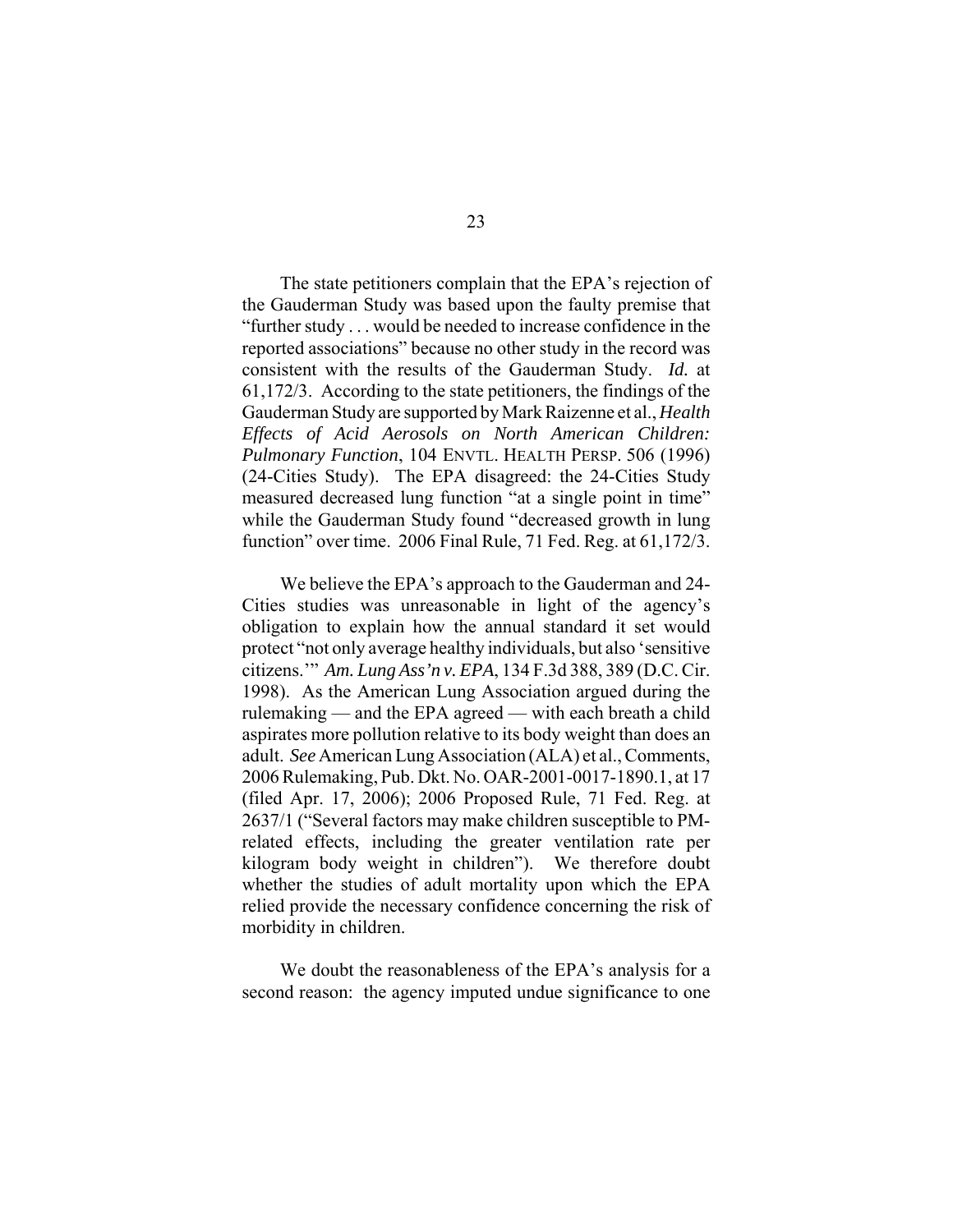difference, despite many similarities, between the Gauderman Study, which focused upon the growth over time of lung function in children, and the 24-Cities Study, which focused upon the level of lung function of children at a particular time. Both studies found an association between exposure to  $PM<sub>2.5</sub>$  at levels below 15  $\mu$ g/m<sup>3</sup> and impairment of lung function in children, although the association in the 24-Cities Study was "not statistically significant" below 15  $\mu$ g/m<sup>3</sup>, 2006 Final Rule, 71 Fed. Reg. at 61,172/3. Indeed, the 24-Cities Study predicted the children it examined might "continue on [a] track [of reduced] . . . growth of their lung function, as suggested by previous studies," Raizenne et al. at 513, which was consistent with the findings of the later Gauderman Study, *see* Gauderman et al. at 1388. The EPA also relied upon its 1997 conclusion that the 24-Cities Study does not show a statistically significant association between health effects and annual average concentrations of  $PM_{2.5}$  below 15  $\mu$ g/m<sup>3</sup>. *See* 2006 Final Rule, 71 Fed. Reg. at 61,172/3. Viewed in isolation, of course, the studies are far from conclusive. Viewed together in the context of the studies the EPA considered when deciding whether to revise the standard for  $PM_{2.5}$ , however, the conclusion reached after comprehensive scientific review by the EPA's National Center for Environmental Assessment in the Criteria Document seems the only reasonable one: the findings of the Gauderman and 24-Cities studies are related and together indicate a significant public health risk. *See* CRITERIA DOCUMENT § 8.4.6.4, at 8-314; *cf.* 2006 Final Rule, 71 Fed. Reg. at 61,154/1 ("[T]he Criteria Document found that new studies of a cohort of children in Southern California have built upon earlier limited evidence to provide fairly strong evidence that long-term exposure to fine particles is associated with development of chronic respiratory disease and reduced lung function growth"). On this record, therefore, it appears the EPA too hastily discounted the Gauderman and 24-Cities studies as lacking in significance. *See Am. Radio Relay League, Inc. v. FCC*, 524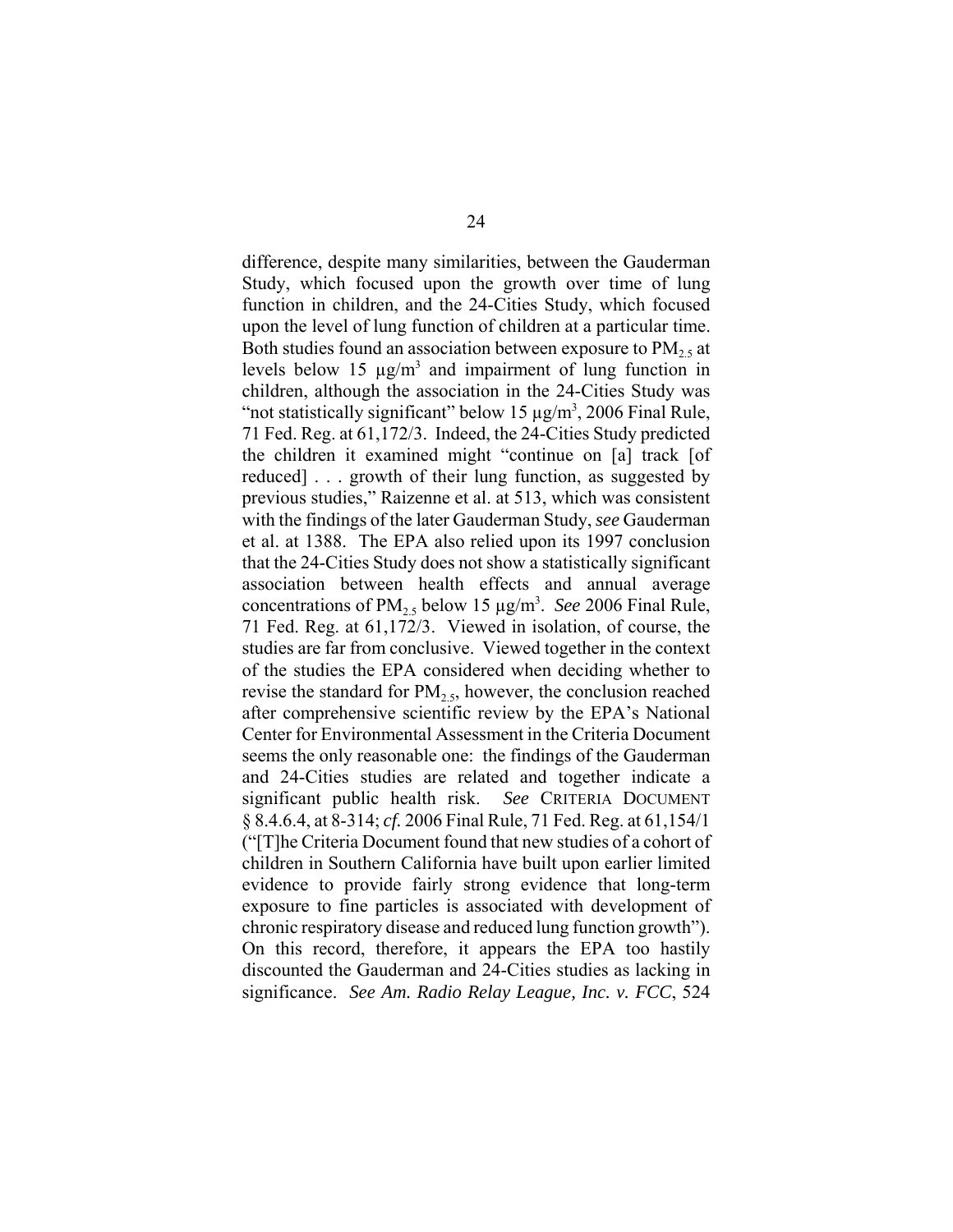F.3d 227, 241 (D.C. Cir. 2008) (agency's inadequate explanation for dismissing empirical studies rendered decision arbitrary and capricious); *cf. ATA I*, 175 F.3d at 1052–53 (EPA arbitrarily and capriciously placed upon some studies "higher information threshold" than it placed upon others).

Second, the state petitioners argue the EPA should have explained how an annual standard of  $15 \mu g/m<sup>3</sup>$  would provide an adequate margin of safety for vulnerable subpopulations, such as children, the elderly, or those with conditions that expose them to greater risk from fine particles. The EPA said there was insufficient evidence that vulnerable subpopulations will be exposed to adverse health effects at annual levels of PM lower than 15 µg/m3 . *See* 2006 Final Rule, 71 Fed. Reg. at 61,173/1. Having concluded the EPA failed adequately to consider the Gauderman and 24-Cities studies, however, we are constrained to agree with the state petitioners that the EPA was unreasonably confident that, even though it relied solely upon long-term mortality studies, the revised standard would provide an adequate margin of safety with respect to morbidity among children. Notably absent from the final rule, moreover, is any indication of how the standard will adequately reduce risks to the elderly or to those with certain heart or lung diseases despite (a) the EPA's determination in its proposed rule that those subpopulations are at greater risk from exposure to fine particles and (b) the evidence in the record supporting that determination. *See* 2006 Proposed Rule, 71 Fed. Reg. at 2637/1; STAFF PAPER § 3.3.2, at 3-19–22 & fig.3-2 (charting risk of morbidity for persons with various diseases, but noting associations between exposure to  $PM<sub>2.5</sub>$  and certain heart diseases and stroke are not "statistically significant"); CRITERIA DOCUMENT § 8.4.9, at 8- 327–28 (citing studies discussing risks to "older adults and children"); ALA Comments at 52 (discussing risk to elderly at level of 12  $\mu$ g/m<sup>3</sup>). We therefore grant the petition for review and remand this matter for the EPA to explain why it believes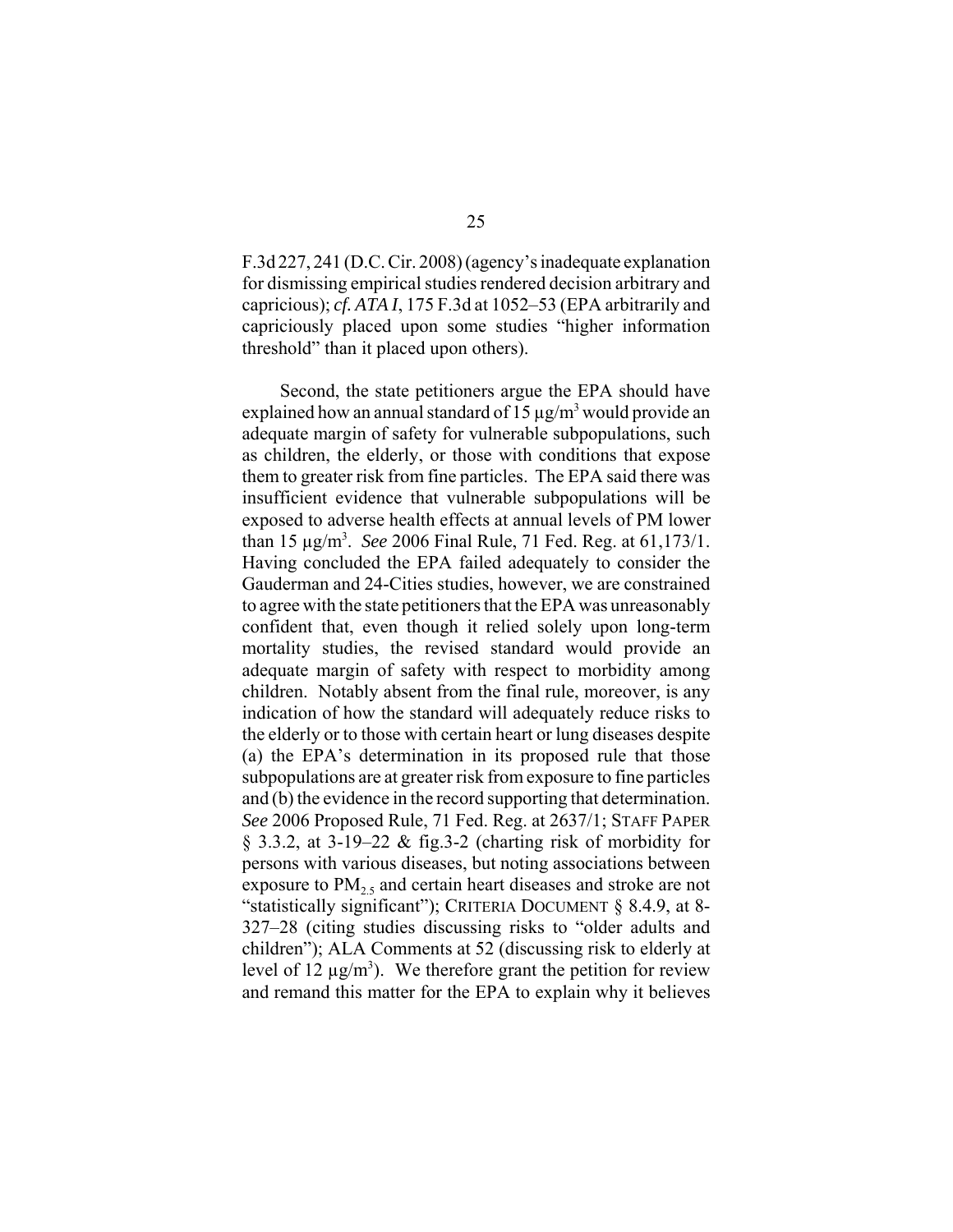the NAAQS will provide, as required by the CAA, an adequate margin of safety against morbidity in children and other vulnerable subpopulations. *See Am. Lung Ass'n*, 134 F.3d at 393 (remanding because EPA had "failed adequately to explain [why there is]  $\ldots$  no public health threat" to asthmatics).

#### C. Other Challenges

Both groups of petitioners object also to the EPA's analysis of the long-term studies; the state petitioners, furthermore, claim it was unreasonable of the agency not to rely upon the risk assessment. We find neither objection persuasive.

First, the petitioners argue the EPA unreasonably focused upon the long-term mean ambient concentrations of  $PM<sub>2.5</sub>$  in the ACS Study (17.7  $\mu$ g/m<sup>3</sup>) and the Six Cities Study (18  $\mu$ g/m<sup>3</sup>) and then set a level below those concentrations to address longterm exposure. *See* 2006 Final Rule, 71 Fed. Reg. at 61,176/2–3. The state and environmental petitioners claim this approach violates the requirement of the CAA that the NAAQS provide an "adequate margin of safety," 42 U.S.C. § 7409(b)(1), which requires that the EPA "err on the side of caution." *Lead Indus.*, 647 F.2d at 1154–55. Because the most recent data from the ACS and the Six Cities studies showed adverse health effects in years when the mean ambient concentration of  $PM<sub>2.5</sub>$  was below 15 µg/m3 , *see* DANIEL KREWSKI ET AL., REANALYSIS OF THE HARVARD SIX CITIES STUDY AND THE AMERICAN CANCER SOCIETY STUDY OF PARTICULATE AIR POLLUTION AND MORTALITY: ASPECIAL REPORT OF THE INSTITUTE'S PARTICLE EPIDEMIOLOGY REANALYSIS PROJECT 175 (2000), the petitioners argue the EPA had to lower the level below 15  $\mu$ g/m<sup>3</sup> in order to address the problem created by long-term exposure. They point to the staff's conclusion that the ACS and the Six Cities studies indicated an annual standard "somewhat below 15  $\mu$ g/m<sup>3</sup>." STAFF PAPER § 5.3.4.1, at 5-23. As the staff and the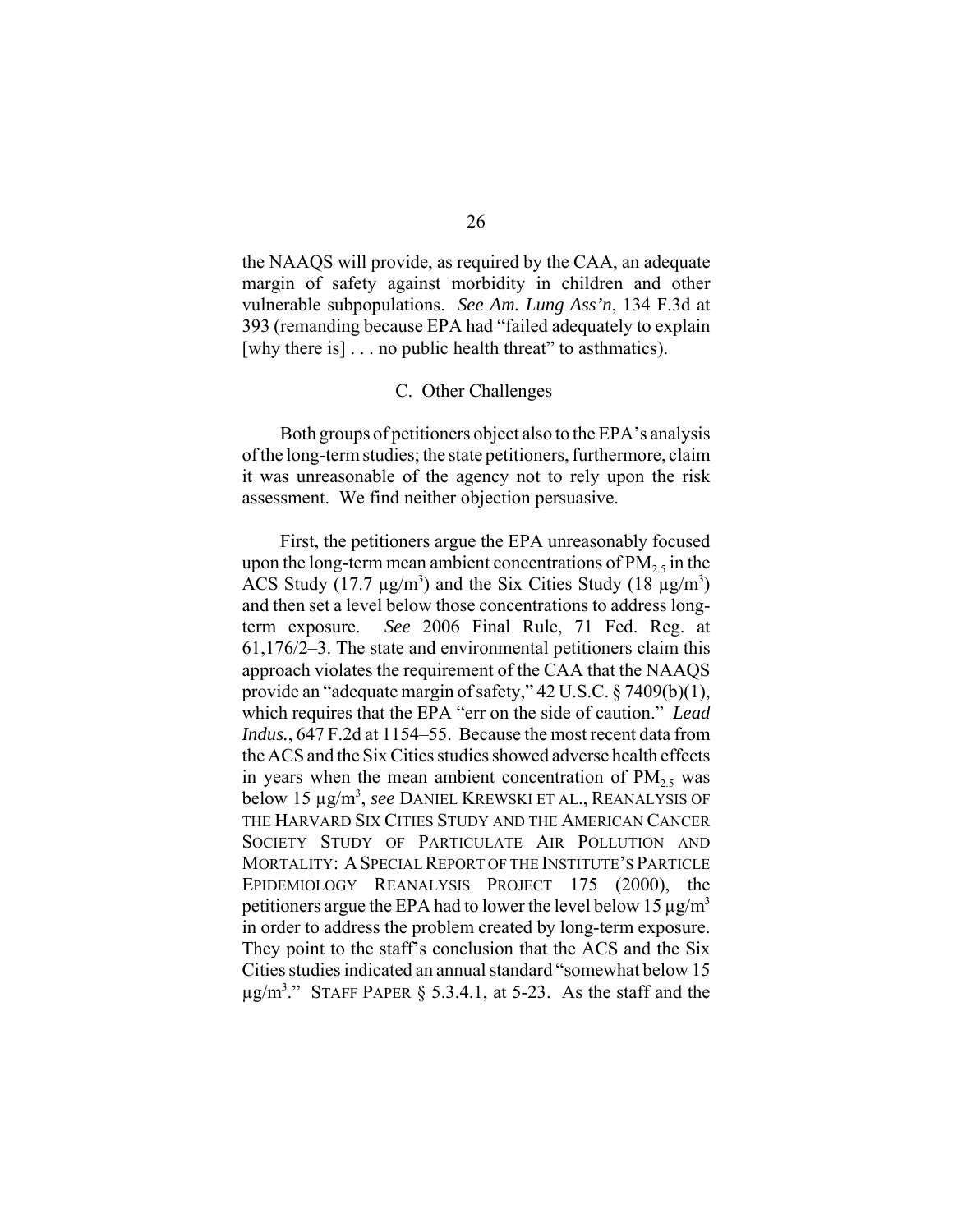authors of the two studies explained, however, "it is not easy to differentiate the role of historic exposures from more recent exposures." *See id.* § 3.6.5.4, at 3-53. In other words, a person exposed to relatively high concentrations of  $PM<sub>2.5</sub>$  in the past may suffer long-term effects in the present even if he is exposed to relatively low concentrations of  $PM<sub>2.5</sub>$  in the present. The EPA, mindful of its obligation to set a standard "not lower or higher than is necessary . . . to protect the public health," *Whitman*, 531 U.S. at 475–76, reasonably decided to address long-term exposure with an annual standard somewhat below the long-term mean concentrations in the ACS and Six Cities studies. *See* 2006 Final Rule, 71 Fed. Reg. at 61,172–73. We approved a similar approach to assuring an adequate margin of safety in *ATA III* and we do so again here. *See* 283 F.3d at 372 (denying petition for review of standard set "just below the range of mean annual  $PM<sub>25</sub>$  concentrations observed in studies showing a statistically significant association between fine [PM] and health effects"). We therefore deny the petitions for review as to the EPA's analysis of the key long-term studies.

Second, the state petitioners object on four grounds to the EPA's decision not to rely upon a quantitative risk assessment, prepared for this rulemaking by Abt Associates, Inc. and analyzed and summarized in the EPA's staff paper, which estimated how variations in the ambient concentration of PM affect the incidence of adverse health effects. *See* 2006 Final Rule, 71 Fed. Reg. at 61,171/2–3. First, if a threshold of 7.5  $\mu$ g/m<sup>3</sup> is assumed as the level below which exposure to PM is not harmful, then the risk assessment predicts the EPA's standards will result in 3,700 premature deaths in the nine cities studied, whereas lowering the primary annual standard to 12  $\mu$ g/m<sup>3</sup>, as the petitioners suggest the EPA should do, may reduce that number by 80%. *See* RISK ASSESSMENT at 117, E-17–31; *see also* ALA Comments at 40 fig.4 (synthesizing data).The EPA reasonably responds, however, that the comparison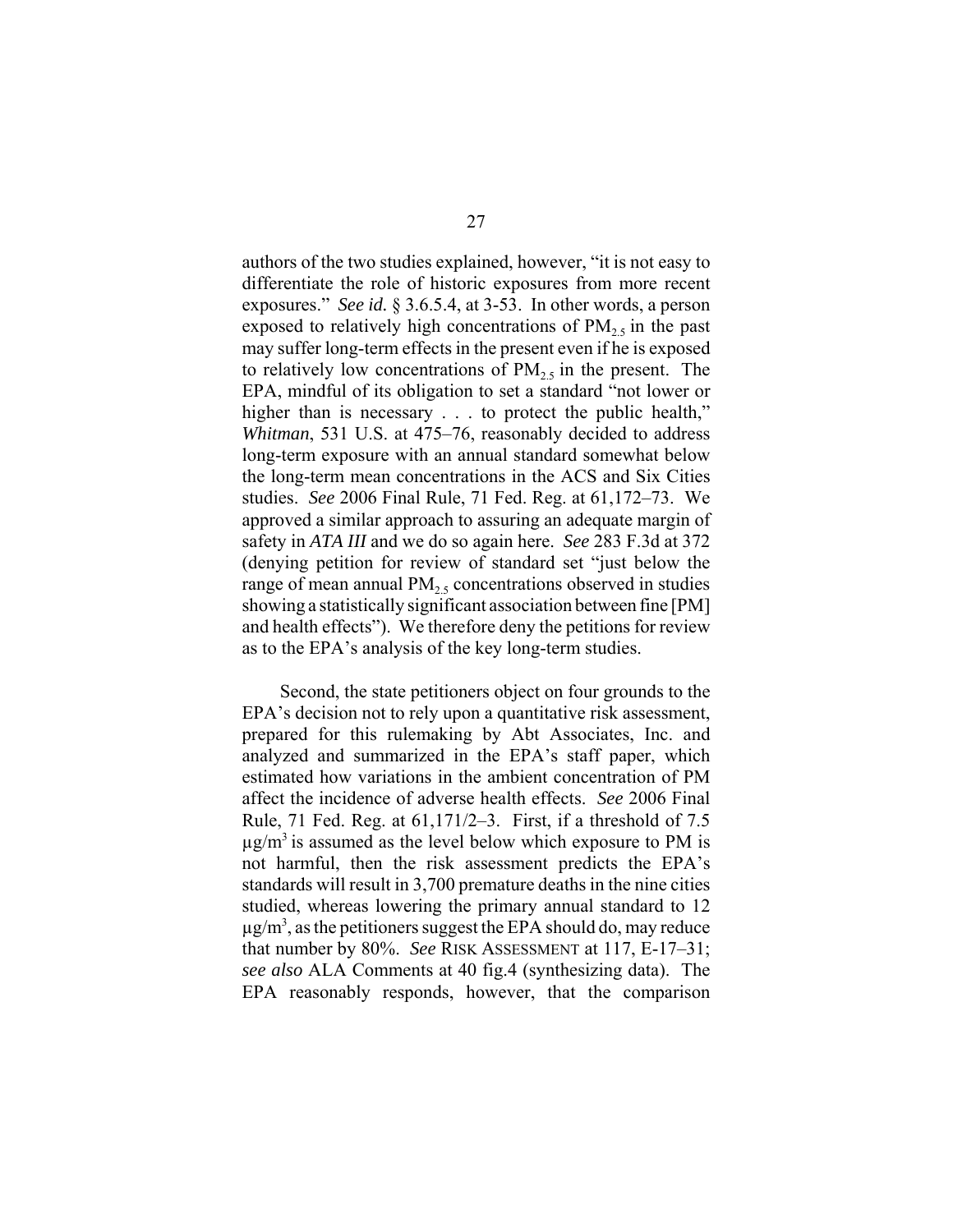between the petitioners' preferred NAAQS and the one the EPA selected is based upon unreliable assumptions; in particular, the risk assessment is "based on studies that do not resolve the issue [whether there is] a threshold" below which  $PM_2$ , is harmless. *See* 2006 Final Rule, 71 Fed*.* Reg. at 61,168/2.The risk assessment therefore "necessarily predicts that ever lower standards result in ever lower risks," which is not supported by statistically significant epidemiological evidence. *Id.* 

The state petitioners also claim the EPA is inconsistent because it relied upon a risk assessment when setting the annual standard for PM in 1997. Although the EPA stated the risk assessment then before it contained "reasonable estimates . . . given the available information," it did not in fact use those estimates to set the annual standard. *See* 1997 Final Rule, 62 Fed. Reg. at 38,656/2–3. Indeed, the EPA expressed the same concern about the earlier risk assessment that it has about the new one. We deferred to its decision then not to rely upon the risk assessment in setting the level of the NAAQS. *See ATA III*, 283 F.3d at 374 ("EPA persuasively explains that it discounted the quantitative predictions of the risk assessment in light of 'inherent scientific uncertainties,' including the 'possibility of ... thresholds' below which  $PM_{2.5}$  has little or no effect").

The state petitioners nonetheless argue we should not similarly defer now because the current risk assessment is more reliable than the one available in 1997; this time the staff used "only health endpoints for which . . . the overall weight of the evidence supports the conclusion that  $PM_{2.5}$  is likely causally related." STAFF PAPER § 4.3.4, at 4-34. They note both the CASAC and the staff thought the risk assessment was reliable. *See* CASAC Mar. 21 Letter at 3; STAFF PAPER § 5.3.7, at 5-46. Even so we must defer to the EPA's assessment of "scientific data within its technical expertise" as long as the agency has examined the data and adequately explained itself. *City of*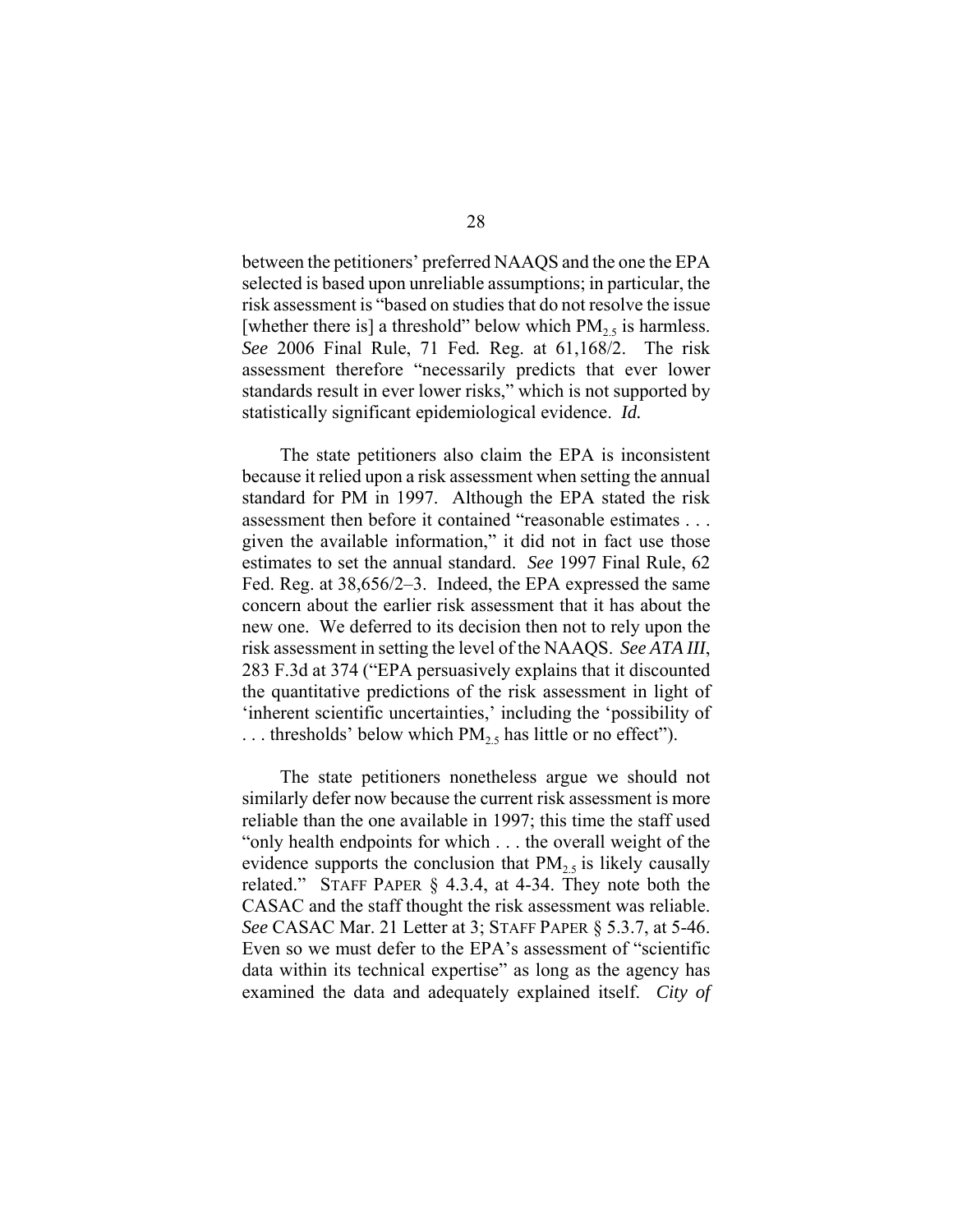*Waukesha*, 320 F.3d at 247 (internal quotation marks omitted). Here, unlike in its analysis of vulnerable subpopulations, the EPA considered all aspects of the problem, catalogued its concerns, and took the same decision — not to rely upon the risk assessment — it took before; we deferred to that decision before and we do so again now.

Finally, the state petitioners argue the EPA contradicted itself when it relied upon the ACS and the Six Cities studies but not upon the risk assessment, which was based in part upon those studies. The record, however, indicates the risk assessment magnified the uncertainties inherent in the underlying studies. *See* STAFF PAPER § 4.3.4, at 4-34 (reliance of risk assessment upon single-city studies in addition to multicity studies introduces additional uncertainty). Moreover, the EPA's decision not to rely upon the lower mean concentrations in the multi-city studies is consistent with its decision that the risk assessment overestimated the risk of harm from lower concentrations. We cannot say the EPA's distinction between the studies and the risk assessment was unreasonable.

Because we believe the EPA reasonably analyzed the risk assessment, we deny the petition for review in that respect. We do not reach the industry intervenors' defense of the EPA's action — except to note it was repudiated by the agency. *See State Farm*, 463 U.S. at 50 (court can look only to "basis" articulated by the agency"); EPA, Responses to Significant Comments, 2006 Rulemaking, Pub. Dkt. No. OAR-2001-0017- 3203, at 166–67 (filed Sept. 25, 2006).

# D. Conclusion

In sum, the EPA did not adequately explain why an annual level of 15  $\mu$ g/m<sup>3</sup> is sufficient to protect the public health while providing an adequate margin of safety from short-term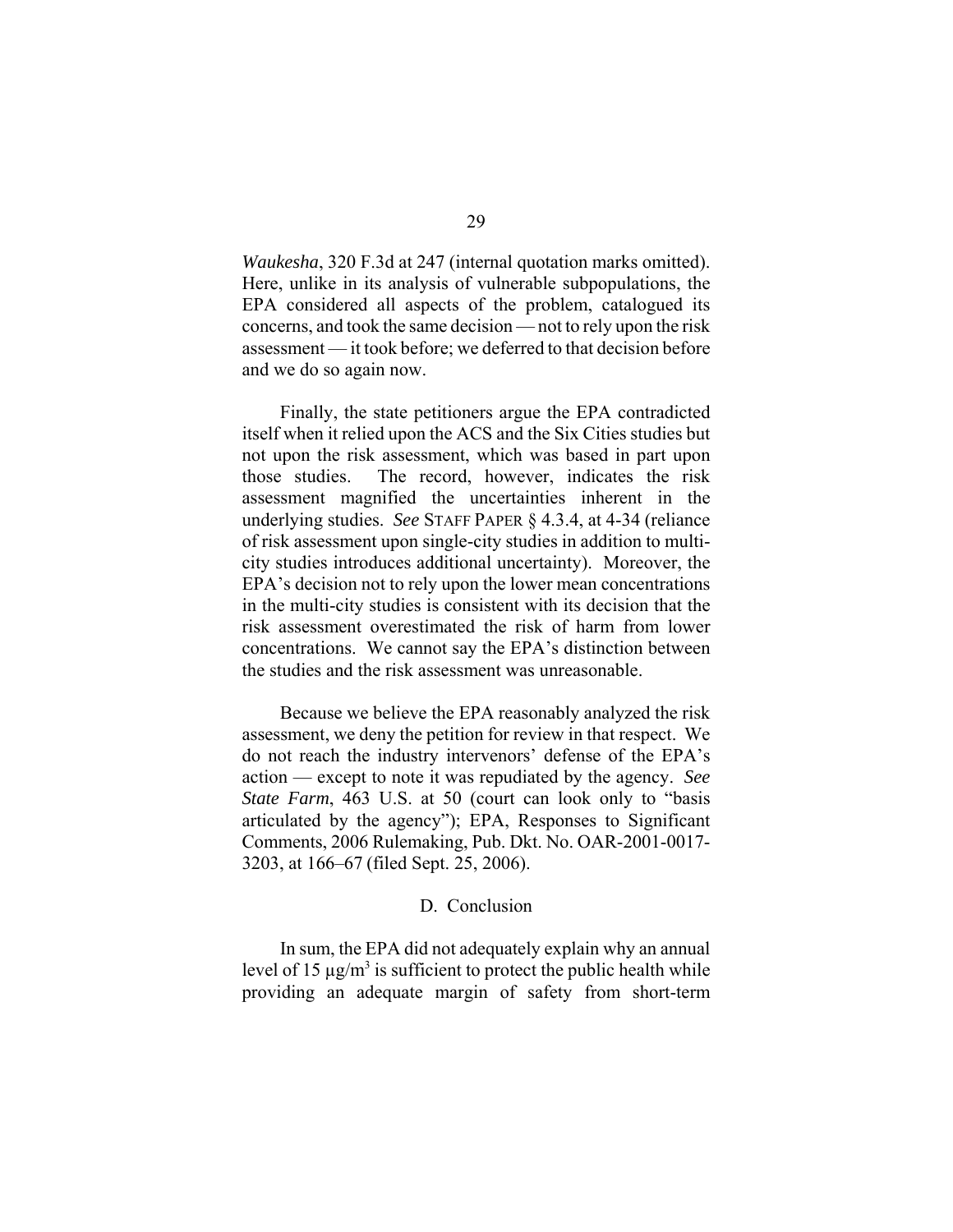exposures and from morbidity affecting vulnerable subpopulations. We therefore grant in part the petitions for review filed by the States and by the environmental petitioners (Nos. 06-1416 and 06-1411) and remand for reconsideration the primary annual NAAQS for  $PM_2$ . We deny the same petitions insofar as they seek review of the EPA's analysis of the longterm mortality studies and the agency's decision not to rely upon the risk assessment. We do not, however, vacate the annual standard. First, the EPA's failure adequately to explain itself is in principle a curable defect. Second, vacating a standard because it may be insufficiently protective would sacrifice such protection as it now provides, making the best an enemy of the good. *See Allied-Signal, Inc. v. U.S. Nuclear Regulatory Comm'n*, 988 F.2d 146, 150–51 (D.C. Cir. 1993) (when selecting remedy court should consider: "the seriousness of the [rule's] deficiencies . . . and the disruptive consequences of an interim change that may itself be changed" (internal quotation marks omitted)).

# III.

The environmental petitioners challenge as arbitrary and capricious the EPA's decision to set the secondary NAAQS for fine PM, which protect the public welfare from adverse visibility effects, at the same level as the primary NAAQS, which protect public health.

The EPA staff and the CASAC recommended a secondary standard level of 20 to 30  $\mu$ g/m<sup>3</sup> of PM<sub>2.5</sub>, averaged across a 4or 8-hour midday period each day, and using the 92nd to 98th percentile of these daily measurements. Both groups explained that this standard would be shielded from the confounding effects of humidity. Because both humidity and fine PM can impair visibility, measuring PM concentration only at midday, when humidity is lowest, would ensure that the standard is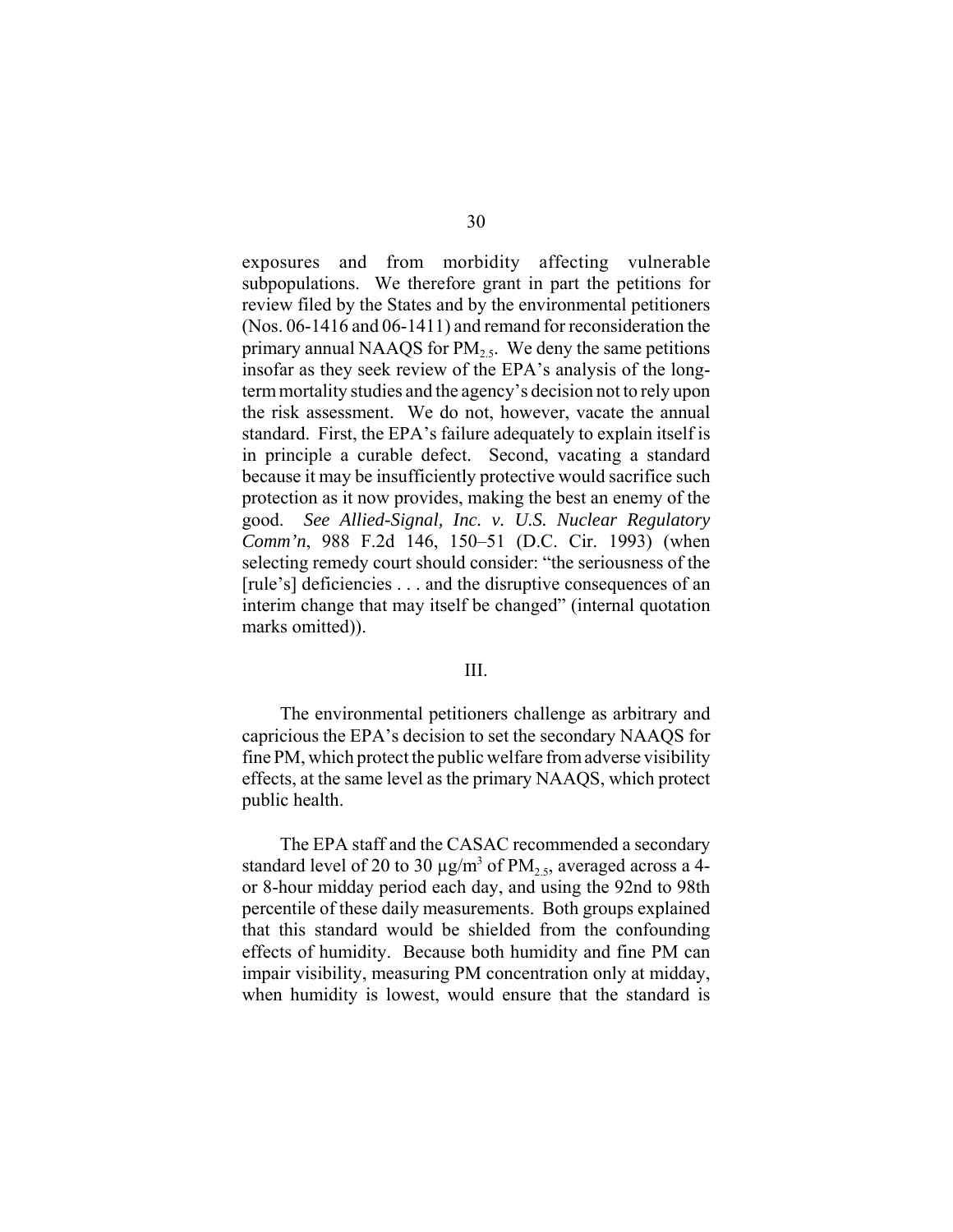targeting visibility effects caused by fine PM rather than by humidity. The EPA staff and the CASAC based the recommended ranges of levels and percentile forms on studies in which participants rated the acceptability of visibility levels as depicted in actual photographs or computer-generated simulations. In each study, a majority of participants rated visibility ranges of 40 to 60 kilometers as "acceptable." The EPA staff explained that the recommended standard was "consistent with" this target range.

The EPA rejected these recommendations. Although it agreed with its staff and the CASAC that a sub-daily averaging time had "strong technical merit," the EPA characterized the evidence supporting the recommended level and form as "limited and uncertain," a conclusion based on "the generally subjective nature of the public welfare effect involved." 2006 Final Rule, 71 Fed. Reg. at 61,206–08. Having rejected the recommended target level of visibility protection, the EPA did not identify its own. Instead, it first considered the extent to which the revised primary NAAQS would protect visibility and compared this with the protection that would be provided by the recommended secondary standard.

To make this comparison, the EPA looked to two tables in the Staff Paper predicting the percentage of counties where the existing air quality was unlikely to meet several potential standards. One table showed that 27% of counties contained PM monitors with a recent history of recorded fine PM levels that would not meet the new primary PM NAAQS. The second table showed that 24% of counties contained PM monitors with a record of fine PM levels that would not meet one possible standard within the range recommended by the EPA staff and the CASAC. From this data, the EPA concluded that the primary NAAQS would be more protective of visibility than the standard recommended by its staff and the CASAC. Because a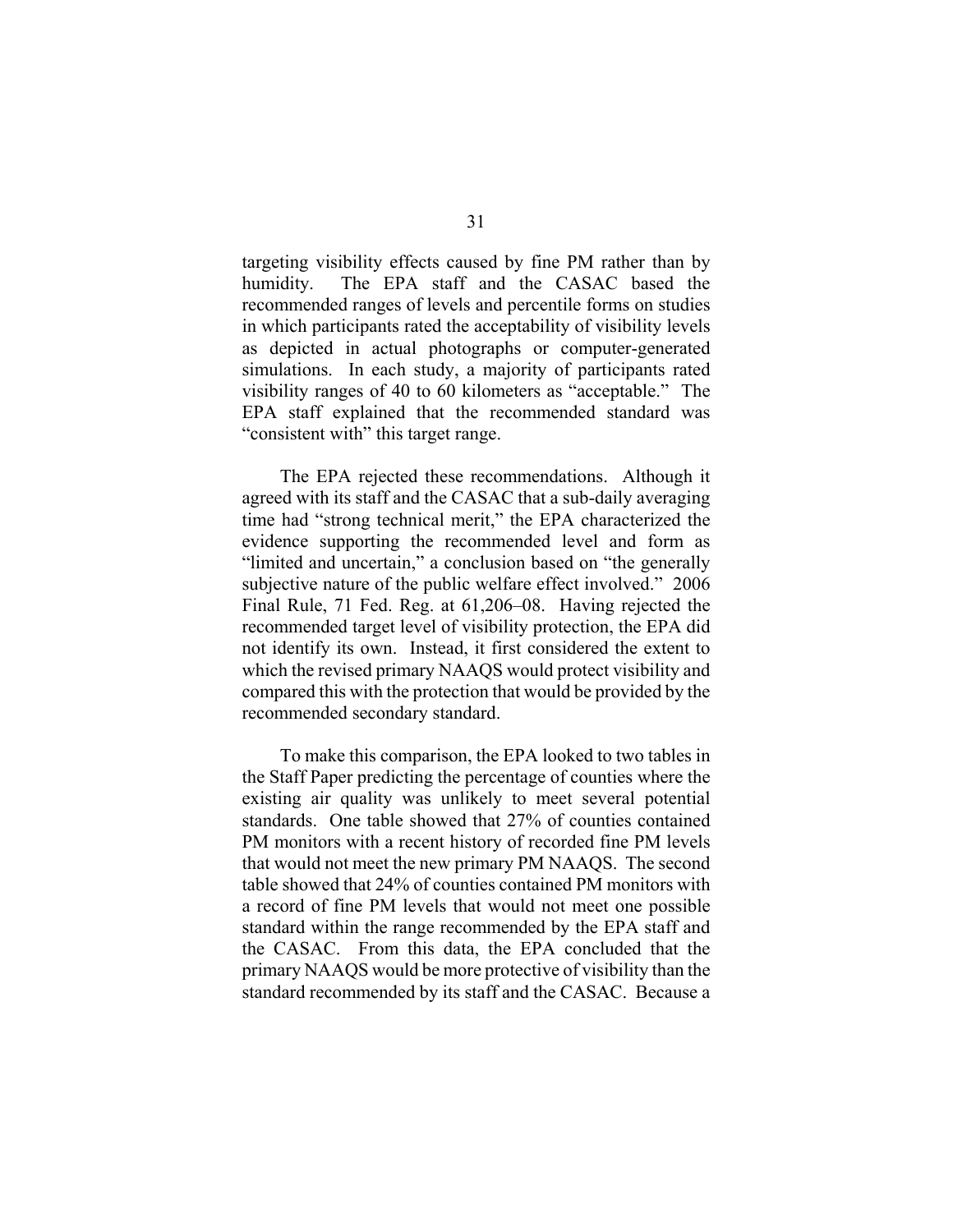greater percentage of counties would fail to meet those standards, more counties would be required under the CAA to reduce fine PM levels and, incidentally, improve visibility. Accordingly, the EPA adopted secondary fine PM NAAQS identical to the primary fine PM NAAQS.

The petitioners argue that the EPA's decision lacks a reasoned basis. First, they assert that the EPA never determined what level of visibility is "requisite to protect the public welfare." 42 U.S.C. § 7409(b)(2). The petitioners argue that the EPA unreasonably rejected the starting point provided by its staff — visibility of 40 to 60 kilometers — based on the inherent "uncertainty" in subjective value judgments about visibility. Second, the petitioners challenge the EPA's method of comparing the protection expected from potential standards. They contend that the EPA relied on a meaningless numerical comparison, ignored the effect of humidity on the usefulness of a standard using a daily averaging time, and unreasonably concluded that the primary standards will achieve a level of visibility roughly equivalent to the level the EPA staff and the CASAC deemed "requisite to protect the public welfare." *Id.*

The EPA responds that it did not need to identify a specific level of visibility to achieve because the evidence did not support a need for secondary standards to be more stringent than the primary standards. Moreover, the EPA argues that it was reasonable to reject the target level of visibility recommended by the Staff Paper because it relied on the subjective perspectives of study participants. The EPA characterizes this subjective evidence as "uncertain" because the studies could not identify the precise level or percentage of days of visibility impairment at which there is an adverse effect on public welfare. Such uncertain evidence, the EPA argues, cannot substitute for the sound policy judgment of the EPA Administrator. Finally, the EPA defends its reliance on the comparative analysis of the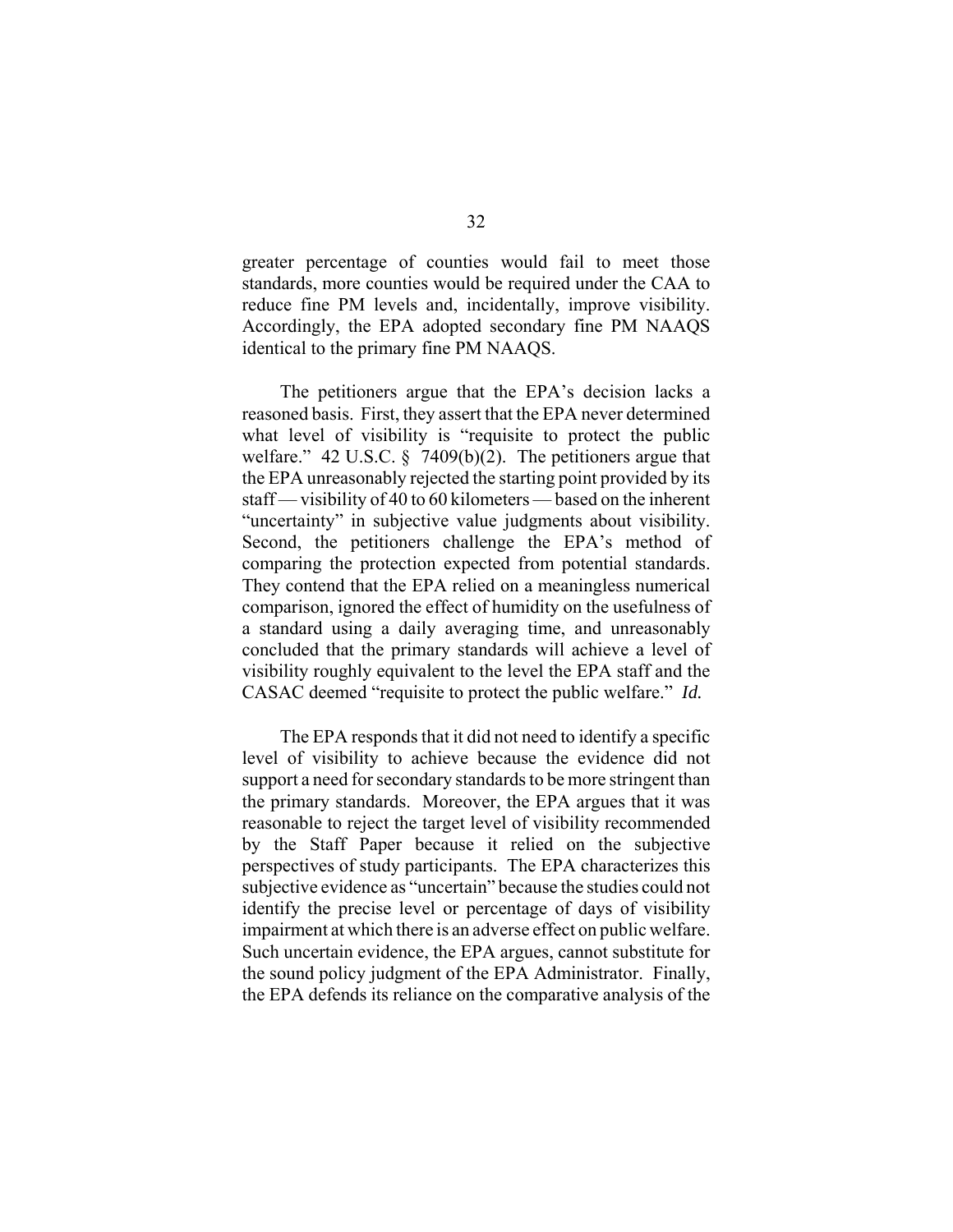protection afforded by different standards: it claims it did not rely solely on the finding of equivalent protection, but also found that the primary standards were in fact within the range recommended by the EPA staff and the CASAC.

The EPA's assertion that it need not determine what level of visibility protection is requisite to protect the public welfare fails under the plain language of the statute. The CAA provides: "Any national secondary ambient air quality standard *shall specify a level of air quality* the attainment and maintenance of *which . . . is requisite to protect the public welfare* from any known or anticipated adverse effects . . . ." 42 U.S.C. § 7409(b)(2) (emphases added). The EPA's failure to identify such a level when deciding where to set the level of air quality required by the revised secondary fine PM NAAQS is contrary to the statute and therefore unlawful. Furthermore, the failure to set any target level of visibility protection deprived the EPA's decisionmaking of a reasoned basis. Because the EPA failed to identify any target level, we need not decide whether it was reasonable for the agency to reject the target recommended by the Staff Paper and the CASAC because it was based on uncertain subjective evidence.

The EPA's substitute for identifying a target level — its analysis of the relative protection expected from the recommended standards and the revised primary NAAQS cannot save its decision. The equivalence analysis fails on its own terms. The EPA compared the predicted 27% of counties that would not meet the revised primary fine PM standards with the predicted 24% that would not meet a standard of 30  $\mu$ g/m<sup>3</sup> using a 4-hour averaging time and a 95th percentile form — one standard within the range recommended by the CASAC. The EPA concluded that because fewer counties would meet the primary standards, and would therefore have to take steps to reduce fine PM levels, that standard was more protective than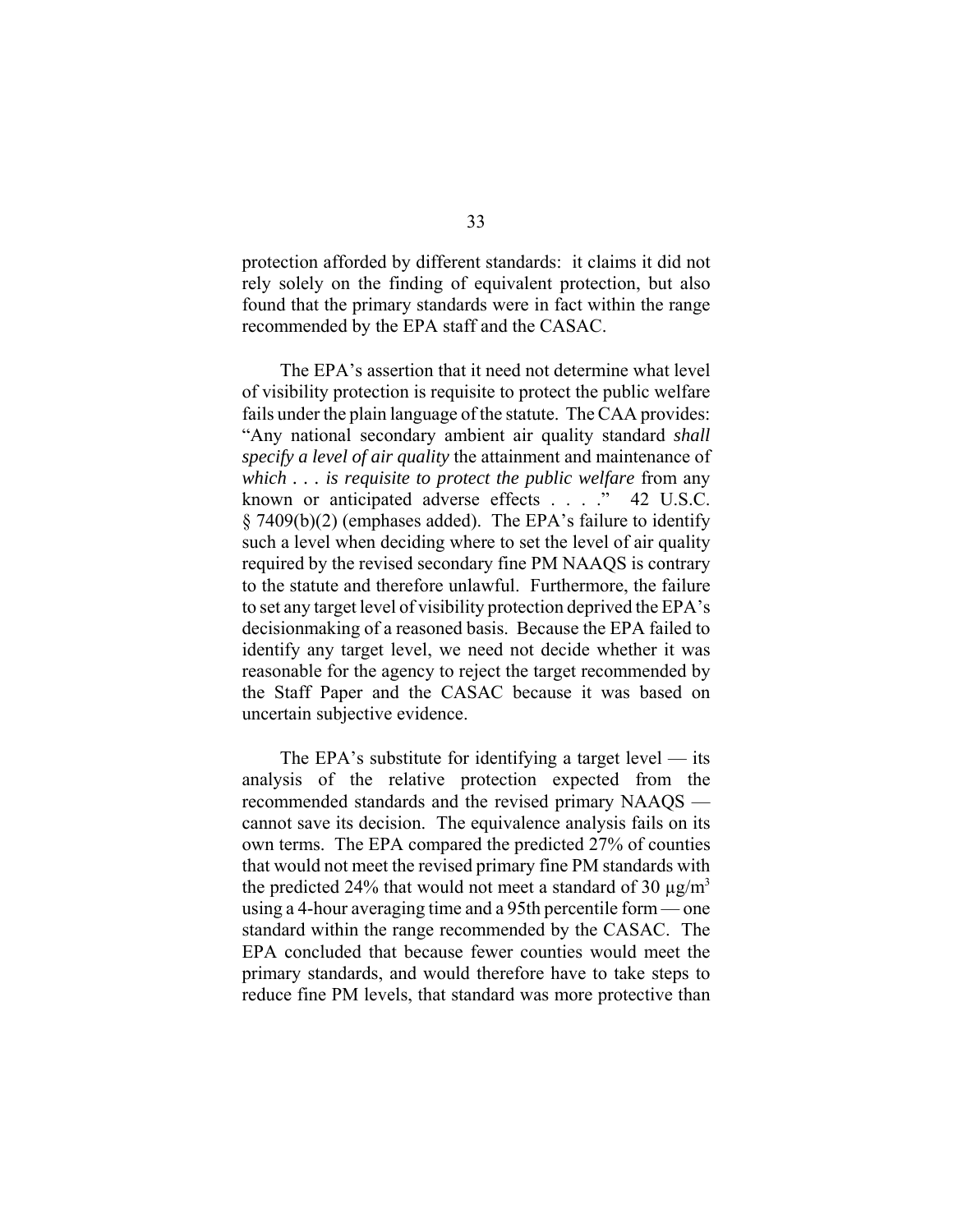the one recommended by the CASAC. But the same table shows that six other standards within the recommended range would be more "protective" under the EPA's definition than the primary standards: from 47% to 85% of counties would not meet these alternative standards. The alternative cited by the EPA is one of only three standards that would offer equal or greater protection than the primary standards. In other words, two-thirds of the potential standards within the CASAC's recommended range would be substantially more protective than the primary standards. The EPA failed to explain why it looked only at one of the few potential standards that would be less protective — and only slightly so — than the primary standards.

More fundamentally, however, the EPA's equivalence analysis demonstrates nothing about the relative protection offered by the different standards. The CASAC put the EPA on notice of this fact in a letter submitted in response to the proposed revisions to the NAAQS: "The cited comparability between percentages of counties not likely to meet a lenient subdaily secondary standard and the proposed 24-hour primary standard is a numerical coincidence." CASAC Mar. 21 Letter at 5. Indeed, the tables both state that the "estimates are not based on the same air quality data that would be used to determine whether an area would attain a given standard or set of standards" and "should be interpreted with caution." STAFF PAPER app. 5B at 2, app. 7A at 2. The tables simply offer no valid information about the relative visibility protection provided by the standards, and yet the EPA relied on them almost exclusively in selecting the secondary NAAQS for fine PM.

Finally, as the Staff Paper makes clear, a visibility standard using a daily averaging time will be confounded by regional differences in humidity. The EPA acknowledged this problem, recognizing that a sub-daily averaging time, using the daylight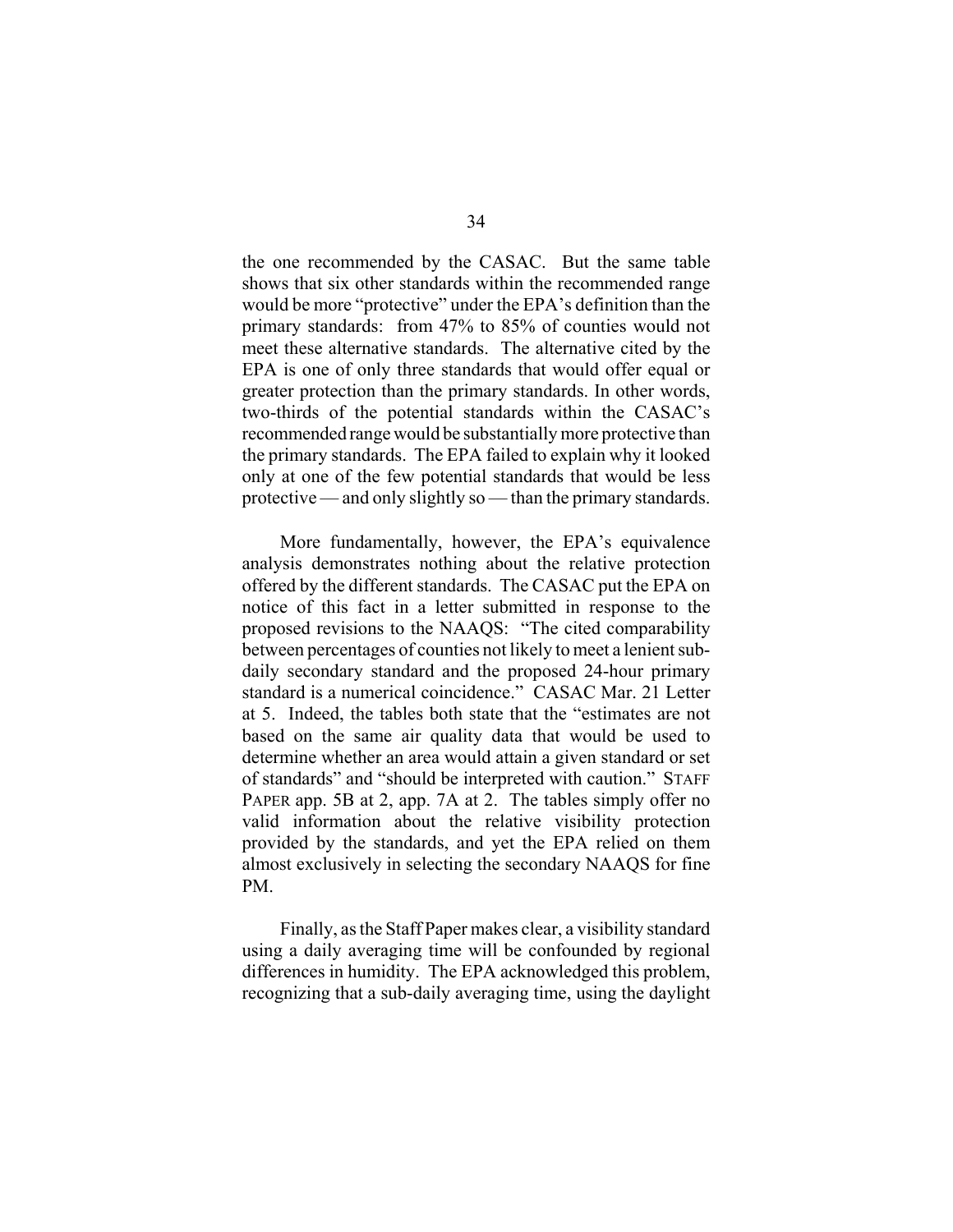hours when humidity tends to be lowest, has "strong technical merit." 2006 Final Rule, 71 Fed. Reg. at 61,208. Yet the EPA's equivalence analysis — its basis for concluding that the primary standards would be sufficiently protective of visibility — did not address this issue at all.

The EPA's decision to set secondary fine PM NAAQS identical to the primary NAAQS was unreasonable and contrary to the requirements of 42 U.S.C.  $\S$  7409(b)(2). Accordingly, we grant the petition for review (No. 06-1411) and remand for reconsideration the secondary NAAQS for fine PM.

# IV.

The industry petitioners lodge three challenges to the EPA's regulation of coarse PM. First, they challenge the EPA's decision to retain a daily standard for all coarse PM, including that in nonurban areas. Second, they claim that the 150  $\mu$ g/m<sup>3</sup> daily NAAQS that the EPA set is not requisite to protect public health under *Whitman v. American Trucking*, 531 U.S. 457. Finally, they argue that the  $PM_{10}$  indicator that the EPA chose to retain for coarse PM is confounded and impermissible under this court's decision in *ATA I*, 175 F.3d 1027. We find the EPA's decisions on all three issues to be reasonable, and we therefore deny these petitions (Nos. 06-1410, 06-1415, and 06-1417).

A. Retention of a Daily Standard for All Coarse PM

In their challenge to the EPA's decision to maintain a daily  $NAAQS$  for all — not just urban — coarse PM, the industry petitioners make two arguments, one contesting the EPA's authority to regulate nonurban coarse PM and the other contesting its evidence of coarse PM's dangerousness.

First, the industry petitioners contend that, "to promulgate a NAAQS for nonurban PM coarse, the EPA must show that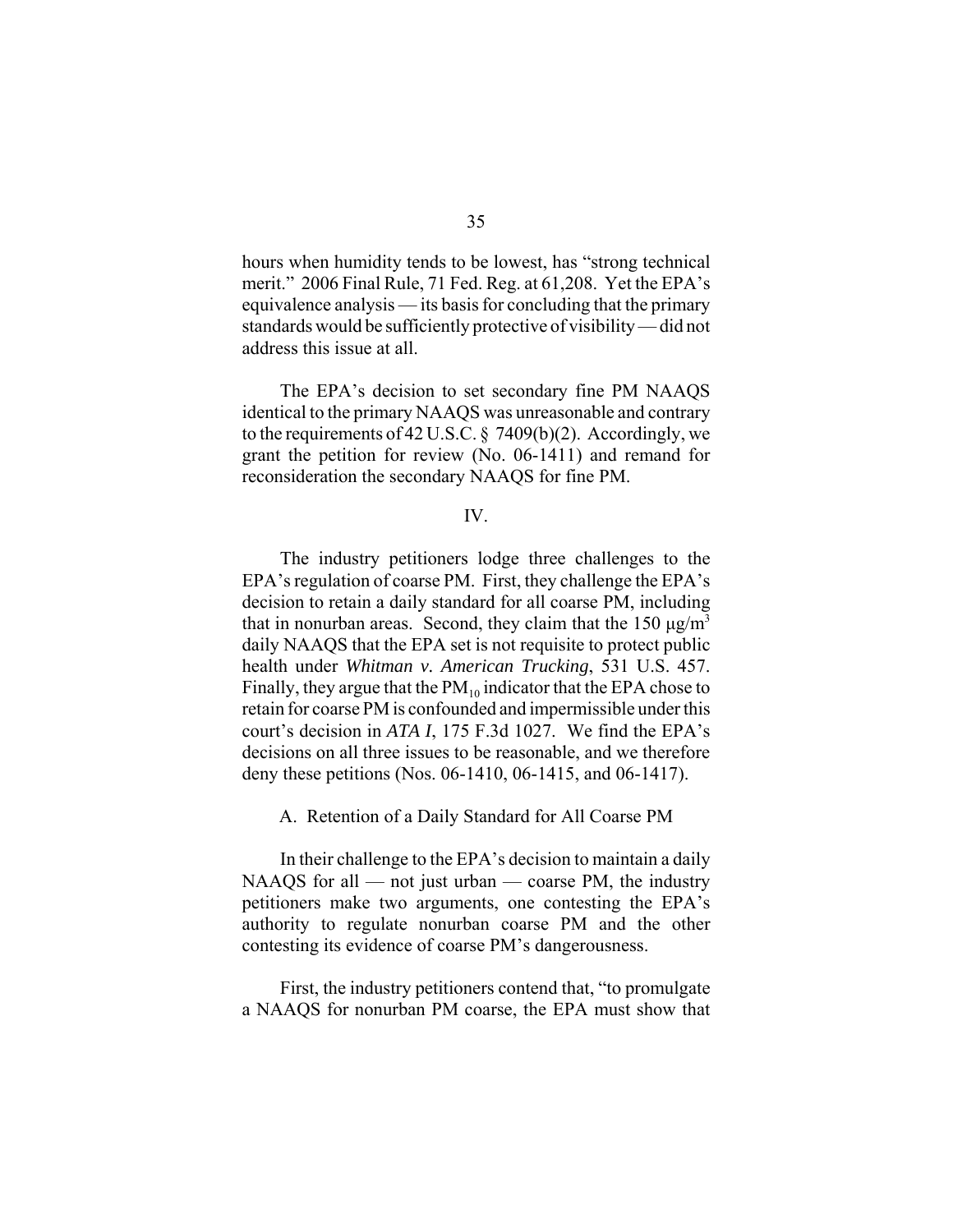such particles present a significant risk to public health." Industry Reply Br. 4. To support this contention, the petitioners rely on 42 U.S.C.  $\S$  7408(a)(1), which states:

For the purpose of establishing national primary and secondary ambient air quality standards, the Administrator shall . . . publish, and shall from time to time thereafter revise, a list which includes each air pollutant  $-$  (A) emissions of which, in his judgment, cause or contribute to air pollution which may reasonably be anticipated to endanger public health or welfare.

On the basis of this section, the petitioners argue that the EPA lacks authority to establish a NAAQS for coarse PM that includes nonurban coarse PM unless the agency first makes a finding that such nonurban coarse PM "may reasonably be anticipated to endanger public health or welfare." *Id.*

The petitioners misunderstand  $\S$  7408(a)(1). Under that section, the EPA must make a dangerousness finding in order to place a pollutant on the list of pollutants regulated by NAAQS. But that requirement to find dangerousness does not apply when the EPA sets the NAAQS for a pollutant already on the list. At issue in this review is not the listing of PM, but rather the review and revision of the PM NAAQS that was mandated by § 7409(d)(1). *See id.* § 7409(d)(1) ("Not later than December 31, 1980, and at five-year intervals thereafter, the Administrator shall complete a thorough review of the criteria published under section 7408 of this title and the national ambient air quality standards promulgated under this section and shall make such revisions in such criteria and standards and promulgate such new standards as may be appropriate in accordance with section 7408 of this title and subsection (b) of this section").

In *ATA I*, this court confirmed that the establishment of an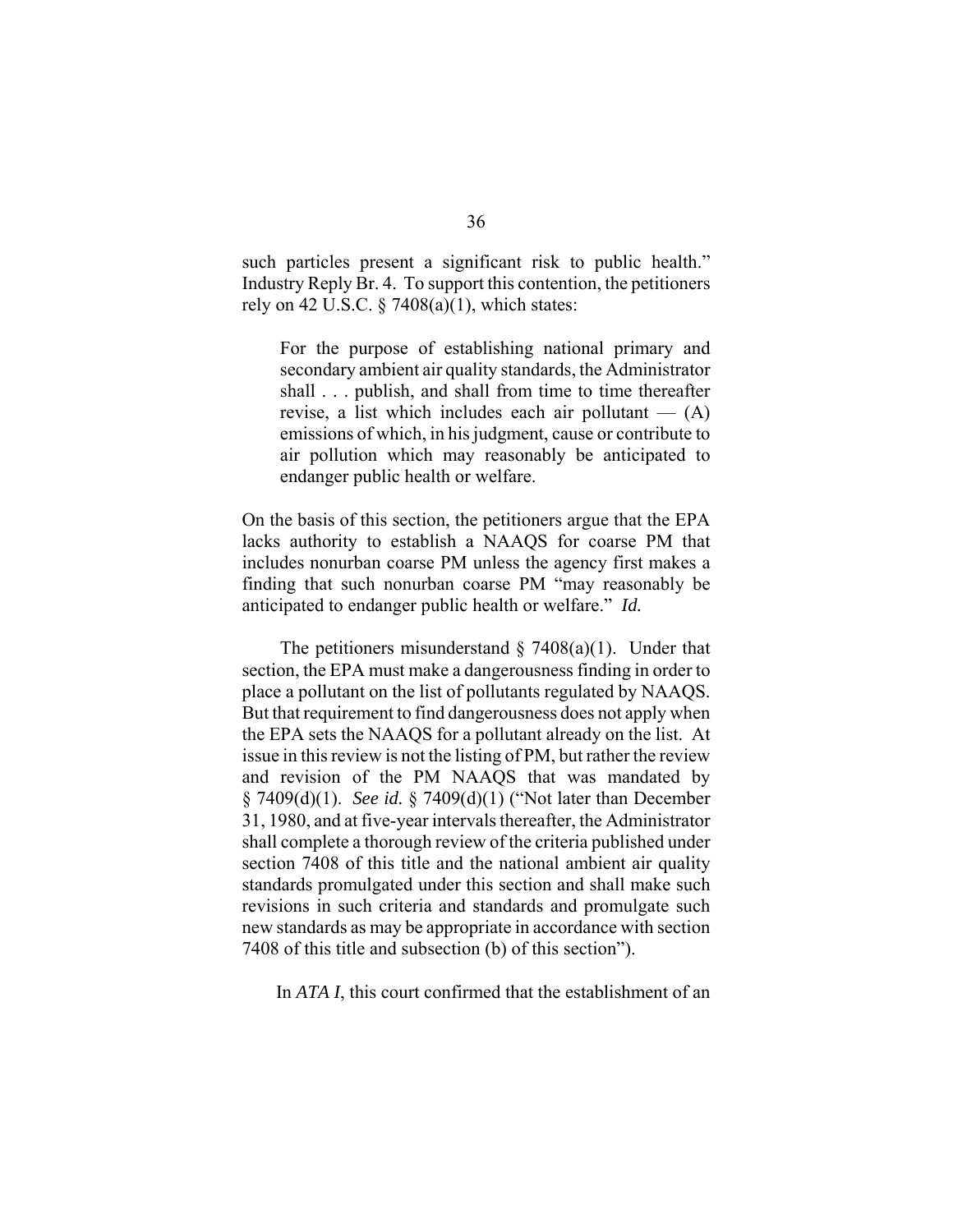indicator for  $PM_{2.5}$  was not a new listing under § 7408(a)(1) because  $PM_{2.5}$  had previously been regulated as part of the  $PM_{10}$ indicator. *ATA I*, 175 F.3d at 1055. Similarly, nonurban  $PM_{10}$ has been regulated under the general  $PM_{10}$  standard, and therefore the EPA's continued regulation of all  $PM_{10}$  is not a new listing that would require an endangerment finding under  $§ 7408(a)(1).$ 

The industry petitioners also seek support for their lack-ofauthority claim in the Supreme Court's opinion in *Whitman*. In particular, they argue that *Whitman*'s citation of *Industrial Union Department, AFL-CIO v. American Petroleum Institute*, 448 U.S. 607 (1980), a case that addressed a provision of the Occupational Safety and Health (OSH) Act of 1970, means that "a NAAQS is 'requisite' to protect public health only if EPA has made a threshold showing of real and significant risk." Industry Br. 16. But *Whitman* compared the specificity of the CAA to that of the OSH Act — citing *Industrial Union* in the course of that comparison — solely for the purpose of deciding whether the CAA violated the nondelegation doctrine, *Whitman*, 531 U.S. at 473-74, a purpose not relevant here. It did not suggest that *Industrial Union* has any implication for the EPA's exercise of its authority under section 109 of the CAA. The industry petitioners' contention that the EPA lacks authority to regulate nonurban  $PM_{10}$  therefore lacks merit.

The industry petitioners' second argument against the EPA's regulation of nonurban coarse is that scientific evidence "shows that nonurban coarse PM is *not* associated with adverse health effects." Industry Br. 17. Drawing on statements in the final rule, the petitioners argue that the scientific evidence shows danger only from urban coarse, and not from nonurban coarse. *See* 2006 Final Rule, 71 Fed. Reg. at 61,185-86. The petitioners argue both that scientific evidence demonstrates that nonurban coarse PM is not dangerous and that the EPA's "cautious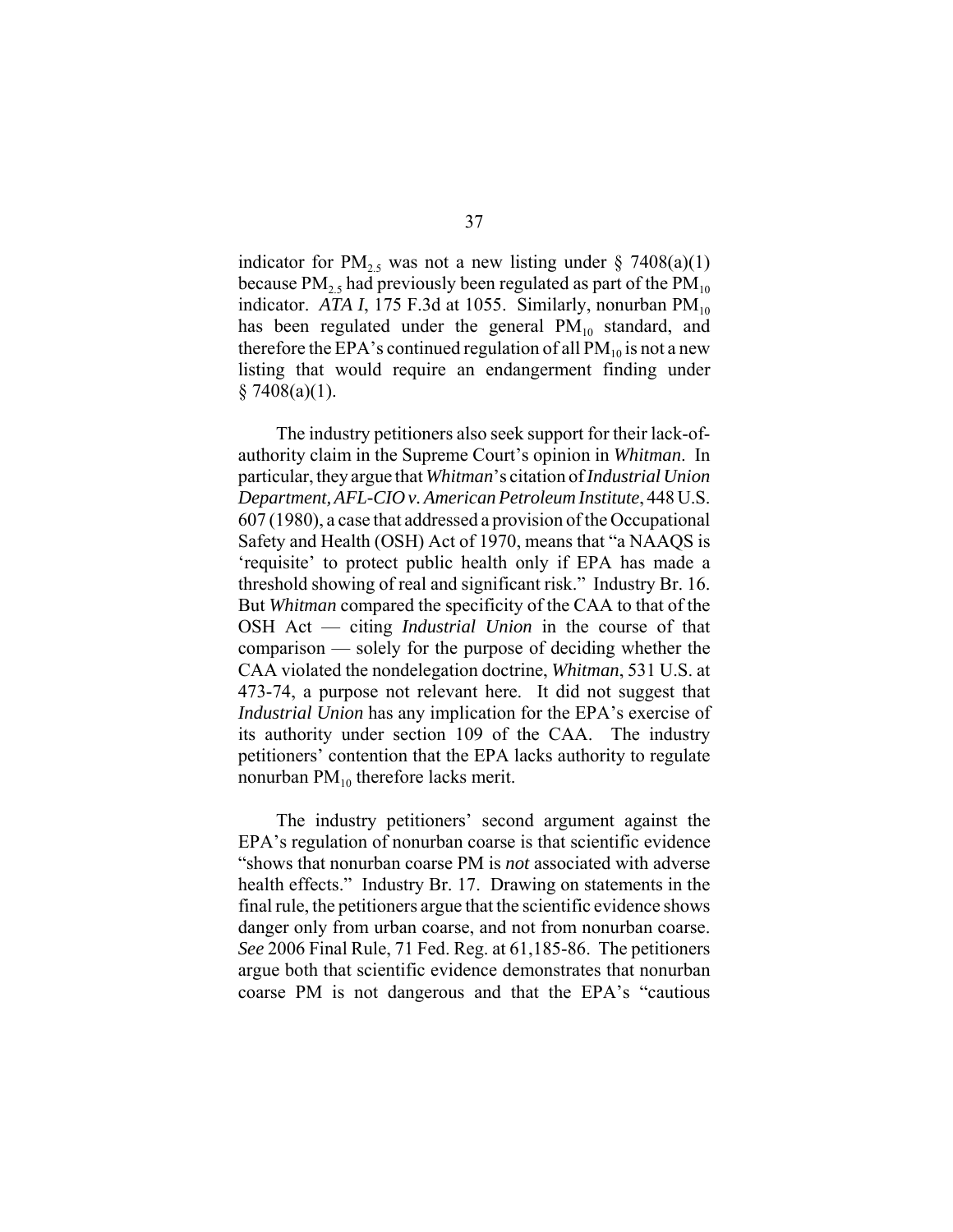approach" is unlawful absent evidence of nonurban coarse PM's dangerousness. Industry Br. 17-22.

In assessing the scientific evidence, the petitioners have mistakenly equated an absence of certainty about dangerousness with the existence of certainty about safety. The petitioners selectively quote from the final rule to bolster their argument that nonurban coarse is not dangerous, *see id.* at 19, but they ignore passages that weaken the force of their contention. For example, the petitioners note that studies of exposure to coarse PM from dust storms do not show significant health effects. 2006 Final Rule, 71 Fed. Reg. at 61,186; Industry Br. 18. But the petitioners ignore the EPA's qualifier on the dust storm studies: people in such situations may practice avoidance behavior and limit their exposure to the dust. 2006 Final Rule, 71 Fed. Reg. at 61,191. The petitioners similarly quote the portion of the final rule that discusses the lack of health impacts observed in studies focusing on volcanic ash from Mt. St. Helens, *id.*; Industry Br. 19, but omit the subsequent discussion of possibilities for toxic contamination in more typical nonurban coarse PM. 2006 Final Rule, 71 Fed. Reg. at 61,191.

By contrast, the EPA has provided evidence that suggests nonurban coarse PM likely is not safe. The EPA points to dosimetric, toxicological, and occupational exposure studies that all indicate danger from nonurban coarse. EPA Br. 95-97. Dosimetric evidence shows that all types of coarse PM can deposit in the "sensitive regions of the lung of most concern, the tracheobronchial and alveolar regions." 2006 Final Rule, 71 Fed. Reg. at 61,197. Toxicological evidence demonstrates that all types of coarse can be contaminated by motor vehicles and industrial emissions, molds, fungi, endotoxins, polycyclic aromatic hydrocarbons (PAHs), and resuspended fine PM. *Id.* at 61,189-92. Some rural coarse, such as that found in dry lakebeds, may also "be highly contaminated with metals, salts,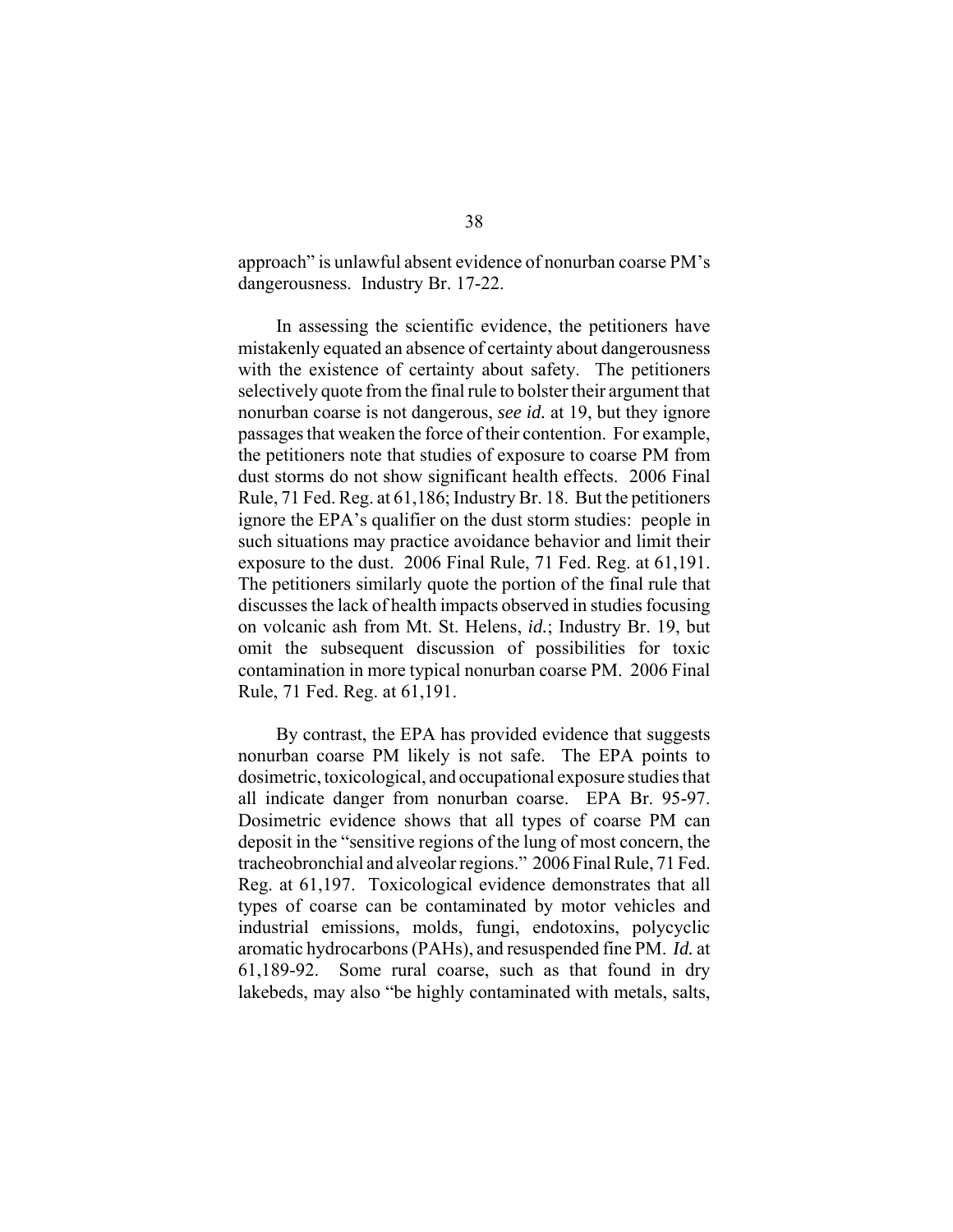and other toxic constituents." *Id.* at 61,191. The EPA notes that contamination means there is not a clear division between urban and nonurban coarse; rather "there is a continuum of sources and contamination, so that the difference between them is a question of degree." EPA Br. 96. In addition, occupational studies showing health effects from nonurban coarse at occupational exposure levels "lend[] further support to a cautious approach in considering revisions to the standards affording protection from thoracic coarse particles." 2006 Final Rule, 71 Fed. Reg. at 61,191.

Although the evidence of danger from coarse PM is, as the EPA recognizes, "inconclusive," *id.* at 61,193, the agency need not wait for conclusive findings before regulating a pollutant it reasonably believes may pose a significant risk to public health. The evidence in the record supports the EPA's cautious decision that "some protection from exposure to thoracic coarse particles is warranted in all areas." *Id.* As this court has consistently reaffirmed, the CAA permits the Administrator to "err on the side of caution" in setting NAAQS. *Lead Indus.*, 647 F.3d at 1155; *see also ATA III*, 283 F.3d at 369 ("The [Clean Air] Act requires EPA to promulgate protective primary NAAQS even where, as here, the pollutant's risks cannot be quantified or 'precisely identified as to nature or degree'" (quoting 1997 Final Rule, 62 Fed. Reg. at 38,653)); *Am. Petroleum Inst. v. Costle*, 665 F.2d 1176, 1186 (D.C. Cir. 1981) ("In setting margins of safety the Administrator need not regulate only the known dangers to health, but may 'err' on the side of overprotection by setting a fully adequate margin of safety").

This court's role is "limited to determining if the Administrator made a rational judgment" and is "not to weigh the evidence anew and make technical judgments." *Am. Petroleum Inst.*, 665 F.2d at 1185. On the basis of the evidence in the record, we find the Administrator's decision to regulate all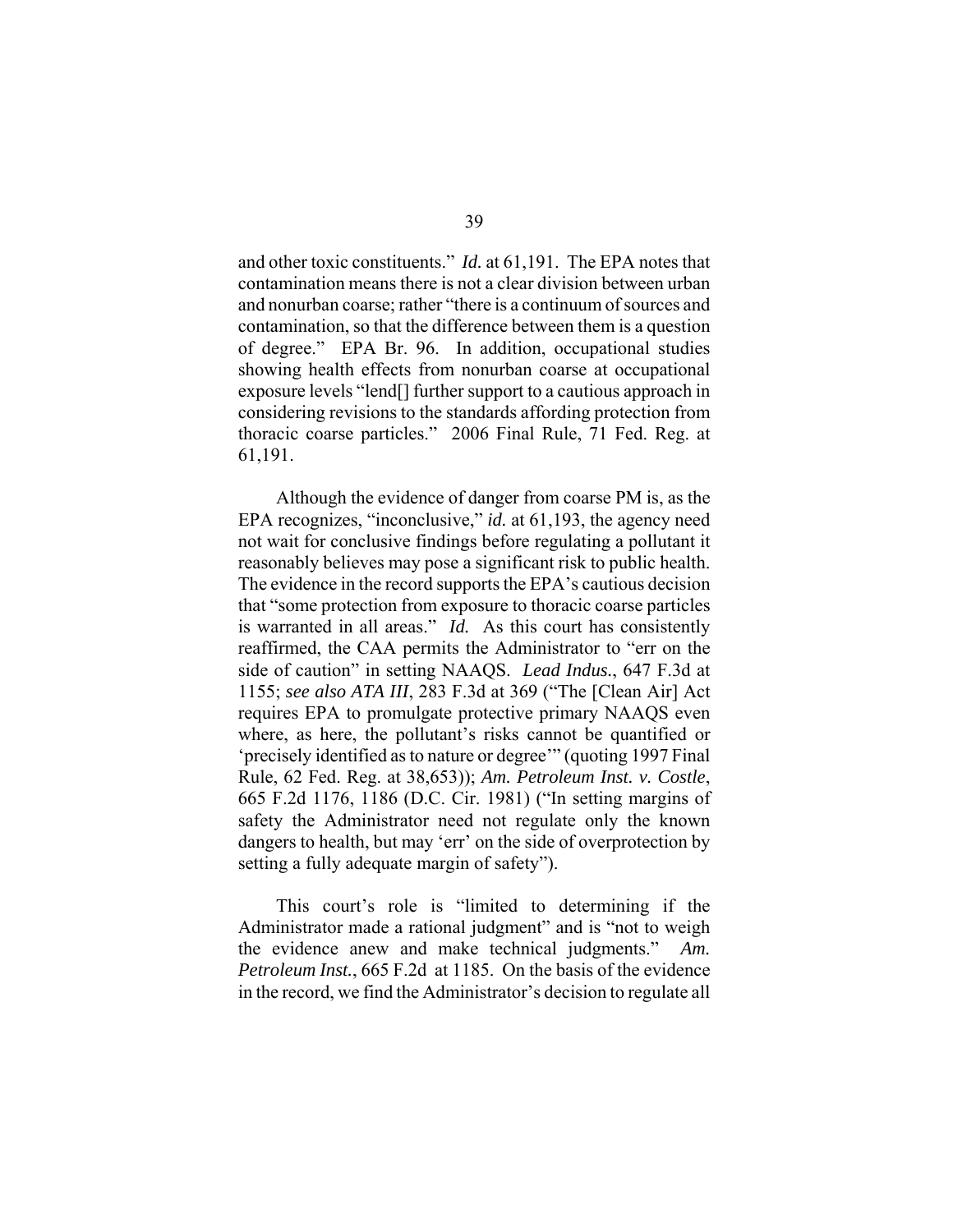coarse PM to be rational and therefore deny the industry petitioners' claims on this issue.

# B. Level of the Daily Coarse PM NAAQS

The industry petitioners next challenge the level of the daily coarse PM standard. The EPA used  $PM_{10}$  as the indicator for coarse PM and set the 24-hour coarse PM standard at  $150 \,\mathrm{\mu g/m^3}$ , the same level it retained in the 1997 NAAQS revision. *See* 1997 Final Rule, 62 Fed. Reg. at 38,679. It did not differentiate between urban and nonurban coarse particles.

The industry petitioners first contend that the agency should have set "different limits for urban and nonurban PM coarse." Industry Br. 27. In response, the EPA maintains that it is not possible, given the "current state of science," to set different standards for urban and nonurban areas because there is no reliable way to determine which ambient mixes are urban and which are nonurban. 2006 Final Rule, 71 Fed. Reg. at 61,195. The agency explains that, "given the variety of sources contributing to  $PM_{10-2.5}$  concentrations in different locations, a wide variety of 'ambient mixes' are likely to exist, greatly complicating the determination of the appropriate standard level for each location." *Id.* The agency further notes that "there is insufficient evidence regarding coarse particle composition in different areas to allow for the proper assignment of different standard levels in different locations, and the technical capabilities necessary to make such determinations are currently lacking." *Id.* This is a reasonable explanation for declining to set different levels for "urban" and "nonurban" coarse. Because we affirm the EPA's decision not to set different urban and nonurban coarse PM standards, we do not reach the argument of the amicus National Association of Home Builders that the EPA does not have the authority to set different NAAQS for urban areas or for different emissions sources. *See* NAHB Amicus Br.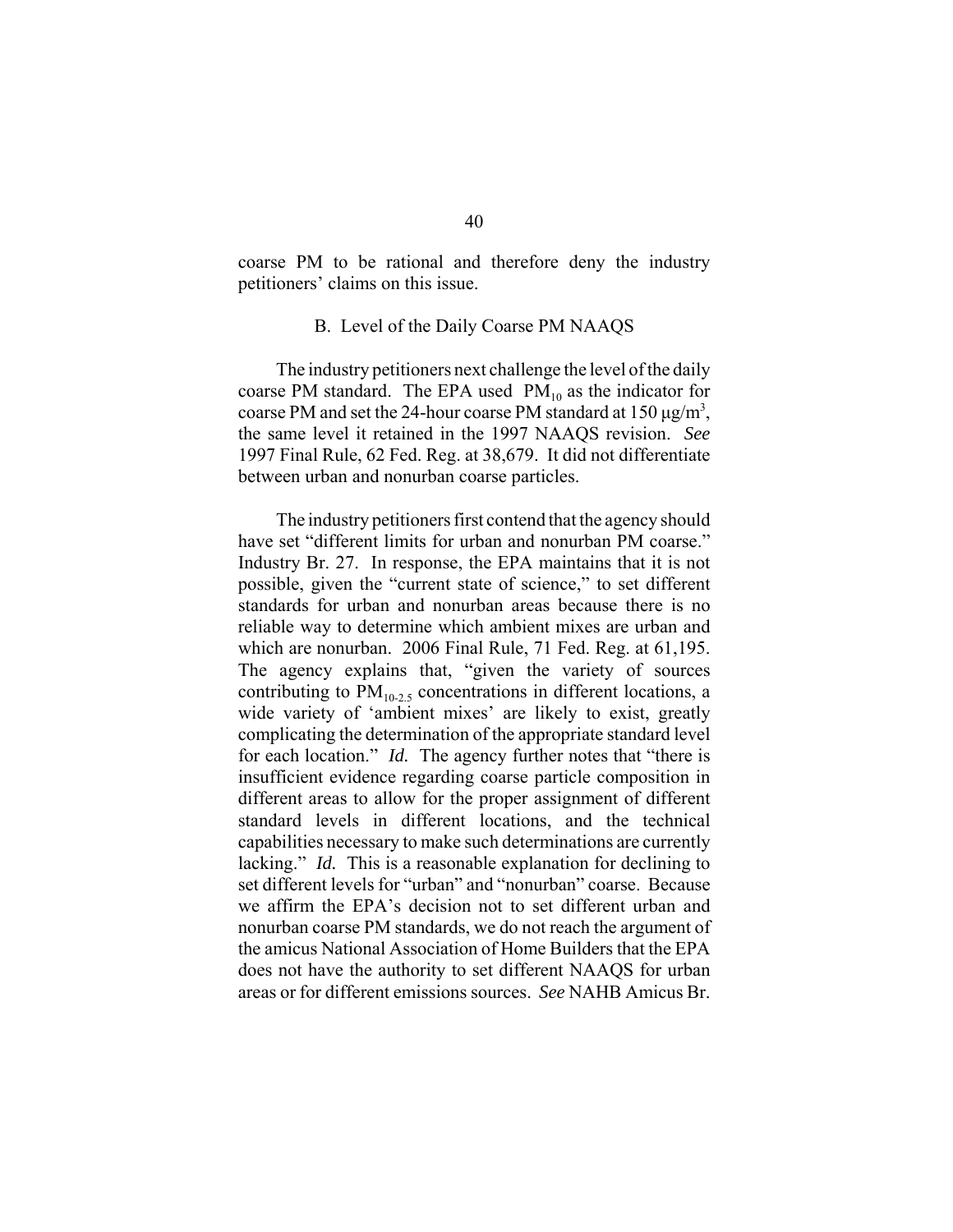2-6.

The industry petitioners also contend that the EPA's single standard of 150  $\mu$ g/m<sup>3</sup> is not requisite to protect the public health. Again, the EPA has a reasonable response. The EPA explains that the Staff Paper undertook an examination of epidemiologic studies, and that the studies showed mortality and morbidity effects in areas that exceed the  $150 \mu g/m^3$  standard. 2006 Final Rule, 71 Fed. Reg. at 61,200 ("[T]he Staff Paper found little basis for concluding that the degree of protection afforded by the current  $PM_{10}$  standards in urban areas is greater than warranted, since potential mortality effects have been associated with air quality levels not allowed by the current 24-hour standard, but have not been associated with air quality levels that would generally meet that standard, and morbidity effects have been associated with air quality levels that exceeded the current 24 hour standard only a few times"); *see also* STAFF PAPER § 5.4.4.1, at 5-67. The Administrator agreed with the Staff Paper's findings, and on that basis concluded that the 150  $\mu$ g/m<sup>3</sup> standard did not provide more protection than necessary. 2006 Final Rule, 71 Fed. Reg. at 61,202. The Administrator further concluded that the "very high degree of uncertainty in the relevant population exposures implied by the morbidity studies suggests there is little basis for concluding at this time that a greater degree of protection is warranted." *Id.*

The industry petitioners next argue that the 150  $\mu$ g/m<sup>3</sup> standard for  $PM_{10}$  will result in arbitrarily varying levels of coarse PM, and that the agency should instead have used a  $PM_{10}$  $_{2.5}$  indicator. The EPA does not dispute that using the PM<sub>10</sub> indicator will result in coarse PM levels that vary within the limit of 150  $\mu$ g/m<sup>3</sup>. As the EPA explains: "Because the PM<sub>10</sub> indicator includes both coarse PM (PM<sub>10-2.5</sub>) and fine PM (PM<sub>2.5</sub>), the concentration of  $PM_{10-2.5}$  allowed by a  $PM_{10}$  standard set at a single level declines as the concentration of  $PM<sub>2.5</sub>$  increases.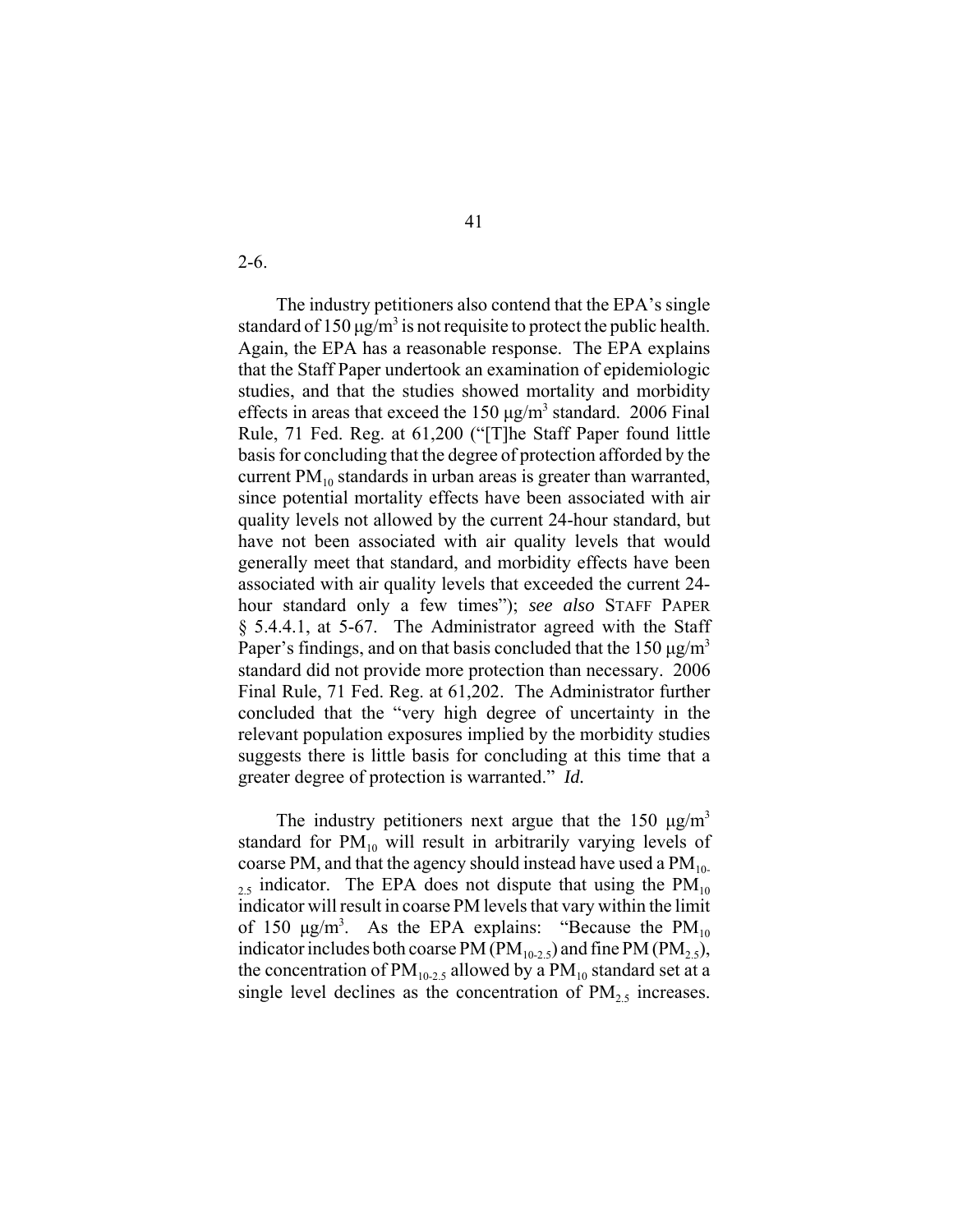Thus, the level of coarse particles allowed varies depending on the level of fine particles present." *Id.* at 61,195.

Although the EPA acknowledges that a  $PM_{10}$  indicator will result in varying coarse PM levels, it does not agree that the variance will be arbitrary. The EPA agrees with the industry petitioners that protection from coarse particles should be targeted at urban areas, where coarse particles have been shown to pose the greatest danger. *Id.* at 61,194. But the agency argues that targeting of urban areas is effectively accomplished by using an indicator that permits the varying levels that the industry petitioners challenge. As the EPA explains:

 $PM_{2.5}$  levels tend to be lower in rural areas and higher in urban areas. Thus, to the extent that higher  $PM_{2.5}$  levels lead to a lower allowable level of coarse particles in some areas compared to others, this will occur in precisely those locations — *i.e.* urban or industrial areas — where the science has shown the strongest evidence of adverse health effects associated with exposure to coarse particles.

*Id.* at 61,195-96 (citations omitted). In other words: "The varying levels of coarse particles allowed by a  $PM_{10}$  indicator will therefore target protection in urban and industrial areas where the evidence of adverse health effects associated with exposure to coarse particles is strongest." *Id.* 

The EPA also offers a further rationale for tying the stringency of coarse PM regulation to increases in the level of  $PM_{2.5}$ . The EPA explains that the contamination of coarse particles discussed above, which makes such particles more dangerous to health, is linked to the presence of fine PM. Specifically, "[m]any of these contaminants in  $PM_{10-2.5}$  come originally from fine particles, which may become attached in the atmosphere or be deposited and mixed into coarse materials on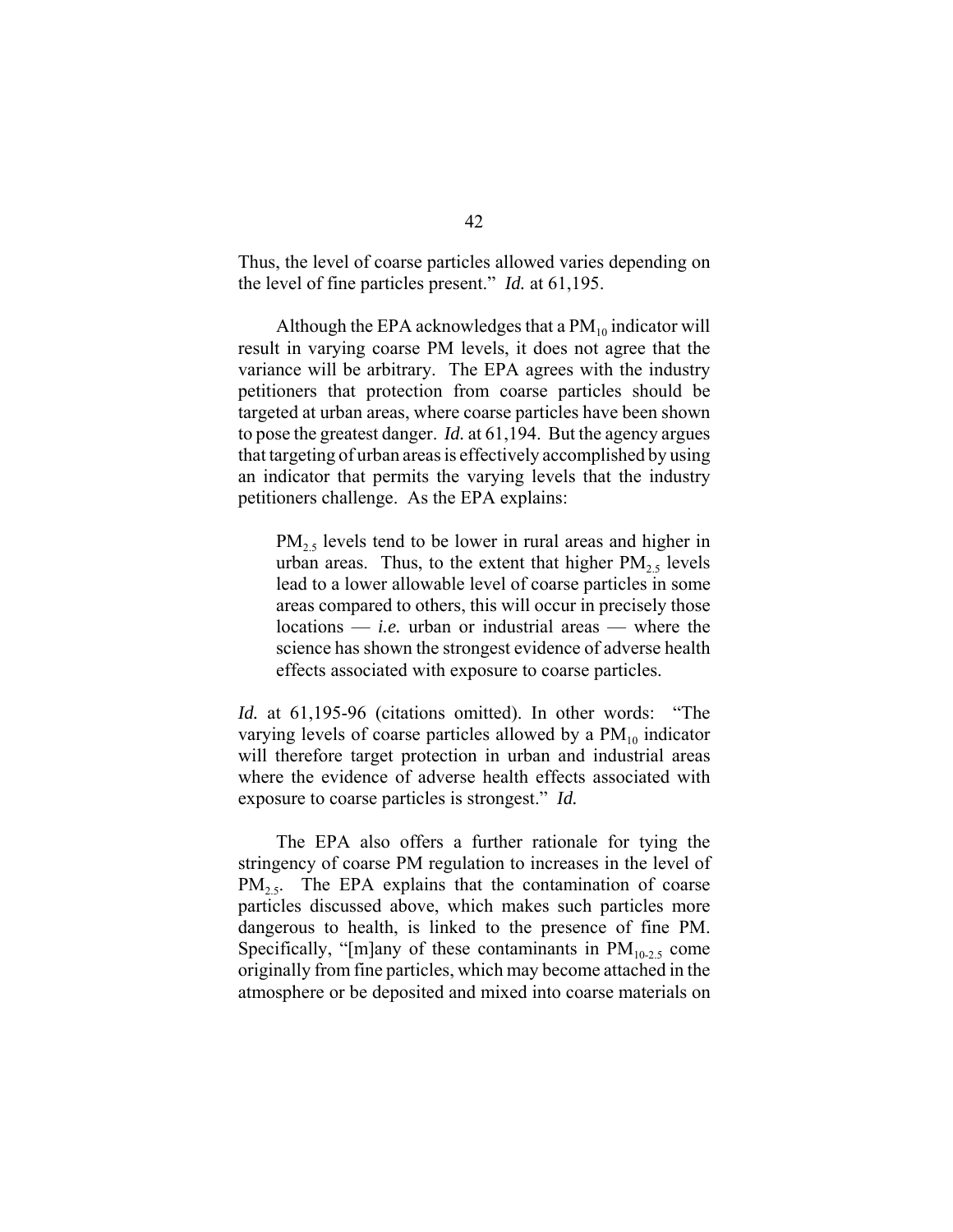the ground." *Id.* Because contamination increases the health risks posed by coarse particles, the EPA argues that it is "logical to allow lower levels of coarse particles when fine particle concentrations are high. . . . [I]nclusion of  $PM_{25}$  in the  $PM_{10}$ indicator for purposes of coarse particle protection would appropriately reflect the contribution that contaminants emitted in fine particle form can make to the overall health risk posed by coarse particles." *Id.* Thus, "inclusion of the  $PM_{2.5}$  fraction in the  $PM_{10}$  indicator . . . ensures that this risk of contamination of coarse particles by  $PM_{2.5}$  is addressed in the suite of fine and coarse PM standards." *Id.*

It is true that the EPA relies on a qualitative analysis to describe the protection the coarse PM NAAQS will provide. But the fact that the EPA's analysis is qualitative rather than quantitative does not undermine its validity as an acceptable rationale for the EPA's decision. As this court held in *ATA III*, "[t]he [Clean Air] Act requires EPA to promulgate protective primary NAAQS even where, as here, the pollutant's risks cannot be quantified or 'precisely identified as to nature or degree.'" 283 F.3d at 369 (quoting 1997 Final Rule, 62 Fed. Reg. at 38,653). The EPA's qualitative explanation for the targeting capacity of the 150  $\mu$ g/m<sup>3</sup> PM<sub>10</sub> standard is reasonable and warrants rejection of the petitioners' challenge on this point.

In sum, we find that the EPA has provided a reasonable explanation for its decisions not to set separate urban and nonurban coarse PM standards, to set the single coarse PM standard at 150  $\mu$ g/m<sup>3</sup>, and to utilize a standard that allows targeted variance in coarse PM levels in an inverse relationship to the amount of fine PM in the air. Consequently, we reject the industry petitioners' challenge to the level of the coarse PM standard.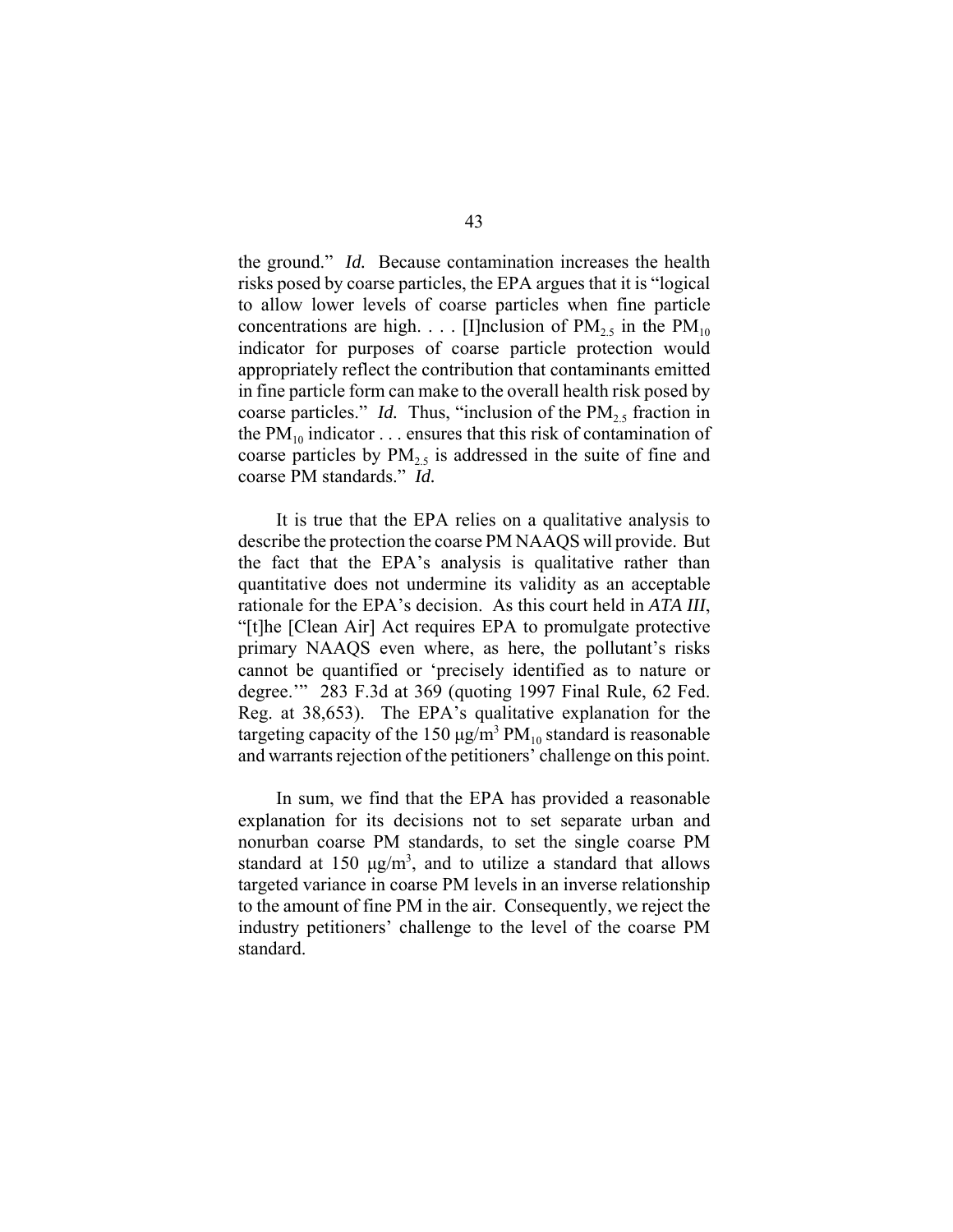#### C. Choice of the  $PM_{10}$  Indicator

The industry petitioners also level a direct challenge to the EPA's choice of the  $PM_{10}$  indicator — a challenge that significantly overlaps with that addressed in Part IV.B above. The EPA initially proposed using a  $PM_{10-2.5}$  indicator instead of a PM10 indicator. *See* 2006 Proposed Rule, 71 Fed. Reg. at 2665- 68. The  $PM_{10-2.5}$  indicator would have measured only the coarse fraction ( $PM_{10-2.5}$ ) of PM smaller than 10  $\mu$ g, *see id.*, and would have disposed of concerns about the  $PM_{10}$  indicator that this court raised in *ATA I*. *See* 175 F.3d at 1054-55. In response to comments expressing concern with the PM<sub>10-2.5</sub> indicator, *see* 2006 Final Rule, 71 Fed. Reg. at 61,188-94, the EPA's final rule reverted to the  $PM_{10}$  indicator that the agency had adopted in the 1997 NAAQS review. *Id.* at 61,194-99.

The petitioners challenge the  $PM_{10}$  indicator on three grounds. First, they argue that *ATA I* holds that the  $PM_{10}$ indicator is "inherently confounded," and that no explanation by the EPA for the indicator's utility could make it acceptable. Industry Reply Br. 13-14. For support, the petitioners rely on the court's statement that "it is the very presence of a separate  $PM_{2.5}$ standard that makes retention of the  $PM_{10}$  indicator arbitrary and capricious." *ATA I*, 175 F.3d at 1054. But *ATA I* did not definitively preclude the use of a  $PM_{10}$  indicator. It held only that the EPA had not offered an adequate explanation to "aid us in understanding its decision" to select  $PM_{10}$  as the indicator for coarse PM. *Id.* Without that explanation, we were constrained to conclude the  $PM_{10}$  and  $PM_{25}$  indicators could lead to arbitrary "'double regulation' of the  $PM_{2.5}$  component of  $PM_{10}$  and potential underregulation of the PM<sub>10-2.5</sub> component." *Id.* As recounted in Part IV.B, the EPA has now cured that failure of explanation and provided a reasonable rationale for its choice of PM10. *See* 2006 Final Rule, 71 Fed. Reg. at 61,193-97; EPA Br. 107.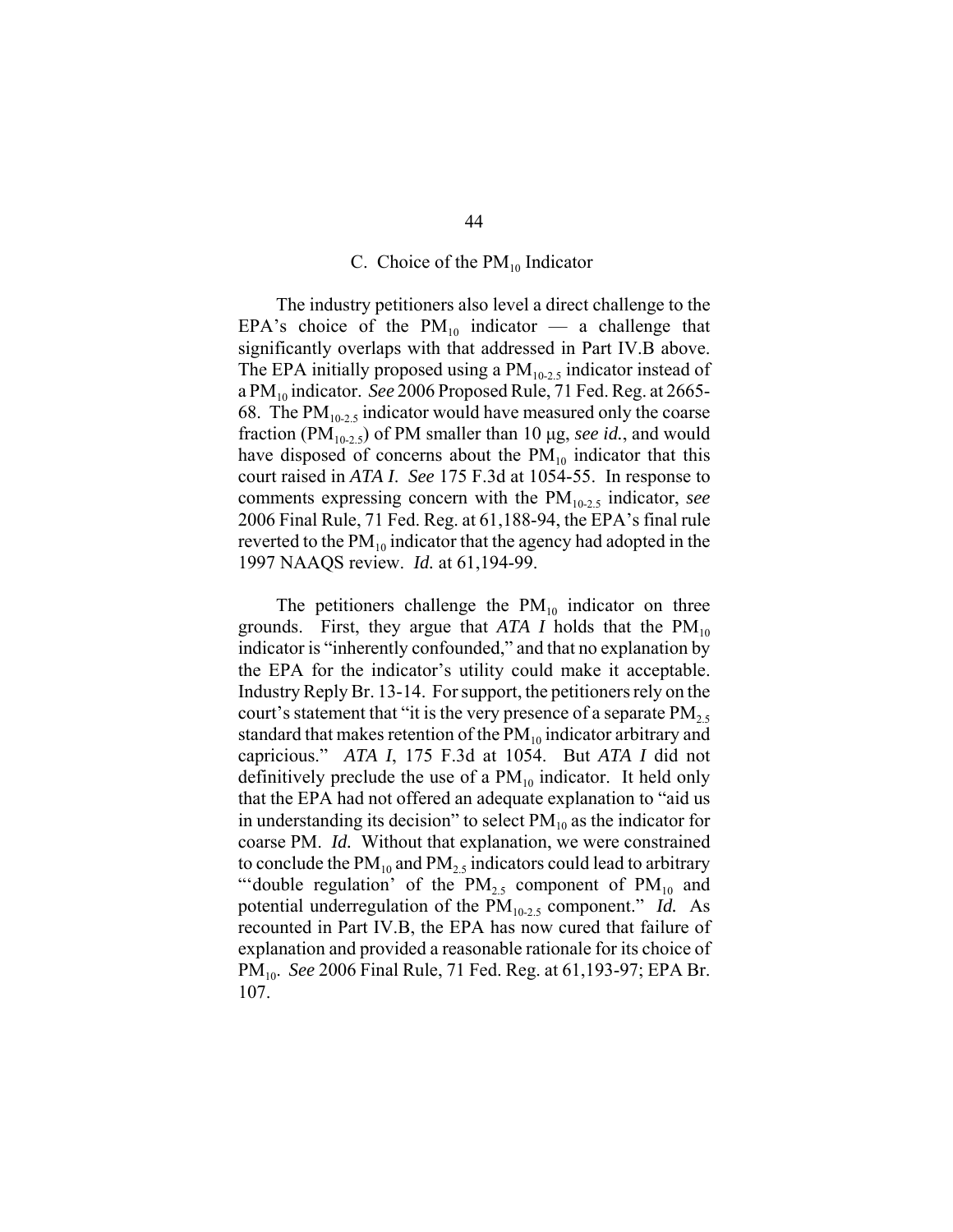Second, the industry petitioners argue that the EPA's choice of a PM<sub>10</sub> indicator also runs afoul of *ATA I* because it was based solely on reasons of administrative convenience, which *ATA I* found impermissible. *ATA I*, 175 F.3d at 1055 ("The administrative convenience of using  $PM_{10}$  cannot justify choosing an indicator poorly matched to the relevant pollution agent"). This time, however, the EPA expressly disavowed reliance upon administrative convenience, 2006 Final Rule, 71 Fed. Reg. at 61,195, and chose the  $PM_{10}$  indicator only after considering and rejecting alternatives on the basis of flaws discerned during the comment period. *Id.* at 61,193-97. For example, the final rule explains that an unqualified  $PM_{10-2.5}$ indicator would not have been "requisite" because it would have been too stringent in nonurban areas and insufficiently stringent in urban areas. As discussed above, the agency rejected a qualified indicator — one with different levels for urban and nonurban areas — because "determining appropriate levels for different kinds of ambient mixes is not feasible at this time." *Id.* at 61,195; *see also id.* at 61,193. Finally, as also discussed above, the EPA explained its choice of  $PM_{10}$  on scientific rather than administrative grounds:  $PM_{10}$  allows for targeting regulation of  $PM_{10-2.5}$  concentrations in those areas that experience high concentrations of  $PM<sub>2.5</sub>$ , which can contaminate — and thus render more dangerous — coarse PM. *Id.* at 61,196- 97.

Third, the petitioners argue that the  $PM_{10}$  standard will overregulate — or rather, double-regulate — fine particles because such particles are also subject to the  $PM<sub>2.5</sub>$  standard. The discussion in Part IV.B, however, rebuts this argument as well. As we concluded there, the EPA has reasonably explained that the variance allowed by the  $PM_{10}$  indicator will target protection by allowing less coarse PM in areas that experience high concentrations of potentially contaminating fine PM. *Id.* at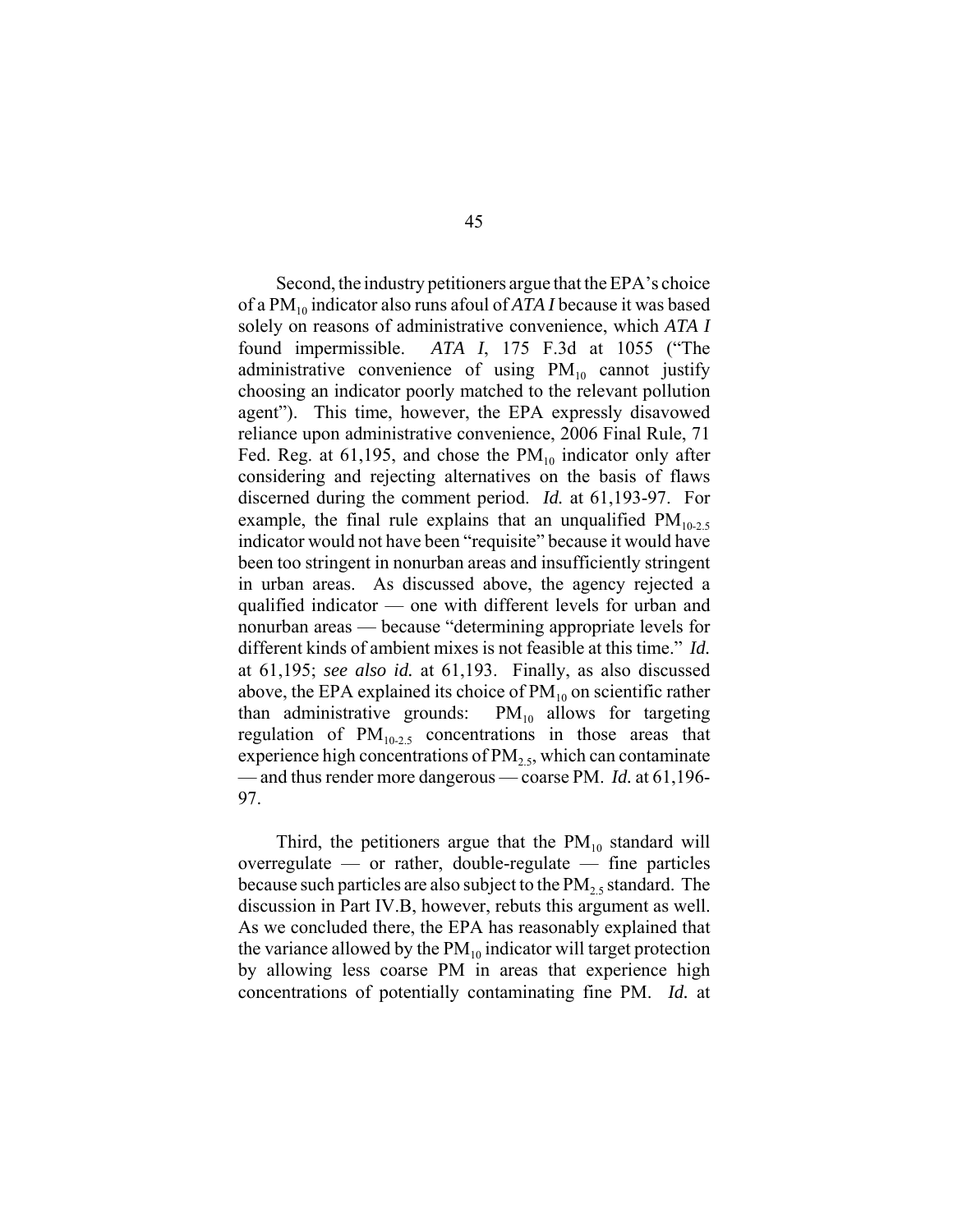61,196. This will not double-regulate  $PM_{2.5}$ . Fine PM will primarily be regulated via the newly tightened daily  $PM_{2,5}$ standard. *Id.* at 61,196 n.72. Any residual regulation of  $PM_2$ , by the  $PM_{10}$  standard will serve a different, "non-duplicative purpose[] in providing requisite protection from thoracic coarse particles" that can be contaminated by  $PM_{2.5}$ . *Id.* at 61,196. Moreover, the petitioners' over-regulation argument wrongly assumes that an area in violation of the  $PM_{10}$  coarse standard must decrease the fine fraction of PM to achieve compliance with the standard. Such an area could, however, simply choose to decrease the amount of coarse PM  $(PM_{10-2.5})$ , a choice that would yield no additional "regulation" of fine PM.

For the foregoing reasons, we reject these and all of the industry petitioners' other objections to the EPA's revised NAAQS for coarse PM and deny their petitions for review.

#### V.

Finally, the environmental petitioners challenge the EPA's revocation of the primary annual standard for coarse PM. The petitioners argue that the CAA prohibits the EPA from revoking this standard. Alternatively, they argue that the EPA's justification for the revocation was arbitrary and capricious. We reject both arguments.

The statutory provision at issue, 42 U.S.C. § 7513(d)(2), was enacted as part of the 1990 amendments to the CAA. In those amendments, the Congress created a detailed enforcement scheme to require that areas not in compliance with the NAAQS (nonattainment areas) make faster progress toward meeting that goal. The amendments established a procedure for classifying nonattainment areas and setting the date by which an area must attain compliance with the NAAQS. An area that is classified as "moderate nonattainment" for coarse PM may receive a one-year extension of its attainment date if certain criteria are met: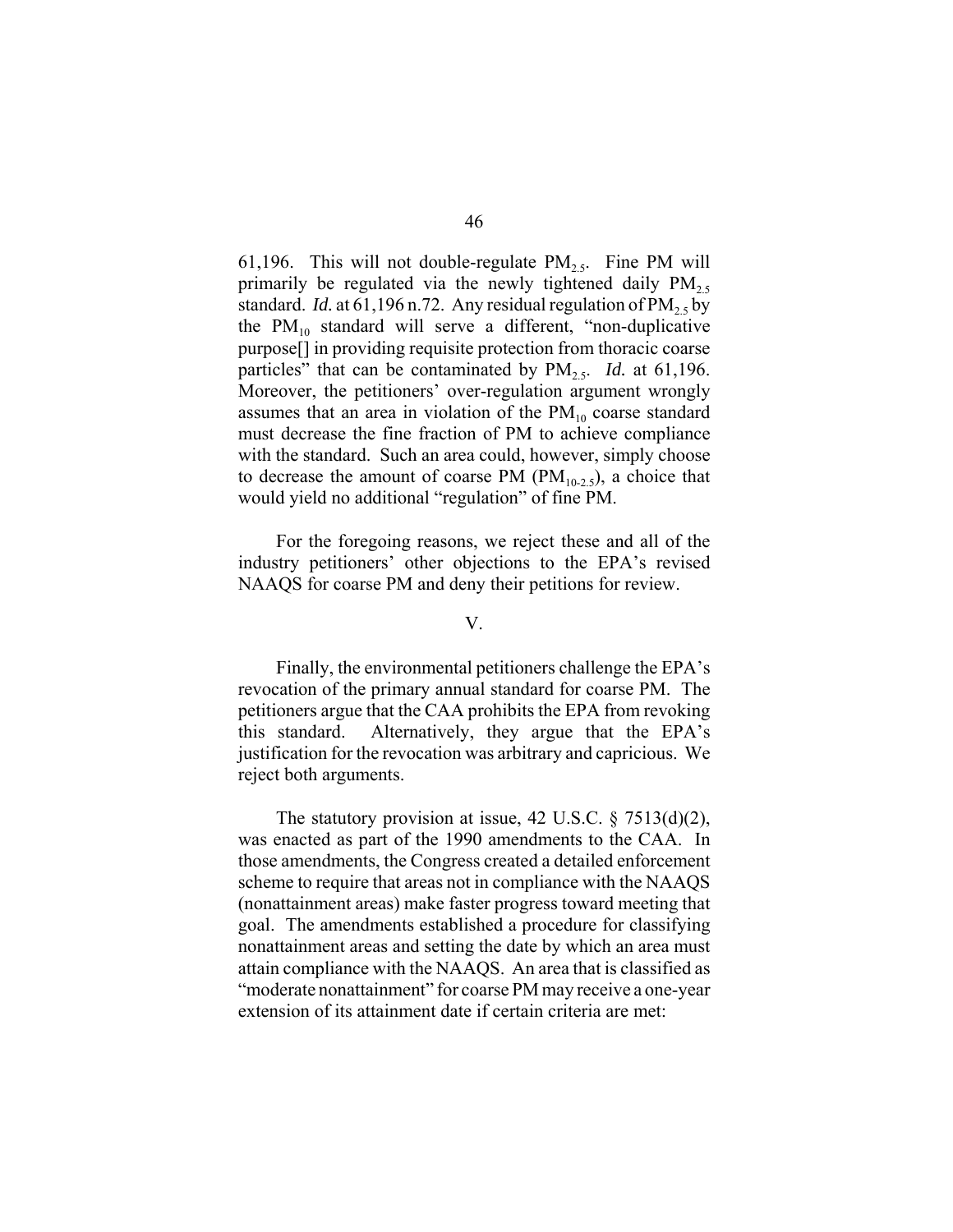Upon application by any State, the Administrator may extend for 1 additional year . . . the date [for attainment] if:

 (1) the State has complied with all requirements and commitments pertaining to the area in the applicable implementation plan; and

(2) no more than one exceedance of the 24-hour national ambient air quality standard level for PM-10 has occurred in the area in the year preceding the Extension Year, *and the annual mean concentration of PM-10 in the area for such year is less than or equal to the standard level*.

#### *Id.* § 7513 (emphasis added).

Despite the explicit statutory reference to an annual standard level of  $PM_{10}$ , the EPA decided to revoke the  $PM_{10}$ annual standards while leaving in place the 24-hour standards. The EPA interpreted the CAA to permit this revocation. We review the EPA's interpretation under the familiar standard set forth by the Supreme Court in *Chevron*. *See* 467 U.S. at 842–43.

The EPA argues that the CAA does not unambiguously require an annual standard for coarse PM and that its reading of the statute is reasonable under *Chevron* step two. The EPA relies primarily on this court's decision in *ATA I*, in which we held that the 1990 amendments, which referenced the existing primary ozone standards, did not eliminate the agency's authority to revise those standards. *See* 175 F.3d at 1047–48.

The petitioners argue that the EPA's action fails at step one of the *Chevron* analysis because the 1990 amendments to the CAA codified the use of an annual averaging time for the coarse PM standard. The petitioners argue that the reference in § 7513(d)(2) to a standard "annual mean concentration of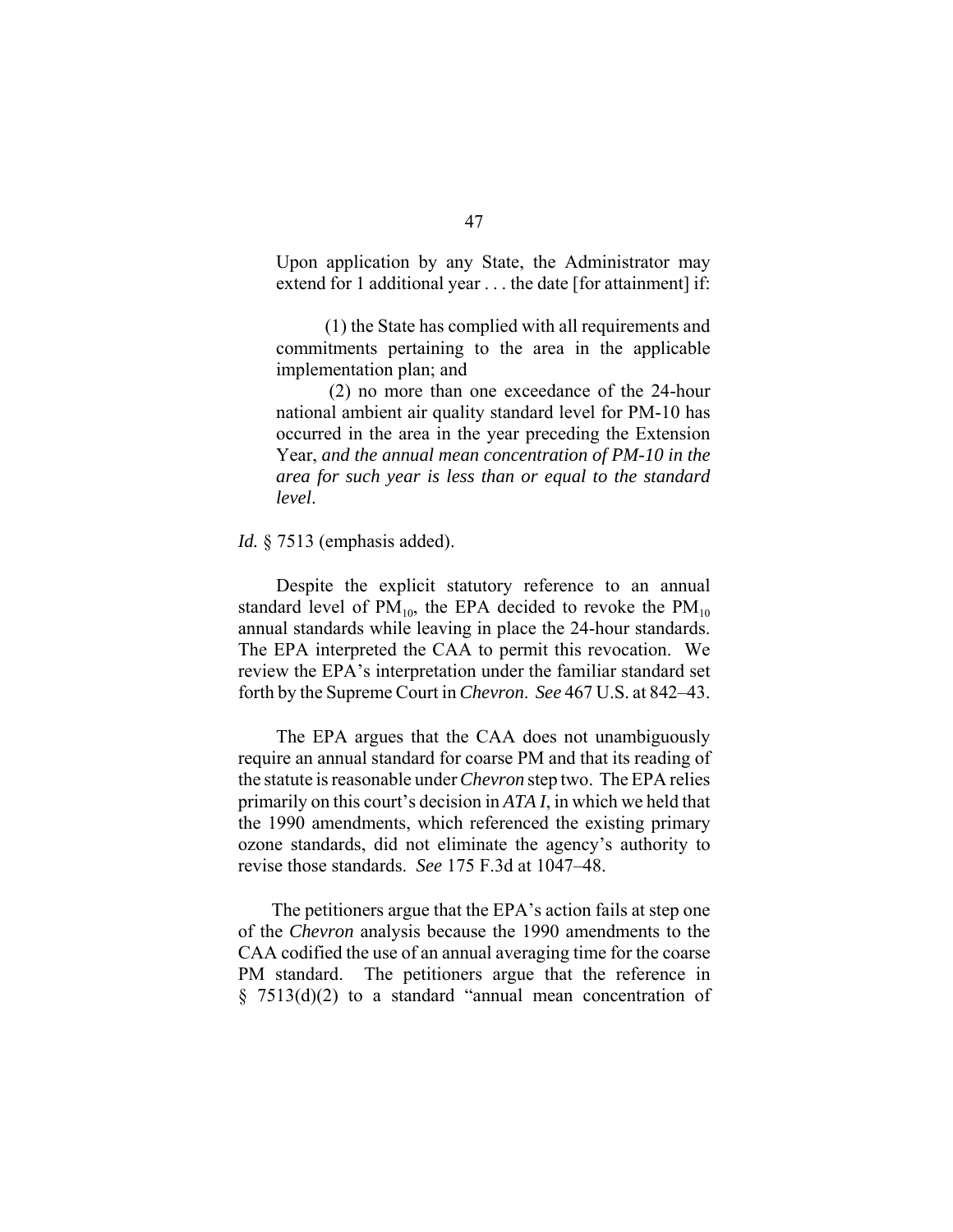$[PM_{10}]$ " means that the EPA must have in place an annual  $PM_{10}$ standard.

The EPA is correct that this court's precedent forecloses the petitioners' statutory argument; the decisive case, however, is not *ATA I* but *South Coast Air Quality Management District v. EPA*, 472 F.3d 882 (D.C. Cir. 2006). Whereas *ATA I* dealt with the EPA's authority to revise the ozone standards in light of the 1990 amendments, *South Coast* considered the agency's ability to revoke a standard explicitly referenced by the text of those amendments. The EPA had revoked the primary one-hour standard for ozone and replaced it with a standard using an eighthour averaging time. The petitioners in *South Coast* pointed to 42 U.S.C.  $\S$  7511(a)(1), tbl.1, which sets out a scheme for classifying areas into varying levels of nonattainment based on the extent of their noncompliance with the one-hour ozone standard in existence at the time. The petitioners argued that the EPA could not revoke the one-hour standard because the Congress had codified it as part of the 1990 amendments. *See South Coast*, 472 F.3d at 899. We rejected this argument, explaining that the "Congress contemplated . . . the possibility that scientific advances would require amending the NAAQS." *Id.* Indeed, the 1990 amendments left intact § 7409(d)(1), which directs the EPA to "complete a thorough review" of the NAAQS every five years and to "make such revisions . . . as may be appropriate." Furthermore, another provision of the CAA "regulates what EPA must do with revoked restrictions." *South Coast*, 472 F.3d at 899; *see* 42 U.S.C. § 7502(e) (requiring EPA to promulgate so-called "anti-backsliding" regulations in the event that the agency relaxes a NAAQS).

The petitioners here have failed to distinguish this case from *South Coast*. As we explained there, it would frustrate the purpose of the CAA to read the 1990 amendments as limiting the EPA's ability to revise the NAAQS based on advances in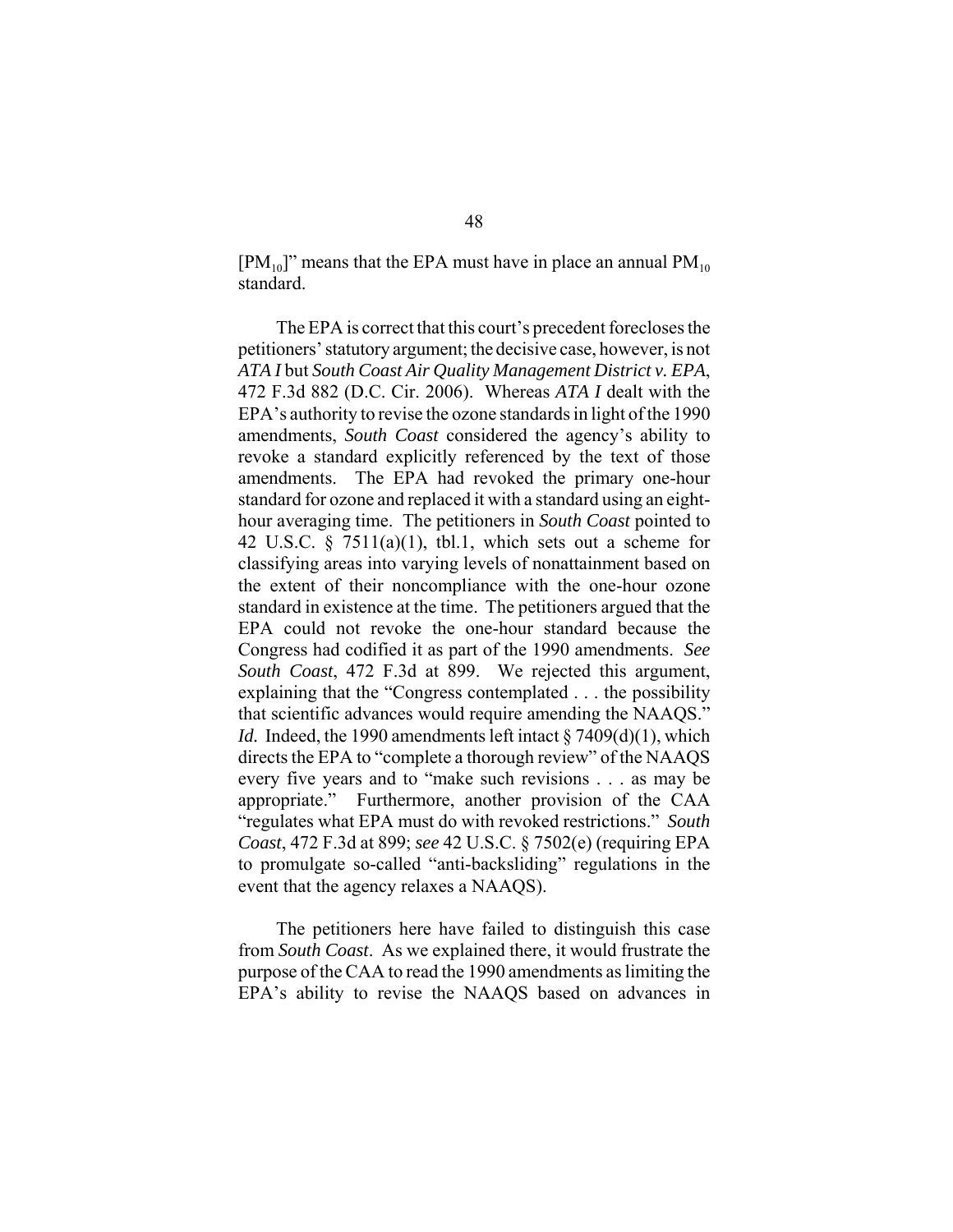scientific understanding. The EPA still must review the NAAQS every five years and make appropriate revisions, including revoking a standard no longer warranted by the current scientific understanding. *See* 42 U.S.C. § 7409(d)(1). In *South Coast*, we held that the amendments' incorporation of the existing one-hour ozone standard did not prevent the EPA from revoking that standard and replacing it with one based on an eight-hour averaging time. Likewise, in this case, the reference in the 1990 amendments to an annual mean standard for  $PM_{10}$  does not require the EPA to maintain an annual standard in the face of scientific evidence counseling revocation. We reject the petitioners' argument to the contrary.

The petitioners alternatively argue that, even if the EPA had the authority to revoke the annual coarse PM standard, its decision to do so was arbitrary and capricious because it was an unreasonable departure from the agency's past practice and was not based on the record. The petitioners point to the EPA's 1997 revision to the PM NAAQS, in which the agency explained that the annual coarse PM standard would "provide substantial protection against short-term as well as long-term exposures to particles." 1997 Final Rule, 62 Fed. Reg. at 38,676. The petitioners argue that, in light of the EPA's previous decision to control both short- and long-term exposure through the annual standard, it was unreasonable for the EPA to revoke the annual standard based only on the lack of adverse effects from longterm exposure. The petitioners further assert that scientific evidence still demonstrates an association between short-term exposure to coarse PM and negative health effects.

But as the EPA points out, the petitioners have forfeited their argument that an annual standard reduces the risk from short-term exposure. The CAA provides that "[o]nly an objection to a rule or procedure which was raised with reasonable specificity during the period for public